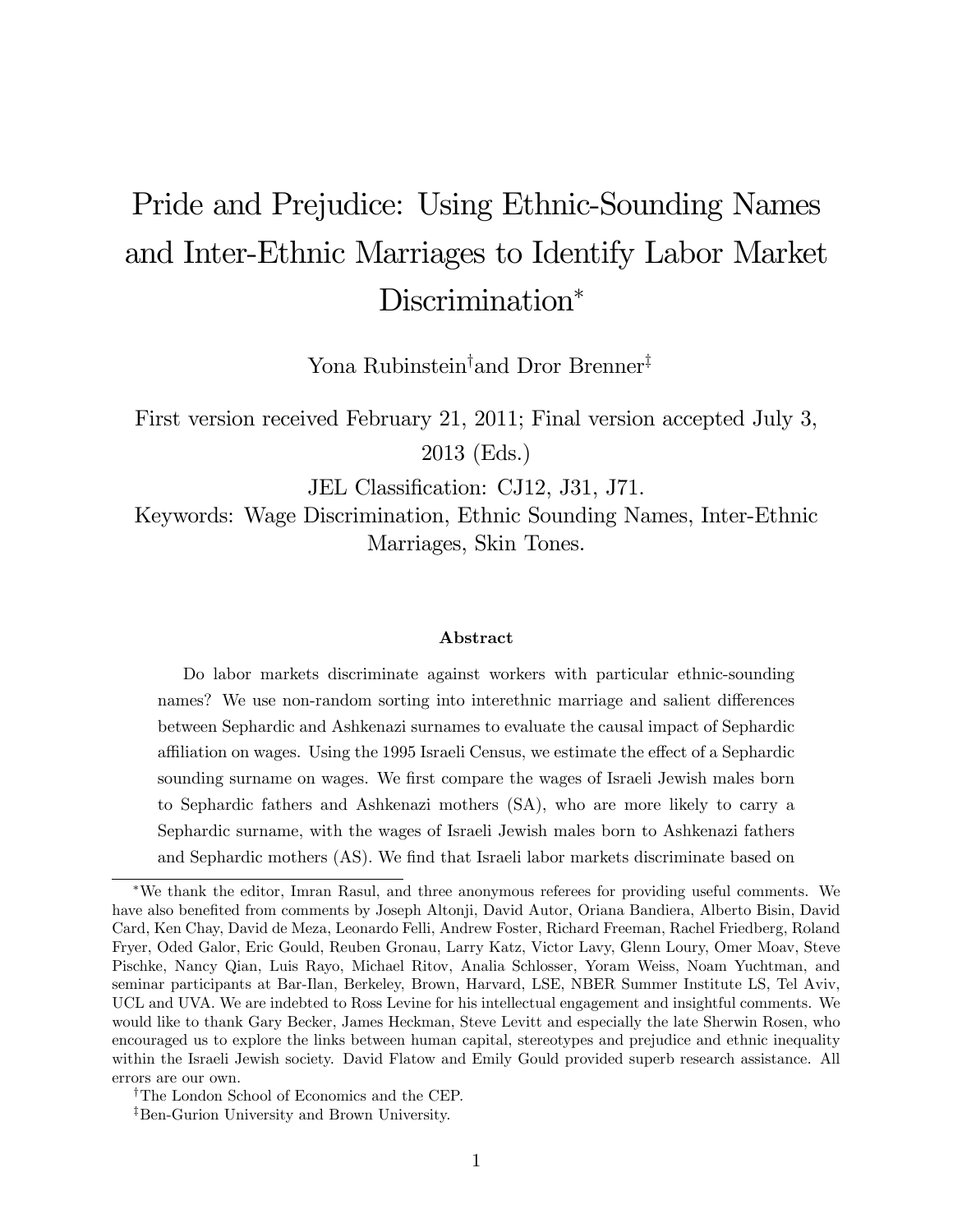perceived ethnicity: SA workers earn signiÖcantly less than their AS counterparts. We then exploit the custom of women to adopt their husbands' surnames to disentangle actual ethnicity from the ethnicity perceived by the market. Consistent with ethnic discrimination based on surnames, we find that it is father-in-law's ethnicity - rather than father's ethnicity - that shapes female wage rates. Finally, we find that labor markets discriminate based on surname only when those names provide additional information about ethnicity. When ethnicity can be discerned from skin tone, surnames do not provide additional explanatory power with respect to wages.

# I Introduction

Half a century after Becker's (1957) seminal work on the economics of discrimination and decades after the pioneering work by Phelps (1972) and Arrow (1973) on theories of statistical discrimination and its self-confirming effects (Loury, 1977, 1981), there are still significant hurdles to assessing the empirical relevance of ethnic discrimination on wages.<sup>1</sup>

Identifying the presence of labor market discrimination and evaluating its impact on earnings involves separating skill differences and personal choices from prejudice and stereotyping. Ideally, we would like to compare outcomes of individuals who are identical in all respects except in how labor markets perceive their ethnicity. One approach is to use measures of academic achievement and learning aptitude to account for premarket factors (e.g., Neal and Johnson, 1996). But, this approach might fail to approximate the ceteris paribus conditions; because these individual traits might themselves reflect the impact of discrimination (Altonji and Blank, 1999, Carneiro, Heckman and Masterov, 2005). Another approach is to move away from "observational data" and instead use audit studies to control for systematic differences across ethnic groups. For example, Bertrand and Mullainathan (2004) run an experiment in which job applicants differ only in the ethnic sounding nature of their names to manipulate employers' perceptions of race. This is a very powerful approach for measuring discrimination in terms of receiving a job interview among a randomly selected sample of firms, but it might not provide a complete measure of discrimination in the overall labor market, as suggested by Becker (1957) and Heckman (1998).<sup>2</sup>

In this paper we offer a different approach for identifying the causal impact of perceived ethnicity on wages in observational data and use this approach to examine ethnic discrimi-

<sup>&</sup>lt;sup>1</sup>This early work was followed by Durlauf (1996) and Benabou (1996), who emphasized the feedback impact of pre-labor market discrimination on the accumulation of human capital by future generations, and also Coate and Loury (1993), who studied the implications of statistical discrimination through self-fulfilling prophecies when information is imperfect.

<sup>2</sup>Goldin and Rouse (2000) isolate the importance of gender preference in a market-like setting for sexbiased hiring.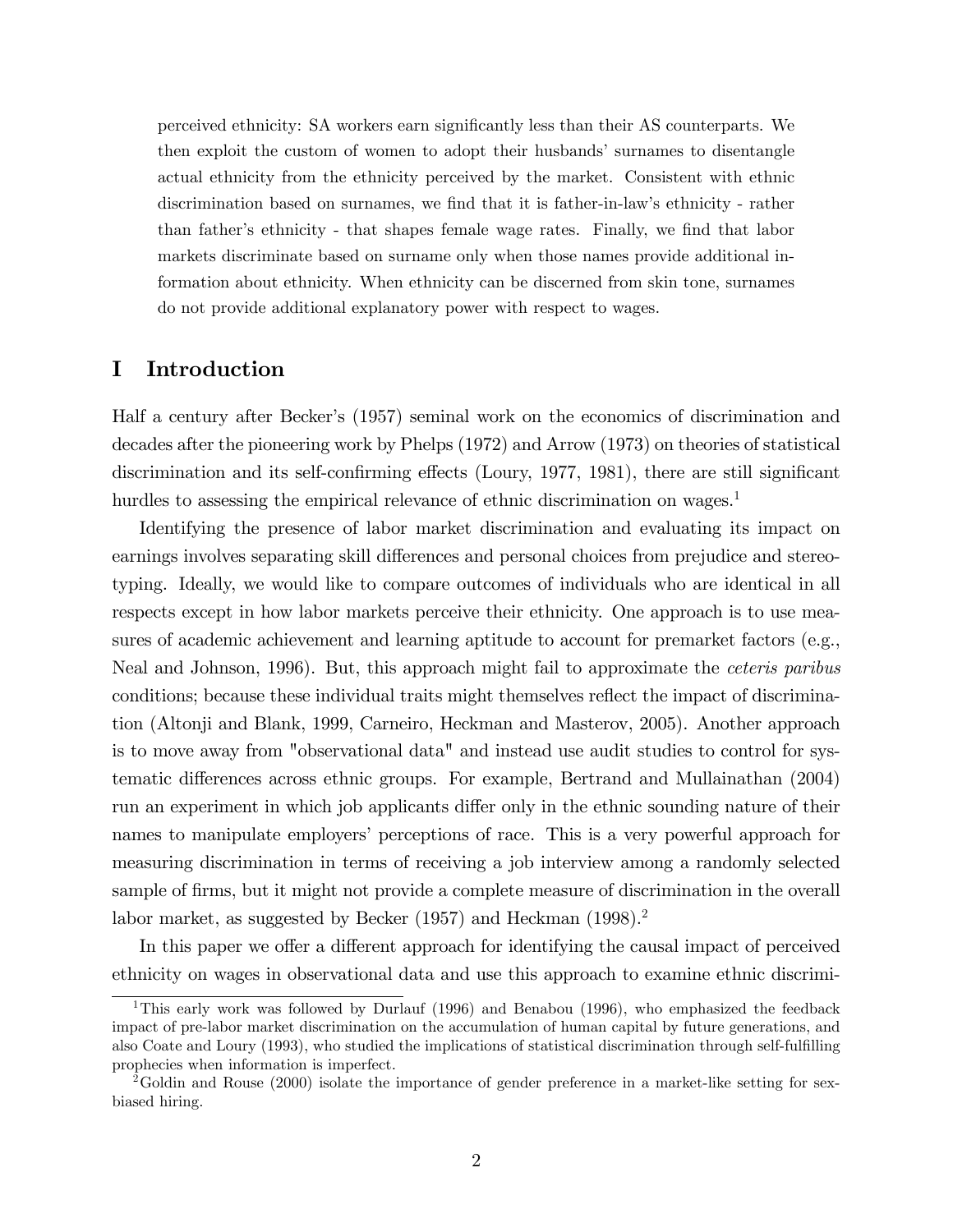nation in Israeli labor markets. Our approach builds on three observations: (1) a person's surname in Israel (and many other countries) is passed from the father to his children and from the father-in-law to his daughter-in-law; (2) a person's surname shapes the market's perception of ethnicity when labor markets cannot discern a personís ethnicity through other means such as skin tone and that (3) marriages are not random, but rather exhibit strong sorting patterns along many attributes.

Our approach yields three interrelated and mutually reinforcing sets of analyses, which we apply empirically to the case of Ashkenazi and Sephardic ethnic groups in Israel. First, our benchmark research design focuses on individuals born to interethnic unions to compare the wages of individuals who are similar in all respects that are relevant to labor market performance and differ only in how labor markets perceive their ethnicity, as signaled by their inherited, ethnic-sounding family names. Using an assortment of analyses of children from interethnic parents, we find that Israel labor markets discriminate against individuals who markets perceive to be Sephardic based on the surnames passed down from their fathers. Second, consistent with ethnic discrimination based on perceived ethnicity, we find that it is father-in-law's ethnicity - rather than father's ethnicity - that shapes the wages of women in interethnic marriages. Third, and also consistent with the view that perceived ethnicity shapes wages, we find that labor markets discriminate based on surname when those names provide additional information about ethnicity. When a person's skin tone provides a clear signal of ethnicity, surnames do not explain residual wages.

Before further defining the research methodology and summarizing the results in more detail, it is useful to first describe the ethnic structure of Israeli Jewish society and the data available in Israel that make it an especially efficacious laboratory for assessing the impact of ethnic discrimination on wages. The Israeli Jewish society - which is composed of two major ethnic groups with distinct geo-cultural origins - provides a natural laboratory for identifying the degree of ethnic wage discrimination. Ashkenazim are the dominant socioeconomic group in Israel. The Ashkenazim are of Northern and Eastern European descent ("Ashkenaz" meaning "Germany" in Medieval Hebrew). In contrast, the Sephardim primarily have Spanish, Portuguese, or Northern African origins ("Sepharad" meaning "Spain" or "Iberia" in Hebrew).<sup>3</sup> Despite sharing an origin point, Ashkenazi Jews often are lighter in

 ${}^{3}$ Israel can be described most succinctly as dual (Lewin-Epstein and Semyonov, 1986) on two levels: Israeli Jews and Israeli Arabs, and, within the Jewish population, "Ashkenazim" and "Sephardim." In modern Israeli Hebrew, the term "Sephardim" typically refers to Jews of Arabic or Persian descent, whereas, the term "Ashkenazim" refers to descendants of Jews from Germany, Poland and Austria and is often applied to all Jews of European background living in Israel. For religious practice, Jews of these communities are considered to be "Sephardim", meaning "Jews of the Spanish rite", or, Ashkenazim, meaning "Jews of the German rite", whether or not their families actually originate in Spain or Germany, respectively. Consequently, the two ethnic groups tend to use different international "Jewish" languages, with Ashkenazim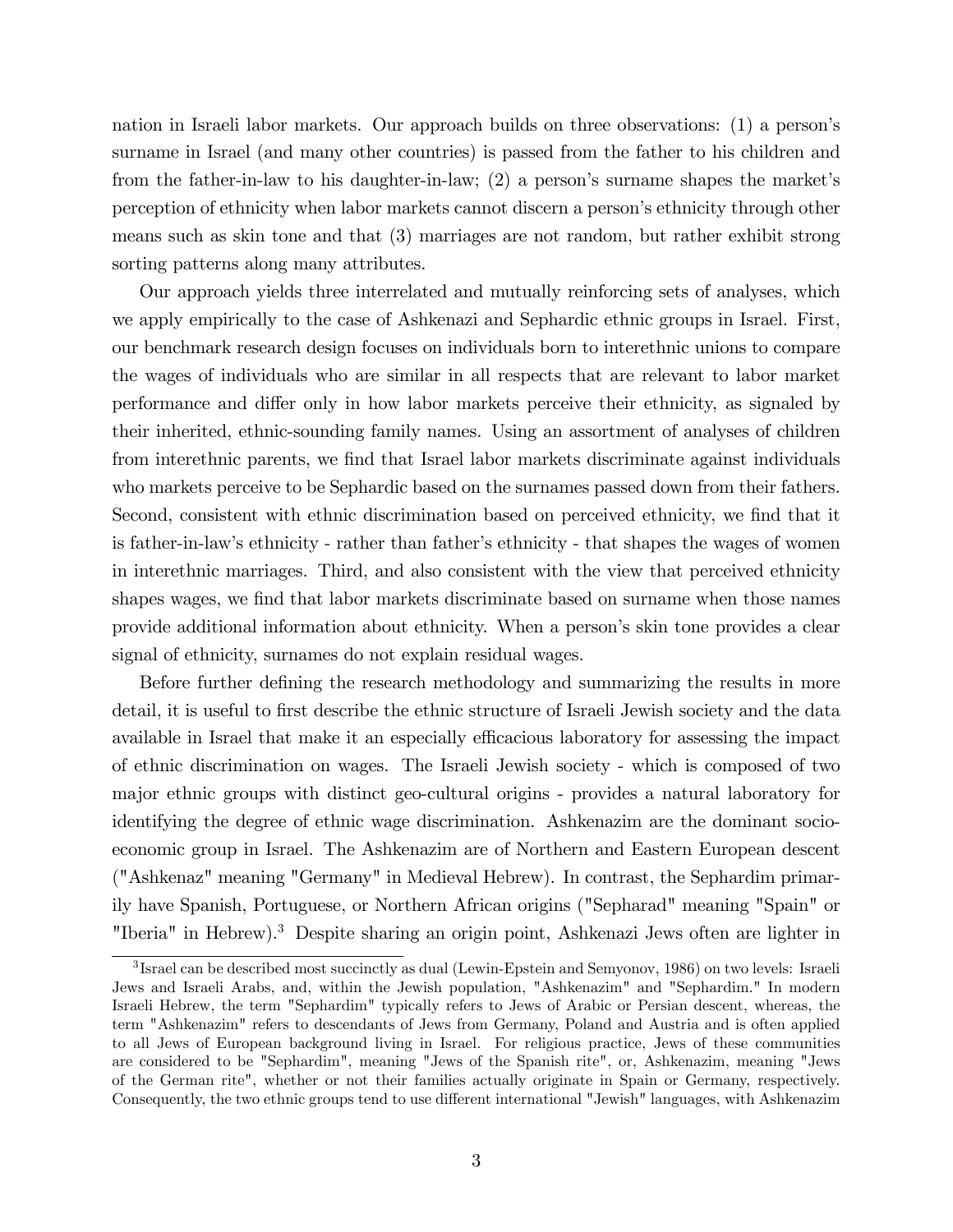skin, eye color and hair than the Sephardim. This diversity reflects intermingling with the populations among which Jews have lived.<sup>4</sup>

On average, the Ashkenazi have experienced greater socio-economic success than Sephardic Jews in Israel despite religious similarities, integration through the educational system, joint military service and "collective consciousness," as well as genetic similarities between Ashkenazi and Sephardic Jews (Behar et al. 2006; Owens and King, 1999). These disparities exist in educational attainment (Semyonov and Lewin-Epstein, 1991; Cohen and Haberfeld, 1998), earnings (Haberfeld and Cohen, 2007), juvenile delinquency and adult criminal involvement (Fishman et al., 1987; Ajzenstadt and Borowski, 2005). By the late 1990s, half a century after the establishment of the state of Israel, the Sephardic-Ashkenazi wage gaps had become as large as the black-white wage gaps in the United States as reported by Altonji and Blank (1999), e.g., about 12 percent after conditioning on education, potential experience, and other demographics.

For the purposes of this paper, a major distinguishing characteristic between Ashkenazim and Sephardim is their surname. Today, Jewish family names in Israel are typically either Sephardic or Ashkenazi. The vast majority of marriages are within the "Ashkenazi" and the "Sephardic" groups (Goldscheider, 2002), so that a person's last name, as well as her skin tone, are still a fairly accurate signals of the ethnic origins of both a person's mother and father.<sup>5</sup> Consequently, for people who are indistinguishable in all other respects, it is the ethnic-related genealogy of the family name that shapes how the labor market perceives a person's ethnicity.

Using the Israeli Census of 1995, the first to contain both father's and mother's country of birth, we attempt to approximate a *ceteris paribus* experiment - that is varying the market's perception of a personís ethnicity while keeping all other factors constant - by comparing the log hourly wages of male workers born to Sephardic fathers and Ashkenazi mothers (hereafter SA) that have Sephardic surnames with the wages of males born to Ashkenazi fathers and Sephardic mothers (hereafter AS) that have Ashkenazi surnames.

The structural interpretation of the wage gaps in this benchmark empirical setting rests on the assumption that individuals born to Sephardic fathers and Ashkenazi mothers are similar to, if not better than, their Ashkenazi-Sephardic counterparts in all respects that are relevant to labor market performance. The only difference is in their propensity to carry a Sephardic sounding family. This is not a trivial assumption. While children of interethnic unions are presumably indistinguishable in terms of physical attributes from

typically speaking "Yiddish" and Sephardic "Ladino."

 $4Goldstein, (2008);$  Owens and King,  $(1999).$ 

<sup>&</sup>lt;sup>5</sup>The proportion of intra group marriages dropped slightly over time from  $93\%$  to  $86\%$  in 1995 (according to the 1972 and the 1995 census).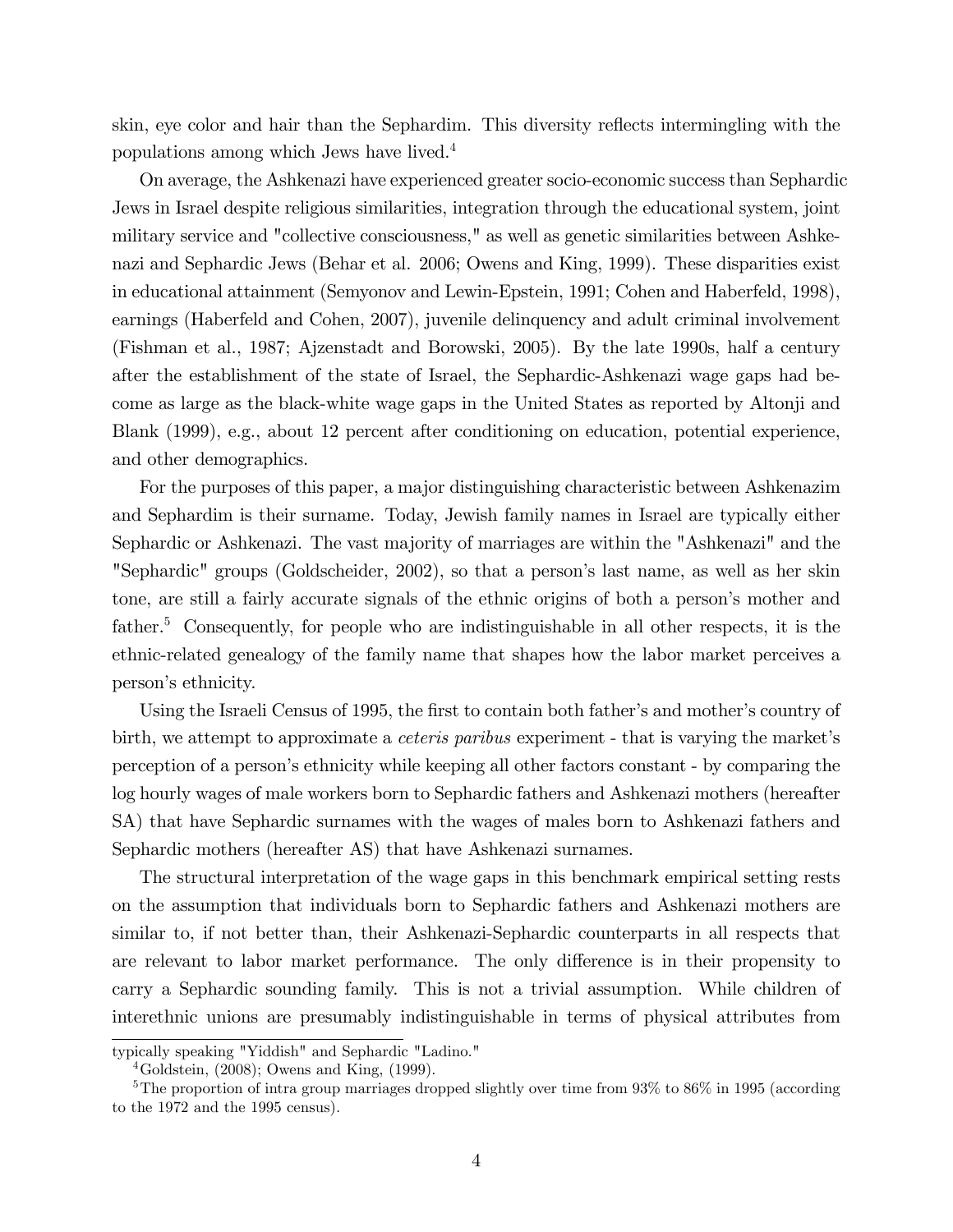those of single ethnic unions, regardless of the nature of sorting into interethnic marriages, family environment and child-raising habits that are central to the formation of skills and personal traits are not exogenous to the patterns of the interethnic mating. Specifically, in a society in which being Sephardic is viewed as a negative cultural trait, one may wonder which types of Ashkenazi women marry Sephardic men. And even if pairing into mixed unions was random, children in AS families may also enjoy better home environments than those of the SA, since the Ashkenazim have on average stronger socioeconomic characteristics than the Sephardim. These and other factors raise concerns as to whether children from SA families enjoy similar home environments and parental influences, either via nature or by nurture, than children from AS families.

We utilize the economics and sociology of marriage and a rich set of measures of home environments and early achievement to address conceptually and evaluate empirically these concerns. A considerable body of research indicates that marriages are not random. Rather, marriages exhibit strong sorting along many attributes, such that people tend to marry others with very similar socio-economic characteristics (Becker, 1981; Qian, 1997). The leading theories in economics (Becker, 1981) and sociology (Merton, 1941; Blau 1964) of intermarriage among ethnic and racial groups predict that Ashkenazim must be compensated for their higher social status by intermarrying with Sephardim with other comparably valuable traits. Although this earlier literature does not provide predictions on whether the AS or the SA pairings will have, on average, stronger socioeconomic traits, recent studies report that women have a stronger preference for the income and ethnicity of their partner than vice versa (Hitsch, Hortaçsu, and Ariely, 2010). Therefore, while Sephardic men might not be able to draw women from the very right tail of the Ashkenazi "talent" distribution, highlyeducated, economically successful Sephardic men may be especially attractive to other women with strong preferences for human capital (and income). And the less "talented" Ashkenazi men should have a comparative advantage among women with strong tastes for perceived Ashkenazi ethnicity. In this scenario we expect children of SA parents to be similar to, if not better than, their AS peers in all respects that are relevant to labor market performance.

Econometrically, our main identifying assumption is that the bias on the unobservables is in the same direction as the bias on the observables. The assumption rests on the insight, formulated in Altonji Elder and Taber (2005), that when the observed variables are a random sub-set of all factors that determine wages then the bias on the unobservables is the same as the bias on the observables.

We present a wide array of evidence that both supports the validity of our identifying assumption and suggests that the data are biased in favor of finding that children from SA parents will earn more than their counterparts from AS parents. That is, measures of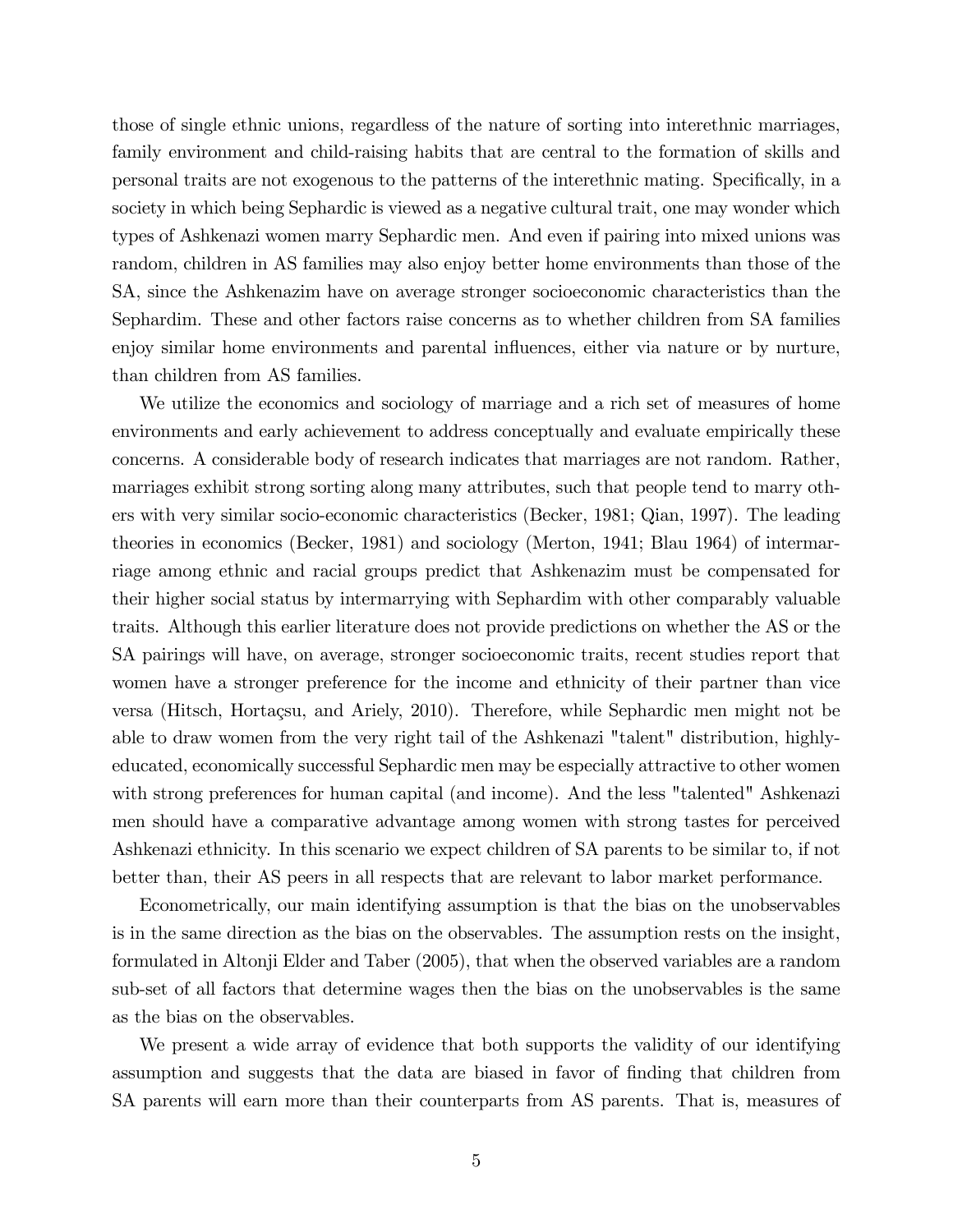family background, cognitive skills, cultural preferences, educational attainments and social networks indicate that the contrast between those born to Sephardic fathers and Ashkenazi mothers (SA), the "treatment group," and their "Ashkenazi-Sephardic" counterparts (AS), the "comparison group," provide a conservative setting for estimating the causal effect of perceived ethnic affiliation, as signaled by family name, on wages. We find that *both* parents of SA children have higher levels of education and earn more than their AS counterparts. SA children were raised in higher-status communities than their AS peers and have the same number of siblings. It is thus no surprise to find that children of SA parents do better on cognitive achievement tests and achieve better educational credentials than their AS peers. To the extent that religious practices might proxy for latent child-raising habits, norms, traditions and beliefs that are not reflected in academic achievements, we find that both parents and sons in SA families are at least as secular as their AS counterparts. In fact, sons of SA parents are as secular as their AA peers, the elite group, in contrast to the sons of AS parents whose religious practices are similar to that of their SS peers. Thus, the data suggest that SA are similar to, if not better than, their AS peers, so that any correlation between parent's origin and unobserved factors that affect wages will tend to create a bias against finding that AS individuals earn more than their SA peers.

We find that Israeli prime age full-time full-year AS males earn between 7 to 11 percent more than their SA counterparts. This gap in wages cannot be attributed either to educational attainment, location of residence, or sorting into better paying occupations and Industries. Accounting for location of residency, occupations and industries fixed effects, we find a larger log residual wage gap between AS and SA workers and the magnitude of this AS-SA residual wage gap is very similar to that between workers born to purely Ashkenazi and purely Sephardic parents (hereafter, AA and SS respectively). Next, we utilize the common tradition in the Jewish culture, (and others too) for women to adopt their husbands last names upon marriage, to put a wedge between a womanís perceived ethnicity, as inferred by labor markets, and her actual ethnic origin. While parents' origin determines a woman's ethnicity, it is her father-in-lawís surname that is observed by labor markets. If the perceived ethnic affiliation matters, married women's wages should reflect their father-in-law's origin, rather than their own ethnicity.

Consistent with our interpretation that labor markets discriminate based on perceived ethnicity, we find that it is father-in-law's ethnicity - rather than the ethnicity of the woman's own father - that matters for a womanís earnings. Remarkably similar patterns to those obtained among men are found when the population of married women is classified by fathers' and fathers-in-law's ethnicity rather than their parents' origin.

We go further by distinguishing among people where surname is a better - or worse -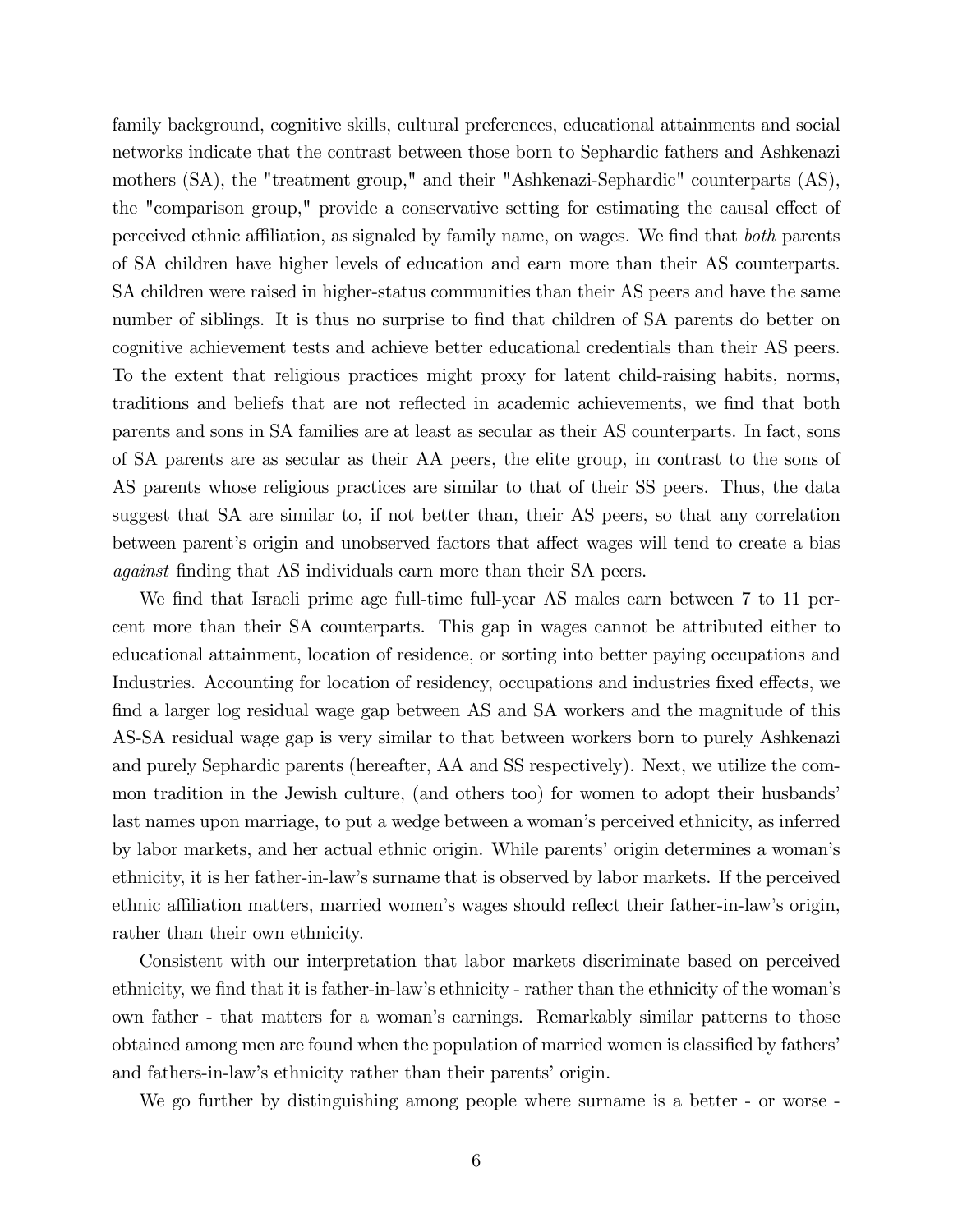signal of ethnicity. Conceptually, a person's surname should shape the market's perception of ethnicity more when there are no other informative signals about ethnicity. If the labor market can confidently discern a person's ethnicity through other means, such as skin tones, then surname should be less useful in explaining earnings differentials. To accomplish this, we obtain information on skin tones, since the Ashkenazi originate from more northern areas than the Sephardic.

Consistent with the hypothesis that perceived ethnicity shapes labor market discrimination, we find that when the market can distinguish ethnicity through skin tone, then surname matters less for accounting for wage differences between the children of SA and AS parents. Specifically, we estimate the impact of fathers-in-law's ethnicity on prime aged women born to AS and SA families. We find that the effect of perceived ethnicity among women to be of the same order of magnitude found among men. The sub-set of the population with mild skin tone is not limited to women born to AS or SA parents. Even within AA and SS tone color might vary by country of origin. We use Von Luschan's chromatic scale and parents' country of origin to assign a skin tone to each person, which equals to the average skin color of the representative persons in her parents countries of origin.<sup>6</sup> We re-estimate the impact of fathersíand fathers-in-lawís ethnicity separately for women with mild skin tones and for all others. We find fathers-in-law's ethnicity matters, at similar magnitude to those obtained for SA, yet only among women with mild skin tones. We obtain similar findings for men.

Thus, a wide range of evidence - including the comparisons of SA and AS, the examination of the influence of a father's and father-in-law's surname on a women's wages, and the differential impact of surname when skin tone provides an independent signal of ethnicity - all indicate that Israeli labor markets discriminate based on perceived ethnicity. Ethnic discrimination might reflect both the outcome of a "taste for discrimination" or the result of statistical discrimination. A rigorous examination of the underlying mechanism is beyond the scope of this paper.<sup>7</sup>

Our study is not the Örst to use distinctively minority-sounding names to separate skill differences from race and ethnicity. While field experiments found that resumes with traditional names are substantially more likely to lead to job interviews than identical resumes with distinctively minority-sounding names (Jowell and Prescott-Clarke, 1970; Brown and Gay, 1985; Bart et al., 1997; Bertrand and Mullainathan, 2004), Fryer and Levitt (2004b)

 $6$ One of the earliest rigorous quantitative classifications of skin tone degree is the Von Luschan's chromatic scale method.

 $7$ To provide an initial assessment of whether the ethnic based discrimination results reflect a statistical mechanism, in the spirit of Altonji and Pierret (2001), we examine the extent to which the wage gap diminishes with work experience. We find no clear patterns. For further details see the web appendix.

https://dl.dropboxusercontent.com/u/9682736/Web%20Appendix%20PPRB/PPRBWEBAPPENDIX.pdf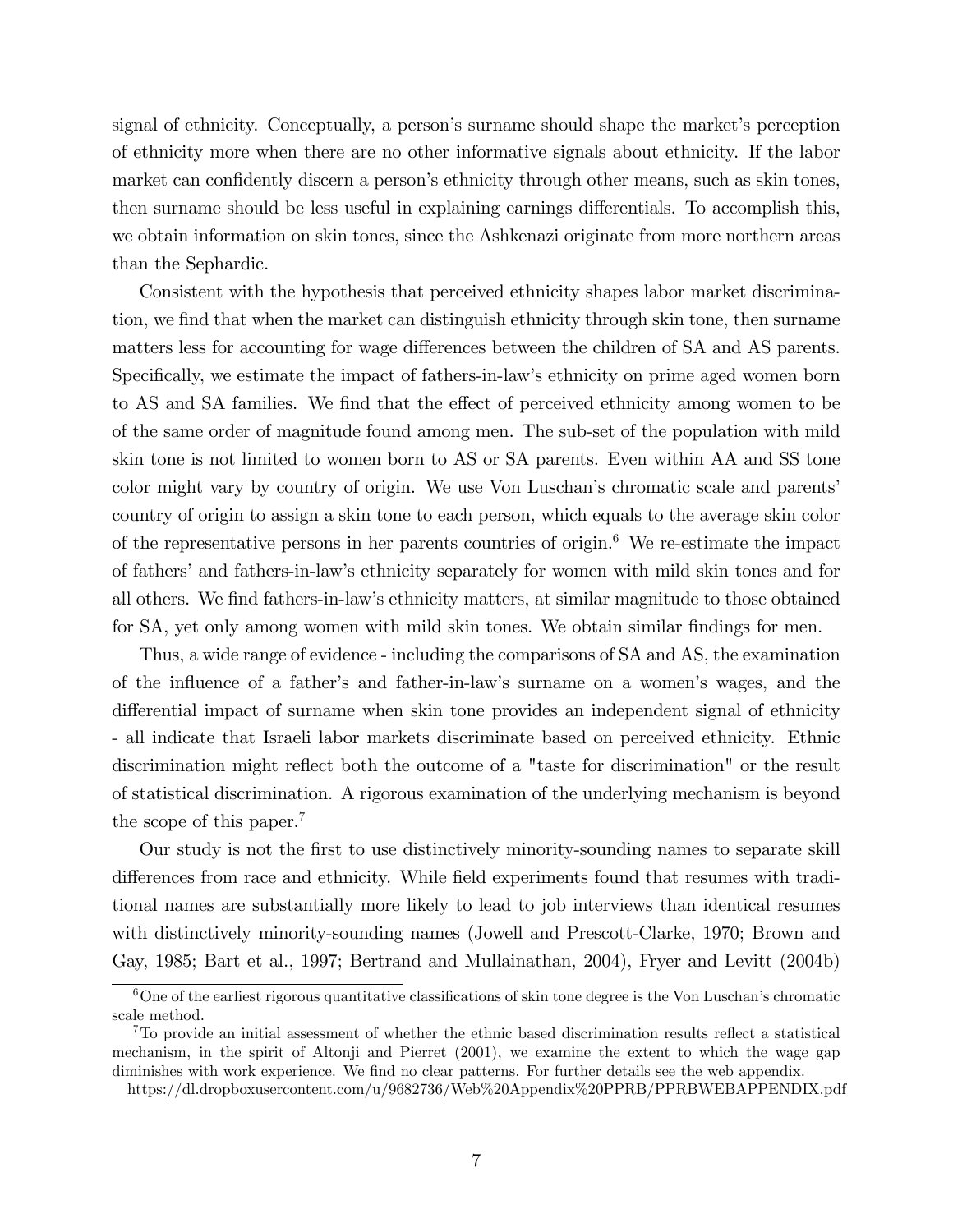found no evidence that proxies for pay are worse for those with ethnic names after controlling for background characteristics. Further, we are not the first to utilize ethnic-sounding names in the Israeli context. Fershtman and Gneezy (2001) found systematic mistrust toward Sephardic Jews, in a set of laboratory experiments in which Sephardic and Ashkenazi sounding-names were employed to signal ethnicity. Finally we are not the first to integrate name labels to examine discrimination with observational data. Recently, Arai and Thoursie (2009) have found that immigrants to Sweden earned substantially more after they voluntarily abandoned their foreign-sounding names. Yet, our study is the first to offer a setting that utilizes name labels to approximate the ceteris paribus conditions with observational data. Although name label studies are intuitively appealing, their interpretation is controversial. A distinctive choice of a name might be "primarily a consequence rather than a cause" of economic success (Fryer and Levitt, 2004b, page 801). Similarly, a name change is exogenous neither to investment in human capital nor to formation of social networks. By focusing on the labor market outcomes of individuals born to interethnic unions and among people with neither too light nor too dark skin tones for whom surname is a credible signal of ethnicity our research designs approximate ceteris paribus experiments. These experiments enable comparison of wages among individuals who are similar in all respects that influence wages, except for in their perceived ethnicity (as signaled by ethnic-sounding family names). To the best of our knowledge, this is the first paper to incorporate the insight that name labels manipulate perception when ethnic names sound credible to identify the causal impact of perceived ethnicity in observational data.

The remainder of the paper is organized as follows. Section II provides a brief overview of ethnic diversity within Israeli Jewish society and describes the data. Section III lays out the econometric framework and identifying assumptions. Section IV presents evidence on family environment and academic achievements to assess the validity of the SA-AS treatmentcomparison group setting. In section V, we report the estimated impact of Sephardic affiliation on men's wages. Sections VI and VII utilize the gender-specific linkage between father and father-in-law's ethnicity to further evaluate the impact of ethnic discrimination on womenís wages. Section VIII concludes.

# II Background and Data

Ethnicity is a central dimension of Israeli society. In this paper we focus on the segmentation within Israeli society between Jews of European or American descent and Jews of Asian or African origin.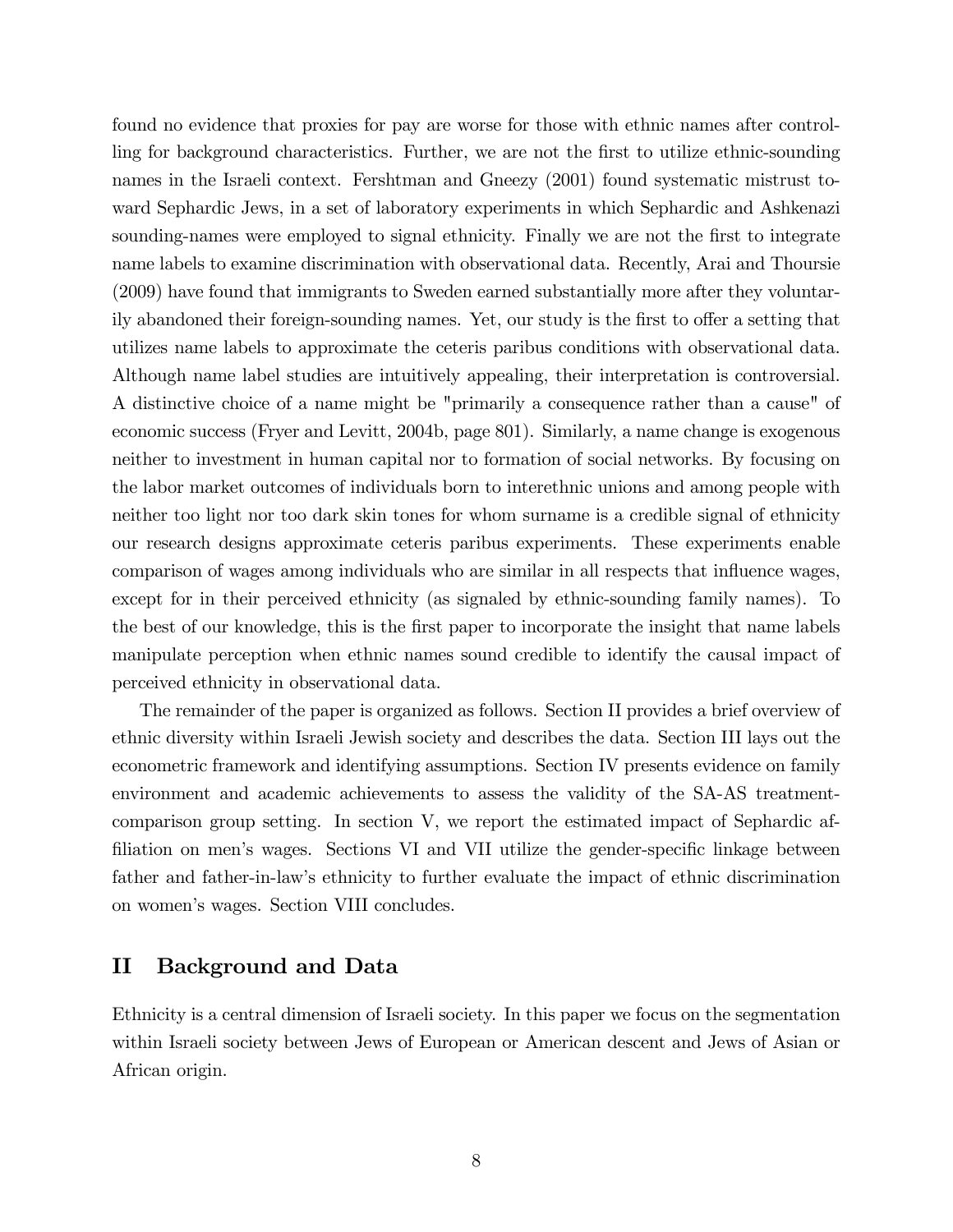#### II.a Ethnicity and Migration to Israel

Ashkenazi Jews were the first Jews to settle in Israel, and they came mainly from Eastern European countries. Most Sephardic Jews arrived after Israel achieved statehood and came mainly from Muslim countries of the Middle East and North Africa. During the 1990s Israel experienced mass migration from the former USSR following the collapse of the "Iron Curtain". By the mid-1990s, about half of the Israeli Jews aged 22 to 65 were born in Israel, the vast majority of whom were born to parents who immigrated to Israel.

#### II.b Economic and Social Ethnic Gaps

A large body of research documents persistent ethnic-related gaps among Israeli-born Jews on many indicators of social welfare, including educational attainment, (Semyonov and Lewin-Epstein, 1991; Cohen and Haberfeld, 1998; Dahan et al 2003) earnings (Haberfeld and Cohen, 2007), juvenile delinquency, and adult criminal involvement (Fishman et al., 1987; Ajzenstadt, 2005). While the poor outcomes of first generation of Sephardim immigrants have often been attributed to low levels of economic development in their source countries (Eisenstadt, 1954; Shuval 1963; Semyonov and Lerhental, 1991) or lack of personal ties with those who controlled resources (Semyonov and Tyree, 1981), the socioeconomic gaps among the second generation (Amir, 1987; Mark 1994; Yitchaki and Schechtman, 2009) and the third generation are challenging and intriguing.<sup>8</sup>

Ethnic segregation within the Israeli Jewish population is also reflected outside labor markets. As in the United States, neighborhoods segregated by ethnic origin are not limited to immigrants, and most marriages are within ethnic groups (Goldscheider, 2002).<sup>9</sup> It is thus not surprising to find that ethnicity is one of the top characteristics on the popular Jewish singles network JDate.com.

#### II.c Surnames and Ethnicity

Family names are of great importance in Judaism, as they often indicate a person's genealogy or origin of family (Kaganoff, 1977). Among Sephardic Jews, a surname may be derived from a personís hometown, as Toledano (from Toledo), Alfasi (from Fez), Mizrahi (from the east), or Levanti (from the Levant). They may also be derived from the name of an important ancestor, or even refer to historical figures such as King David (Ibn Daoud is son of David). A common prefix is Ibn, which means son in Arabic; thus, Ibn Malka is "the son of Malka" (queen), and a person who carries the name Ibn Shaltiel is a descendent of Shaltiel.

<sup>8</sup>For details, see web appendix.

 $9$ The proportion of inter-ethnic couples increased from 7 to 14 percent points between 1970 and 1995.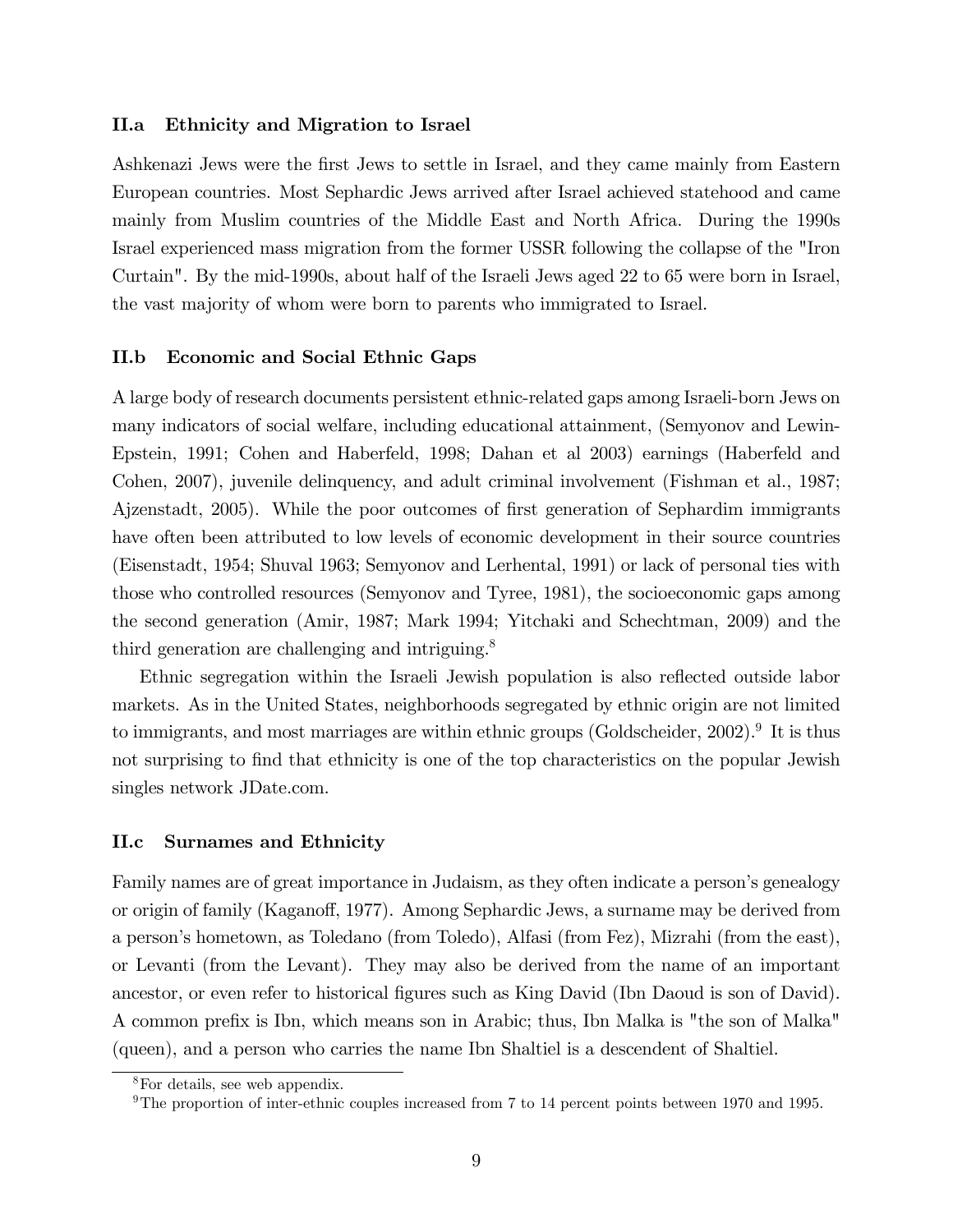Most Ashkenazi last names are derived from three sources. The first is genealogy: Aharonson is the son of Aharon, Abramson is son of Abram, and so on. The second source is historical residence, such as Rotenberg (family from Rotenberg). The third source is personal characteristics, such as Gross (Large), Klein (small), Weiss (white).<sup>10</sup> Personal characteristics also include professions historically common to the family, e.g., Schneider (tailor) and Kaufman (merchant).

Generally speaking, Sephardic and Ashkenazi Jews have different and distinct names. The only exceptions are probably Cohen and Levi, which are carried by persons of both groups.<sup>11</sup> By the early 2000s, the vast majority of common Jewish family names in Israel were either Sephardic (e.g., Mizrachi, Peretz, Biton, Dahan, Azulai, Gabai, Amar, Ochion, Chadad/Hadad, Ben-David, Adrei) or Ashkenazi (Friedman, Katz, Levin).

#### II.d Data

To evaluate the impact of ethnic affiliation on pay, we draw on the 20 percent public-use Israeli Census of 1995, which is the first to contain both fathers' and mothers' countries of birth (for those born in Israel).

We also use data taken from the public-use micro files from the 1972, 1983 and the linked 1983-1995 sample of the Israeli censuses. The 1972 and 1983 samples provide supplementary information on home environment, including parental education and father's occupation. The linked 1983-1995 gives panel evidence on changes in womenís wage following their marriage outside of their ethnic group. We complement the Census data with the Life History Study of Israeli Men (LHSIM), a stratified national probability sample of Jewish Israeli men born in 1954, which contains information on cognitive ability and religious practice (summary statistics are available on Table A3).

Data sets do not provide self-reported ethnic affiliation. Therefore, the Israeli Jewish population is often classified into ethnic groups by a person's country of birth or, for Israeliborn, by their parentsí country of birth. Our main analysis focuses on Israeli-born Jews. These are classified into four subgroups: (i) both parents were born in either Europe or America (AA); (ii) both parents were born in either Asia or Africa (SS); (iii) father was born in either Europe or America and mother was born in either Asia or Africa (AS); and (iv) father was born in either Asia or Africa and mother was born in either Europe or America

 $10$ These were sometimes given by authorities to Jews as a way of mockery. For example 'Reichman', which means rich man, to a poor man.

 $11$ The mapping from individuals' surnames to their ethnicity is not one-to-one. For various reasons, such as being an official representative of the Israeli state, due to marriage or potentially as reaction to discrimination, some Israelis adopt a Hebrew surname (Hebraization). These changes were mostly done by either of the following methods: (1) phonetic similarity (2) translation (3) adoption of a common first name (4) names of locations in Israel.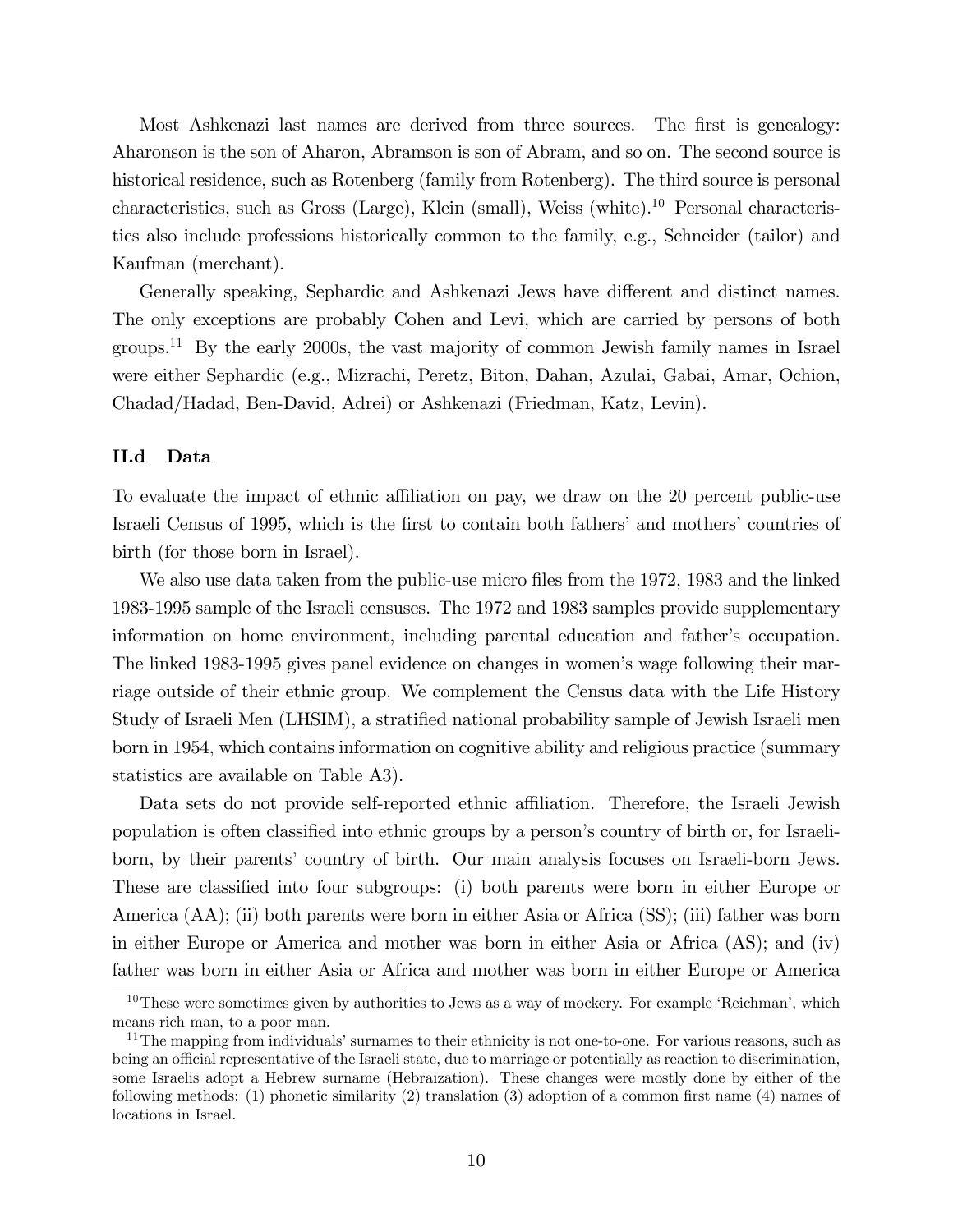$(SA)$ . About 4 percent of the population aged 25 to 65 are offspring of interethnic unions (Figure 1).

In our main wage analyses, for men and women, we focus on prime aged, 30 to 55 years of age, full-time (at least 35 work hours per week), full-year (12 month) workers (hereafter FTFY), who worked the entire month for which salary is reported. We trim wage outliers when calculating mean wages by excluding the bottom and top one percentile of the salaried Jewish male FTFY workers in the wage distribution. The appendix provides detailed information on each one of the data sets and the corresponding summary statistics.

### III The Empirical Setting

#### III.a The Statistical Model

We illustrate formally our empirical strategy with the following statistical model. Let  $Y_i$ denote the log hourly wage of person i. Let  $N_i$  equal to one if person i possesses a Sephardic surname and zero otherwise. All other things equal, wages are determined by persons perceived ethnicity as signaled by their surnames. In the context of our study, outcomes are determined by whether person i possesses a Sephardic surname  $(N<sub>i</sub> = 1)$  assuming that, ethnic-sounding names serve as a valid signal of ethnicity. We assume that log of hourly wages are given by a linear-in-the-parameters specification:

$$
Y_i = \delta N_i + W_i,\tag{1}
$$

where  $W_i = X_i' \lambda + \varepsilon_i$  and W is the full set of variables (observed X and unobserved  $\varepsilon$ ) other than N that determine Y.  $\lambda$  and  $\varepsilon$  are defined so that  $cov(\varepsilon, X^{\prime}\lambda) = 0$ , where  $\varepsilon$  represents all idiosyncratic person-specific influences on wages, including person-specific returns on  $N$ . The parameter of interest  $\delta$  measures the *local* causal effect of a Sephardic surname on wages among individuals who have equal chances to be perceived by employers as an Ashkenazi or a Sephardic.

People choose whether to carry their father's surname to maximize their utility. If labor markets use surnames as a signal for ethnicity, then it might be costly to have an ethnicsounding surname (Sephardic surname). Yet it is not a "free lunch" to abandon it either. Let  $N^*$  denote a latent index of persons' utility from carrying a Sephardic surname. People possess a Sephardic surname if and only if 'benefits' exceed 'costs', which means:

$$
N_i = 1 \left( N_i^* = \gamma^* F_i + V_i^* \ge 0 \right), \tag{2}
$$

where  $F$  is a binary variable that equals one if person is father was born in Asia or Africa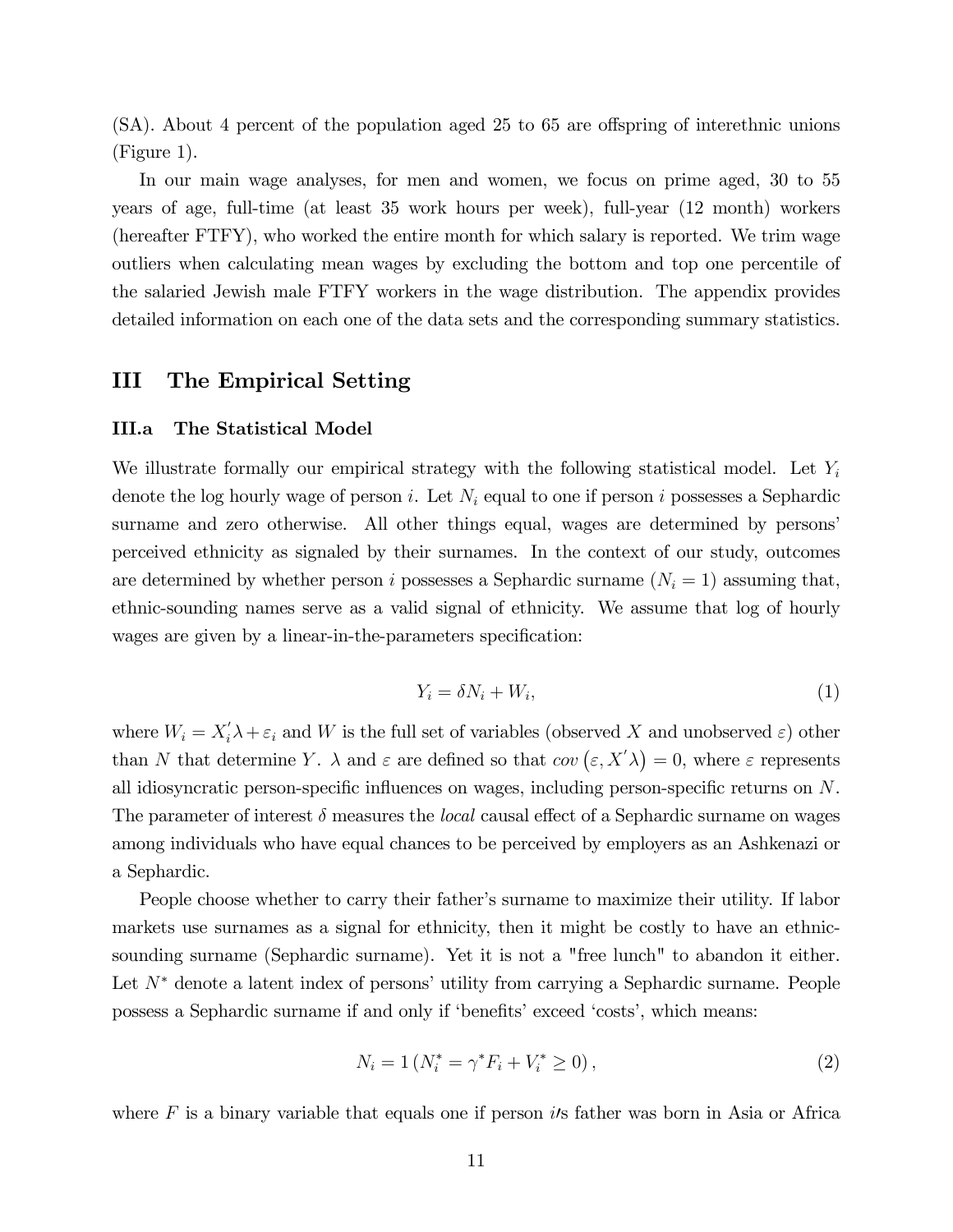and zero otherwise and  $V_i^* = X_i' \alpha^* + \nu_i^*$ . Hence N is exogenous neither to father's origin (F) nor to individuals'-specific market pays ( $\varepsilon$ ), suggesting that the wage gap between those who choose to carry a Sephardic-sounding name and all others is subject to selection bias (Fryer and Levitt, 2004b).

For simplicity of illustration, yet without losing generality, let's assume that the reduced form relationship between possessing a Sephardic name  $(N)$  and father's origin  $(F)$  is:

$$
N_i = \gamma F_i + V_i,\tag{3}
$$

where  $\gamma$  is the difference between the ratio of Sephardic sounding names among those whose father was born in Asia or Africa  $(F = 1)$  and all others  $(F = 0)$  and  $V_i = X'_i \alpha + \nu_i$ <sup>12</sup>

Hence, although intuitively appealing, consistent estimation of equation (1) calls for an ëinstrumentí. Since peoplesí surnames are not commonly available to the econometrician we utilize father's origin to estimate the parameter of interest in a reduced form setting. Assuming that equation (3) approximates the reduced form linear relationship between a personís name and his fatherís origin then the reduced form equation of wages on fatherís ethnicity exhibits the following linear-in-the-parameters specification:

$$
Y_i = \eta F_i + U_i,\tag{4}
$$

where  $U_i = X_i' \beta + \delta \nu_i + \varepsilon_i$ , the structural interpretation of  $\eta$  is  $\gamma \delta$ , and  $0 < \gamma \leq 1$ .

Following Altonji, Elder and Taber (2005), AET henceforth, we utilize the bias on observables to assess bias on unobservables and obtain lower bound estimates for the impact of discrimination on wages.<sup>13</sup> The omitted variables formula implies that the OLS coefficient from a bivariate regression of wages on father's origin (equation 4) is:

$$
\eta_{OLS} = \gamma \delta + \phi_{X\beta} + \phi_{\varepsilon},\tag{5}
$$

where  $\phi_{X\beta} = cov(X'\beta, F) / var(F)$  and  $\phi_{\varepsilon} = cov(\varepsilon, F) / var(F)$ . Note that  $\phi_{X\beta}$  is the bias on the observables and  $\phi_{\varepsilon}$  is the bias on the unobservables. Following AET, yet allowing the selection on the unobservables (in wage units) to be  $\rho$  times the selection on the observables in relative standardized wage units<sup>14</sup>, the OLS estimator, controlling for all observables,

 $e^{12}\gamma$ ,  $\alpha$  and  $\nu$  are defined so that  $cov(X' \alpha, \nu) = 0$ . Note that in the particular case of a linear probability model  $\gamma^* = \gamma$ .

<sup>&</sup>lt;sup>13</sup>Altonji, Elder and Taber (2005) developed estimation methods based on the idea that the amount of selection on the observed explanatory variables provides a guide to the amount of selection bias on the unobserved factors. They provide lower and upper bound estimates assuming that the ratio of selection on unobservables is in the same direction as selection on the 'observables'

<sup>&</sup>lt;sup>14</sup>That is,  $\rho = k \cdot (\sigma_{\varepsilon}/\sigma_{X\beta})$ . The bias is identical to the analysis in AET (2005) for  $k = 1$  that is,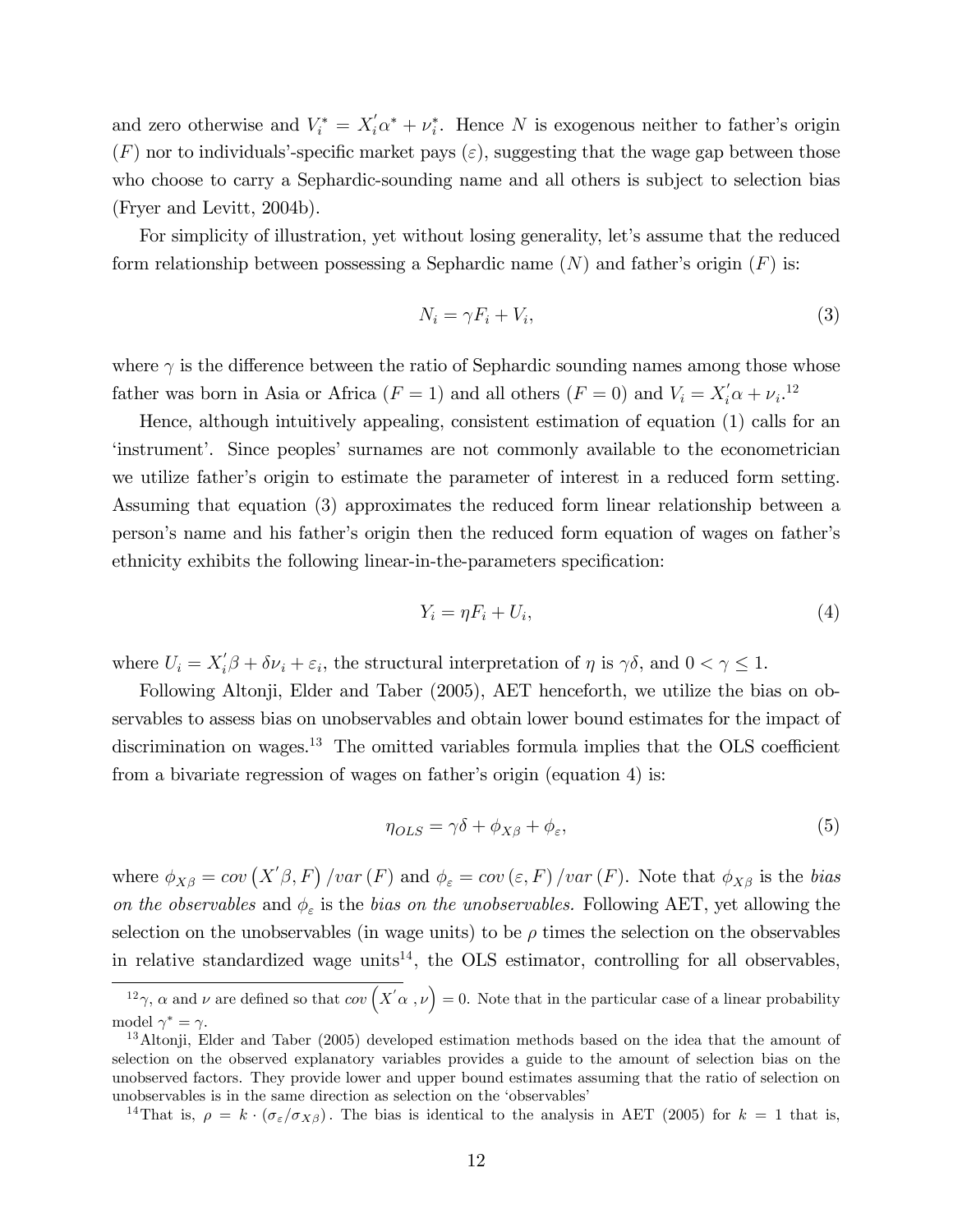equals to:

$$
\eta_{OLS} = \gamma \delta + \rho \frac{1}{\left(1 - R_{X,F}^2\right)} \frac{\sigma_{\varepsilon}}{\sigma_{X\beta}} \phi_{X\beta},\tag{6}
$$

where  $R_{X,F}^2$ , the selection on the observable into F, equals to the proportion of variability in  $F$  that is accounted explained by observables. Assuming, as in AET that the bias on the unobservables ( $\varepsilon$ ) is the same as selection on the index of observables  $(X\beta)$ , that is  $\rho = \sigma_{\varepsilon}/\sigma_{X\beta}$ , then the OLS estimator provides a lower bound for the negative impact of discrimination on wages  $(\delta)$  as long as the gap on observables, measured in wage units  $(\phi_{X\beta})$ , is positive:

$$
p \lim \eta_{OLS} \ge \delta. \tag{7}
$$

The minimum amount of selection on the unobservables relative to the selection on the observables  $(\rho^*)$  required to explain the perceived ethnicity effect equals to:

$$
\rho^* = \eta_{OLS} \frac{\sigma_{X\beta}}{\sigma_{\varepsilon}} \frac{\left(1 - R_{X,F}^2\right)}{\phi_{X\beta}}.
$$
\n
$$
(8)
$$

#### In Practice

Our analysis focuses on children of interethnic unions. Using a wide range of observables, we provide (i) a lower bound for the causal impact of discrimination on pay  $(\delta)$  assuming that the bias on the unobservables is in the same direction as the bias on observables and (ii) calculate the minimal amount of selection on the unobservables that is required to explain father's ethnicity effect following the procedure offered by AET (2005).

# III.b Potential Threats to the Identification Strategy: Sorting into Interethnic Unions and the Intergenerational Transmission of Human Capital

The structural interpretation of the residual wage gap rests on the assumption that individuals born to Sephardic fathers and Ashkenazi mothers are similar to their Ashkenazi-Sephardic counterparts in all respects that are relevant to labor market performance.

This is not a trivial assumption for two main reasons. First, people choose who they marry. In a society in which being Sephardic is viewed as a negative cultural trait, one may wonder which types of Ashkenazi women would bequeath a major handicap to their children by equipping them with a Sephardic surname and whether such a choice reflects child-raising habits and parental treatment. Second, parents are not perfect substitutes. Fathers and mothers have differential influences on the intergenerational transmission of human capital.

$$
\rho = (\sigma_{\varepsilon}/\sigma_{X\beta}).
$$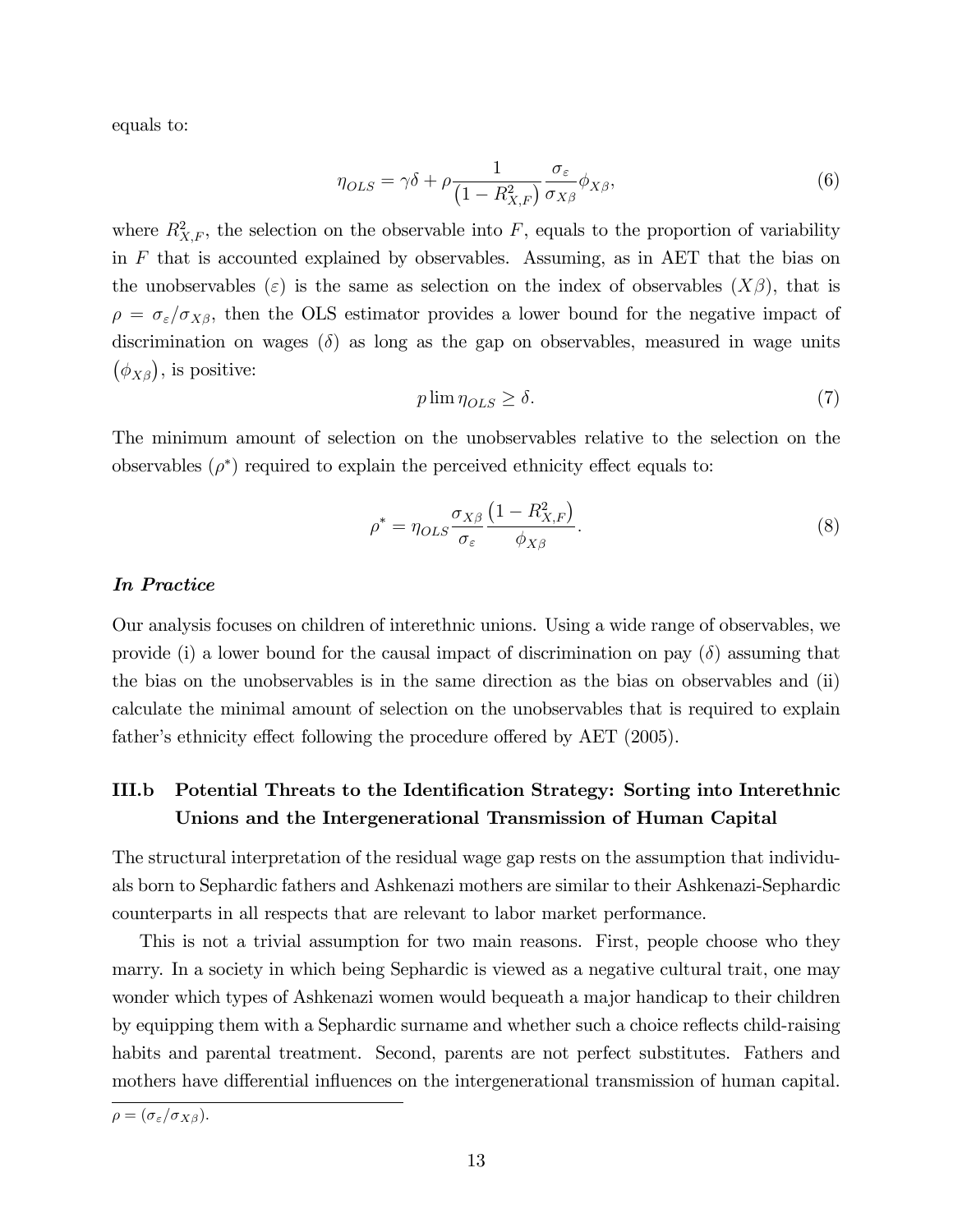Under some conditions, therefore, AS may enjoy better home environments than those of the SA even if pairing into mixed unions was random. We use the economics and sociology of marriage and a rich set of measures of home environments and early achievements to address conceptually and evaluate empirically these concerns.

The non-random matching of partners into interethnic couples is a cornerstone of our identifying strategy because it helps address both of these concerns. Indeed, if interethnic marriages were random, this would severely complicate our analyses. Since, on average, the Ashkenazim have stronger socioeconomic characteristics than the Sephardim, random marriage pairings would create asymmetric marriages: the average AS couple would consist of a male with stronger socioeconomic traits than the female, while the average SA couple would have a female with comparatively strong socioeconomic traits. Such asymmetric pairings would dramatically complicate the interpretation of our findings, especially given the growing evidence on that mothers and fathers have different effects on the formation of the traits of their children, with correspondingly different effects on labor market outcomes.<sup>15</sup>

Rather than marriage being random, a considerable body of work across economics, sociology, and anthropology indicates that marriages exhibit strong sorting along many attributes. An influential line of research finds that people tend to marry others with very similar socio-economic characteristics (Qian, 1997; Kalmijn, 1998; Browning, Chiappori, and Weiss, 2008). These studies predict that interethnic unions - AS and SA marriages - will be composed of partners with, on aggregate, homogenous traits. Research also considers interethnic marriages, where a constellation of traits affects matching. The leading theories in economics (Becker, 1981) and sociology (Merton, 1941; Blau 1964) of intermarriage among ethnic and racial groups predict that Ashkenazim must be compensated for their higher social status by intermarrying with Sephardim with other comparably valuable traits and skills.<sup>16</sup>

Although this earlier literature does not provide predictions on whether the AS or the SA pairings will have, on average, stronger socioeconomic traits, recent studies report that women have a stronger preference for the income and ethnicity of their partner than vice versa (Hitsch, Hortaçsu, and Ariely, 2010). It is therefore plausible that, even if their earnings, education and other traits were impressive, Sephardic men would find it comparatively difficult to attract women from the very right tail of the Ashkenazi "talent" distribution. The right tail of the Ashkenazi "talent" distribution and the left tail of the Sephardic "talent" distribution will marry within groups. Yet for all others, highly educated economically

<sup>&</sup>lt;sup>15</sup>Magruder (2010) finds that fathers serve as useful network connections to their sons but that mothers do not seem to be useful network connections. Kimball, Sahm, Shapiro (2009) find that mothers have larger influence on child risk tolerance than fathers; yet, the impact does not vary by offspring's gender.

<sup>&</sup>lt;sup>16</sup>See Fryer (2007) for further discussion on these models and evidence on recent trends.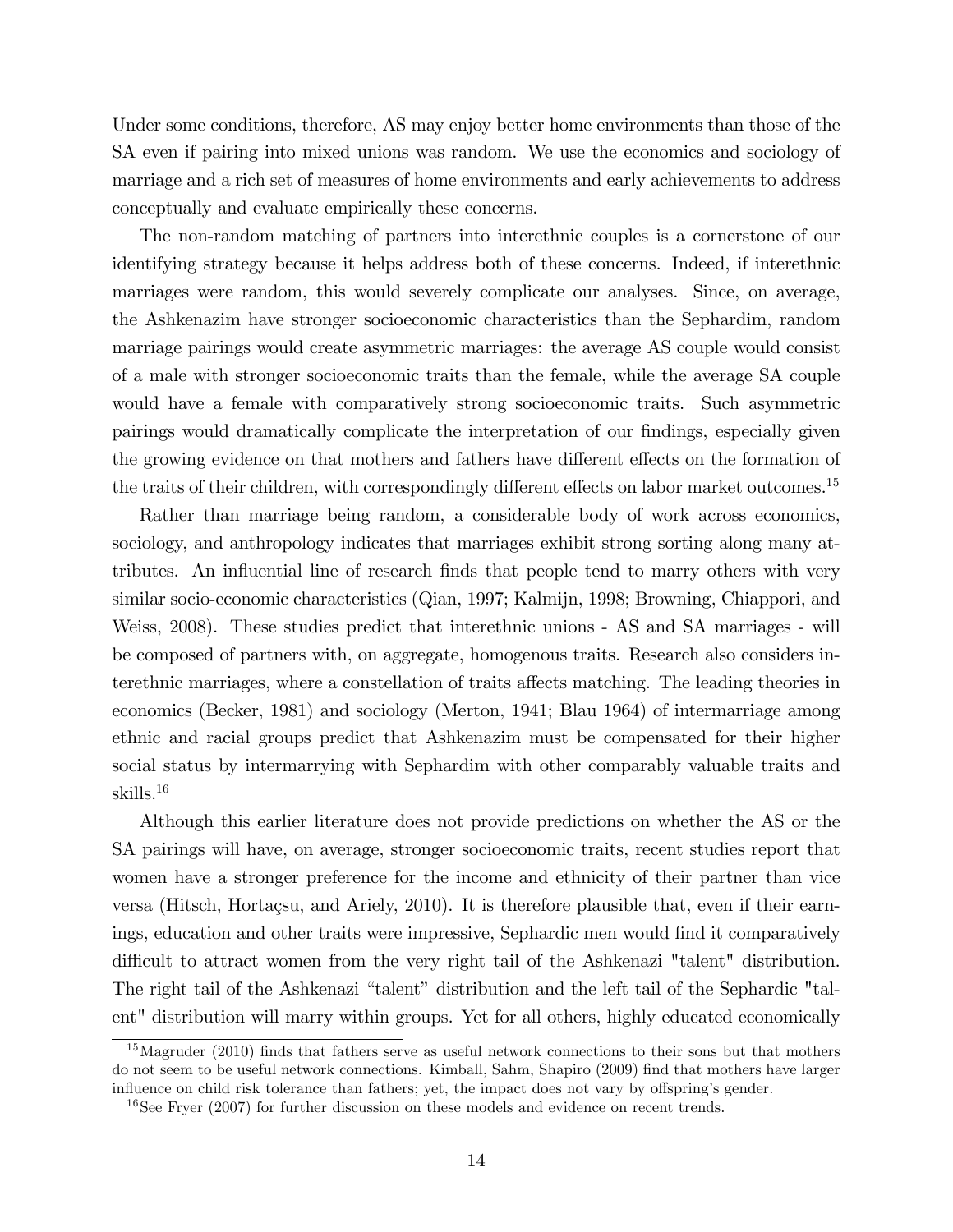successful Sephardic men may be especially attractive to women with strong preferences for human capital (and income), whereas less "talented" Ashkenazi men should have a comparative advantage among women with strong tastes for perceived Ashkenazi ethnicity.

Thus, the economics and sociology of marriage suggest that *both* SA parents will be similar to, if not better than, their AS peers in all respects relevant to their children's labor market performance. The differential impacts of fathers and mothers will therefore have minimal impact on the validity of our empirical setting.

Nevertheless, there are potential concerns. For example, the experience of growing up in an SA family might be different from the experience of being raised in an AS family. Sephardic and Ashkenazi Jews might not share similar child-raising habits, norms, traditions and beliefs that are essential for success in life. Sephardim might treat their children differently than Ashkenazim. For instance, if Sephardic fathers have a greater taste for quantity (rather than quality) than their Ashkenazi peers, children of SA unions might earn less than their counterparts for other reasons than perceived ethnicity.

However, the nature of the sorting into mixed unions and its implications on the intergenerational transmission of preferences and human capital is, to some extent, testable. Consequently, we now turn to the data.

# IV Assessing the SA-AS Treatment and Comparison Groups Setting: A Glance on the Observables

In this section, we present an array of empirical evidence that both supports the validity of our identifying assumption and suggests that the data are biased toward Önding that children from SA parents will earn more than their AS counterparts. We compare measures of home environments and family background, physical appearance, cognitive skills, cultural preferences, educational attainments, work habits and social networks by maternal and paternal continent of origin.

Table 1 provides mean outcomes and inter-group comparisons (a detailed version is available on the web appendix). All measures indicate that the contrast between those born to Sephardic fathers and Ashkenazi mothers (SA), the "treatment group," and their "Ashkenazi-Sephardic" counterparts (AS), the "comparison group," provide a conservative setting for estimating the causal effect of perceived ethnic affiliation, as signaled by family name, on wages. All of the differences discussed above are statistically significant, except where explicitly stated.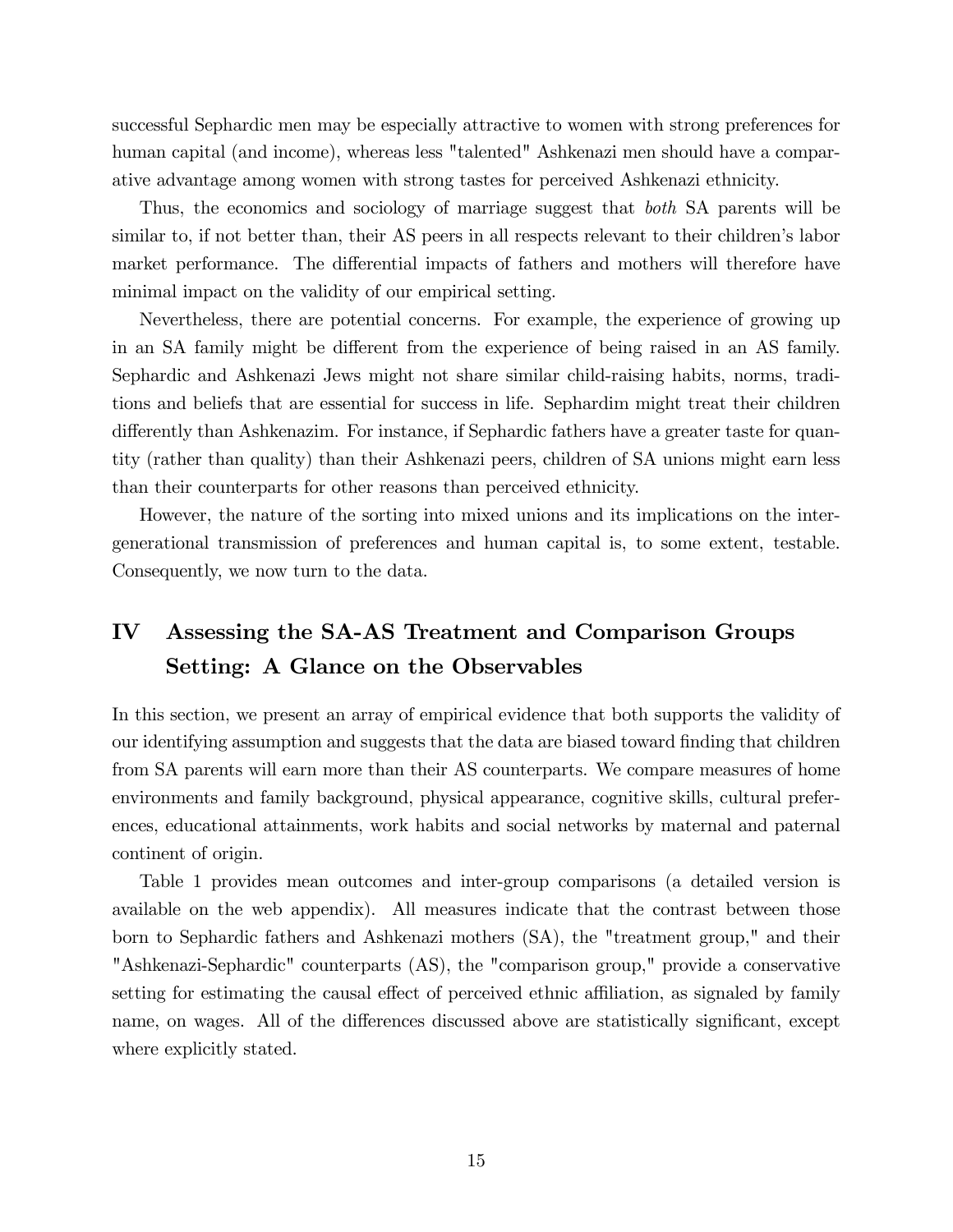#### IV.a Family and Home Environments

Employing our parents-offspring census file and the "synthetic" parents' sample, we examine family environment by parents' origin. Results are found in Table 1 panel A. All measures indicate that SA children were reared in advantageous family and home environments to their AS peers. For example, consistent with the economics of marriage, we find that fathers of SA children have higher educational attainment and earned, on average, more than fathers of AS children. This also holds for their spouses: European-American mothers in SA unions have higher levels of education than Asian-African mothers in AS unions and earn more than their counterparts.

The number of children in the family and the socioeconomic status of the communities where they reside are also channels through which economic and cultural differences among ethnic groups may cause and reinforce disparities in cognitive abilities and non-cognitive traits. For this reason, we examine these post-marriage outcomes. As a benchmark, note that SS families have the highest number of children (4.4) whereas AA families have the lowest number of children  $(2.1)^{17}$  As expected we find much smaller differences between interethnic households. Ashkenazi mothers in SA unions report having, on average, slightly fewer children (2.56) than their Sephardic counterparts in AS unions (2.86).

Finally, we use a composite index of socioeconomic status compiled by the Israel Central Bureau of Statistics to examine the socioeconomic status of the communities where the parents reside. Since these data are not available prior to 1983, we use the "synthetic" parents' sample. Consistent with parents' educational attainment and earnings, we find that AA and SA families resided in better socioeconomic communities than their AS peers, and SS were concentrated in the least-developed communities.<sup>18</sup>

#### IV.b Skin Tone

Sephardic Jews differ visually from their Ashkenazi brethren by virtue of their darker skin tone. Despite sharing an origin point, Ashkenazi Jews often are lighter in skin, eye color and hair than the Sephardim. The diversity of physical appearance, mainly through skin and eye color, reflects the degree of intermingling with the populations among which Jews have lived.<sup>19</sup> We use a global skin color distribution of native populations, based on the Von Luschan's chromatic scale, to assess the extent that sorting on skin tone into SA unions differs

<sup>&</sup>lt;sup>17</sup>Based either on the total number of children ever borne by respondent's mother at the time of the 1972 Census (1983 Census for "synthetic parents" Öle) or the number of children in household at the time of the interview.

<sup>18</sup>For further details see web appendix.

<sup>&</sup>lt;sup>19</sup>See Goldstein,  $(2008)$  and Owens and King  $(1999)$ .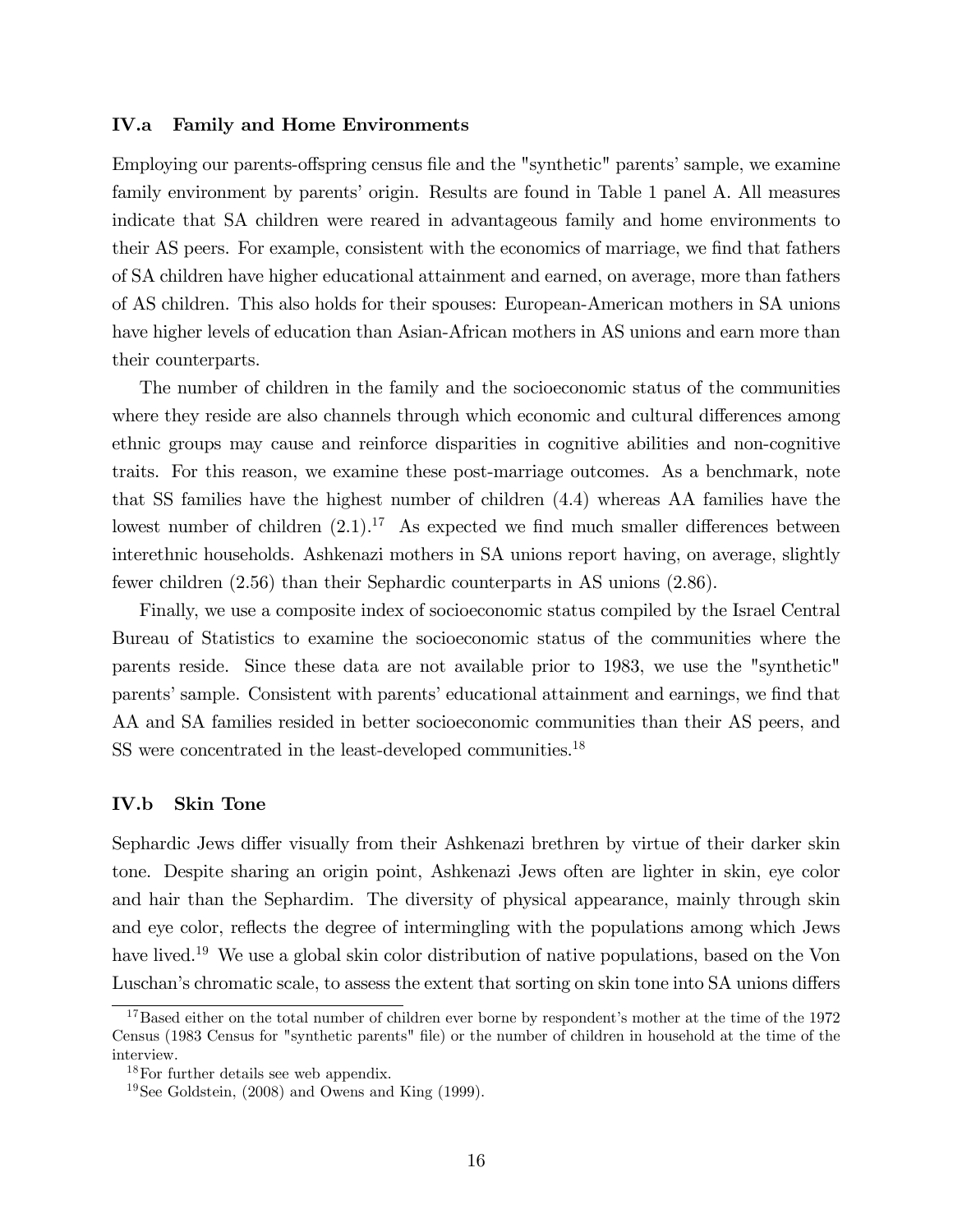from matching into AS couples.<sup>20</sup> Each parent was assigned a skin tone degree according to her country of birth.<sup>21</sup> Mean scores by fathers' and mothers' origin are available in Table 1 panel (A). Higher scores indicate darker pigmentation. While partners in mixed unions have slightly darker (lighter) skin tone than the typical Ashkenazi (Sephardic), we find trivial differences between the mixed unions and practically no evidence for differential sorting on skin tone between SA and AS.

#### IV.c Educational Attainment

Panel B displays measures of aggregate educational attainment and disaggregated measures, breaking schooling into academic and vocational tracks.<sup>22</sup> Separating schooling is relevant to our context, since Shavit (1984) notes that low-achieving primary school students  $-$  mainly Sephardim – were assigned to vocational tracks.<sup>23</sup> The tracking policy was explicitly motivated by the assumption that academic education is ill suited to their needs, inclinations, and capabilities. It was also assumed that if placed in the academic tracks, most would drop out prematurely (Shavit, 1984).

Three main facts emerge. First, there is no difference between the aggregate years of schooling completed by SA and AS. Second, SA complete more years of academic education, while the AS complete more years of vocational education. For instance, SA men (aged 30 to 55 in 1995) completed about 0.35 more years of schooling in academic tracks than their AS counterparts. Similarly, at the post-secondary level, we find notable differences in sorting into academic and non-academic tracks. For example, the proportion of SA men in post-secondary academic tracks is almost 10 percent higher than their AS peers. Third, these SA-AS gaps are very similar for boys and girls. To the extent that schooling outcomes reflect parental treatments, we find no evidence that SA children were under-treated by their

 $^{20}$ Von Luschan's chromatic scale matches 36 different skin colors, from an unsaturated light color to a saturated dark brown color. Subject's skin color is measured ideally in a place which would not be exposed to the sun. In general, pinkish-white skin corresponds to 1-12 on the scale; white 12-14; white-light brown 15-17; light brown 18-23; brown 24-26; dark brown 27 or above.

<sup>&</sup>lt;sup>21</sup> Measures by country are available at targetmap.com (http://www.targetmap.com/viewer.aspx?reportId=7301).

<sup>&</sup>lt;sup>22</sup>The census documents the number of school years completed by individuals over the span of their education. In addition it reports the number of years spent at primary or secondary schools, vocational school, high-school, post-secondary school, university and "Yeshiva". The breakdown of total school years into its components allows us to distinguish between years spent studying in academic tracks and those in the vocational track as the former was a major part of the Israeli educational system. Academic tracks prepared students for passing the exams needed to receive the matriculation diploma, which is also a pre-requisite for higher education, while vocational tracks consisted of low-level academic studies and focused on vocational training (Peleg and Adler (1977); Shavit (1984) and Shavit and Featherman (1988)).

<sup>&</sup>lt;sup>23</sup> According to Shavit (1984) about 40 percent of Sephardim eighth graders scored in the bottom third of the Seker score distribution and 2/3 scored in the bottom half. In comparison, among Ashkenazim, 75 and 60 percent scored in the top half and top third of the distribution respectively.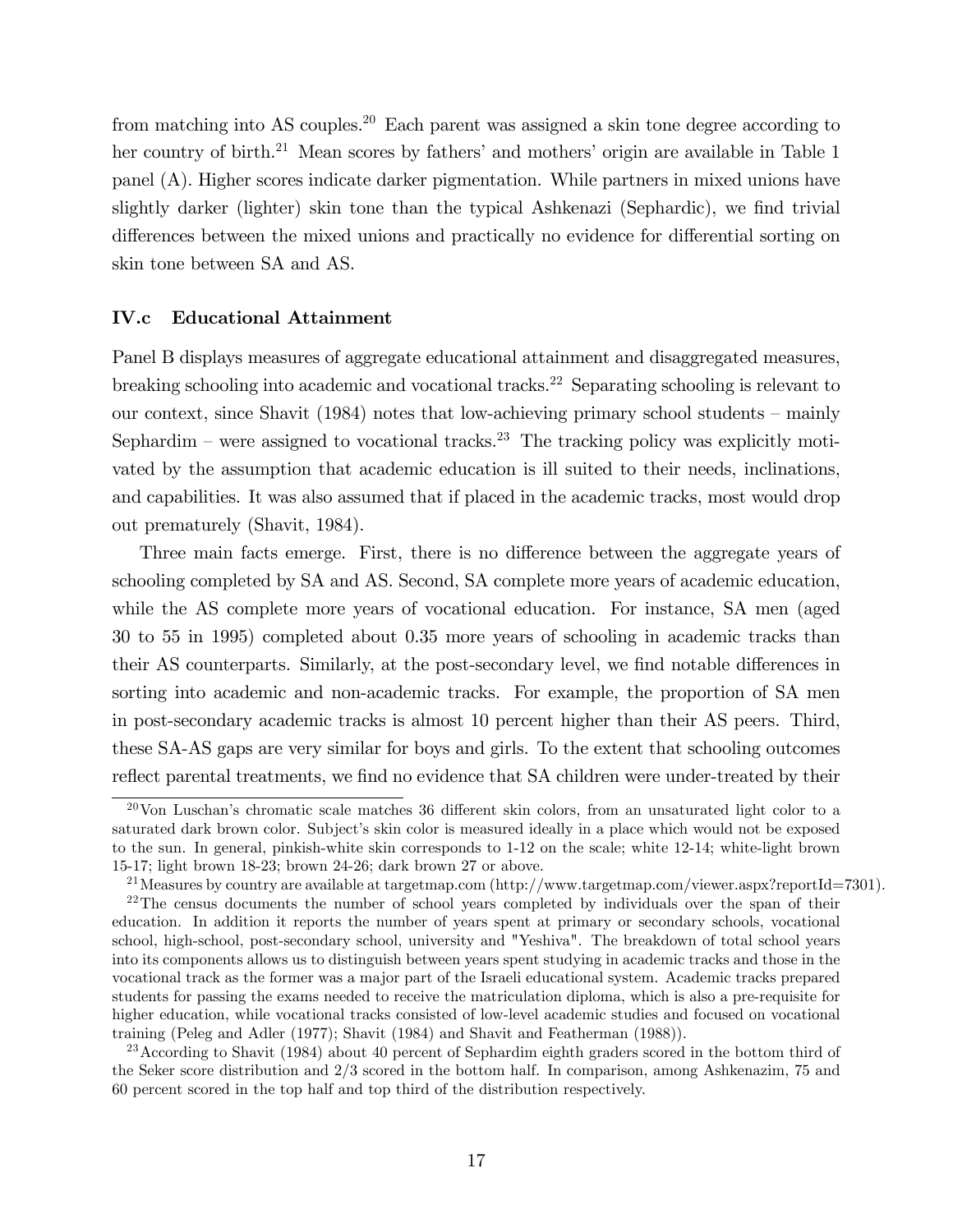parents in comparison to their AS peers. We also find no evidence for differential treatment of sons and daughters by fathers' and mothers' origins in inter-ethnic families.

#### IV.d Cognitive Achievement Test Scores

Neal and Johnson (1996) Önd that measures of cognitive achievement account for much of the black-white wage gap in the US. While schooling and other forms of investment in human capital, particularly in the early stages of children's development, affect performance on cognitive tests (Shavit and Featherman 1988; Fryer and Levitt, 2004a; Carneiro, Heckman and Masterov, 2005), discrimination or social pressure ("acting white", Austen-Smith and Fryer, 2005) are reasons why persons with similar family backgrounds, yet different ethnic affiliation, might bring to the labor market different skill sets. $24$ 

We take advantage of the LHSIM data set to compare test scores on cognitive achievement tests by parents' origin. Panel (B) reports standardized tests scores by parents' origin conditional on schooling. SA men do as good as the AA men and better than all others on analytical and verbal tests. Most importantly, we find that the SA score about 0.45 and 0.25 standard deviations above their AS counterparts on analytical and verbal tests respectively (although the gap in verbal test scores is not significant at conventional levels of significance).<sup>25</sup> These are at the order of magnitude of the differences between children of AA and SS families. It is worth noting that, while AS achieve significantly lower test scores than their SA counterparts, we Önd the AS to be statistically indistinguishable from their SS peers, scoring, in fact, only slightly better (although statistically insignificant) than their SS peers on analytical test.

#### IV.e Cultural Capital: Evidence from Religious Practices

A focus on cognitive skill gaps, while grounded in the existing literature, might miss important non-cognitive components of socioeconomic success. A growing literature documents that non-cognitive traits  $-$  human habits and social skills - are important for success in life.<sup>26</sup>

Israeli Jews of European or American origins are more likely to practice a secular 'western'

 $^{24}$ Fryer and Levitt (2004a) eliminate the black-white test score gap in math and reading among incoming kindergartners when they control for a small number of covariates, although not in subsequent years.

 $25$ We find similar patterns using crude test scores.

 $26$ Bowles and Gintis (1976) were among the first to argue that non-cognitive traits and behaviors are more important than cognitive skills in determining schooling and employment outcomes. Jencks et al. (1979) found that non-cognitive traits are at least as important overall as cognitive skills in explaining economic success. Heckman and Rubinstein (2001) show that while adults with GEDs perform better on cognitive achievement tests than other high school dropouts and as well as ordinary high school graduates, they possess lower levels of non-cognitive skills, which affects their earnings. Bowles, Gintis, and Osborne (2002) provide an insightful summary of theory and evidence.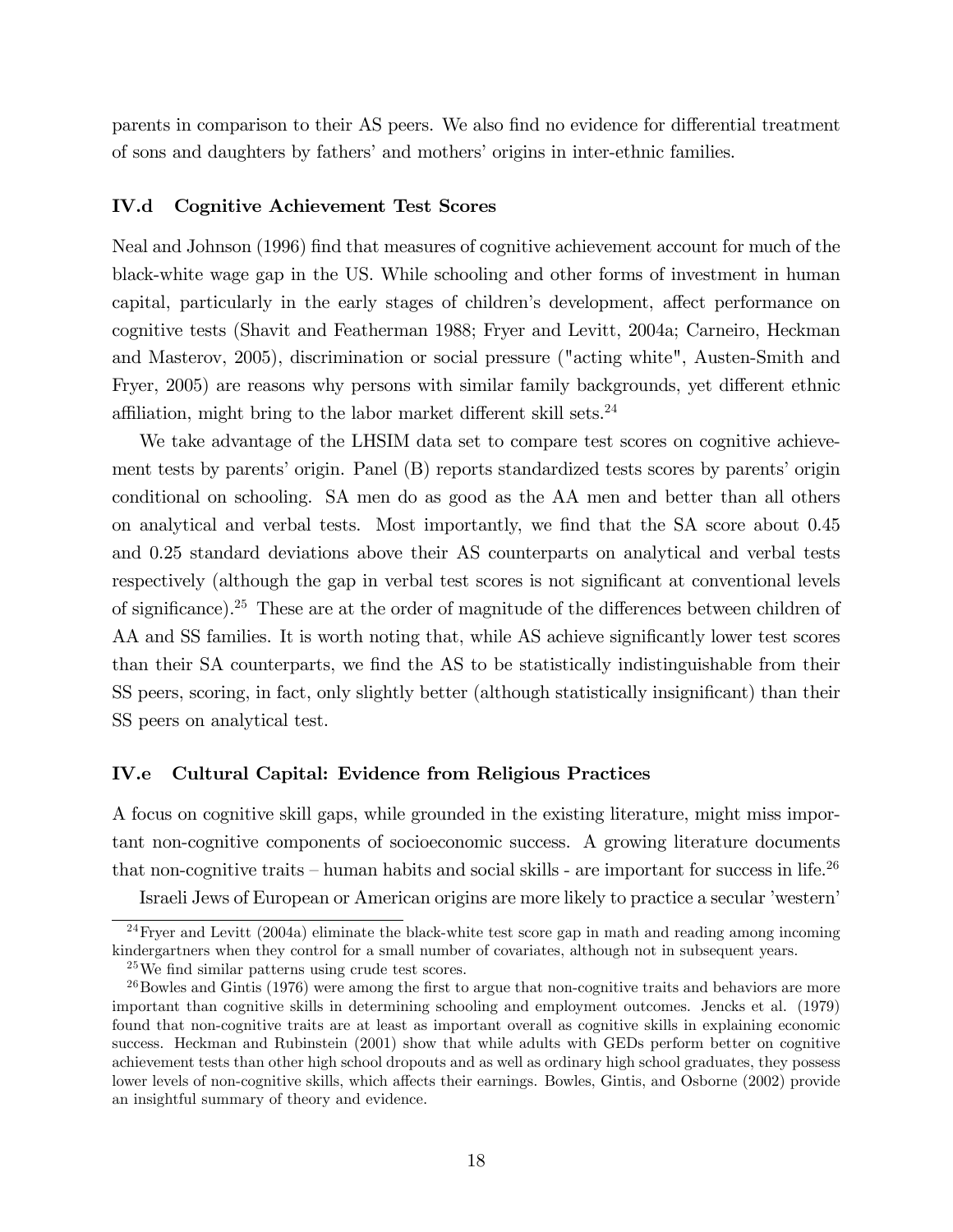lifestyle than Israeli Jews of Asian or African origin. If the more secular life style is associated with greater economic success and if AS families are more secular than SA families, then these noncognitive traits could account for the differential wages of children from mixed marriages and not ethnic discrimination.<sup>27</sup>

We find no evidence, however, that such issues might be driving the wage gaps. Specifically, we find no evidence that SA families lead a more religious life than AS families; in fact all measures indicate that SA families are more secular than AS families (although the estimates are not statistically significant). The LHSIM data provides information on religiosity.<sup>28</sup> Interviewees were asked retrospective questions regarding past and present life domains, including whether their fathers used to observe "kosher" food, wear a "kippah", whether their mothers cover their hair and use "mikve" on a regular base and whether they practice that at present (binary indicators).<sup>29</sup> Using these indicators we sum the reports to generate religious practice indexes for fathers, mothers and sons. Average values, range from 0, no practice at all, to 1 observing all items, are found in Table 1, panel (C). Consistent with many observations, fathers in SS unions are much more likely to keep traditional religious practices than their AA peers. To benchmark we begin with the results for mothers and fathers in intra-ethnic unions (AA and SS). Both parents in AA unions are less orthodox than mothers and fathers in SS families. While the vast majority of fathers and mothers in SS families (0.79 and 0.71 respectively) follow the main orthodox practices it is much less frequent among Ashkenazi men and women in AA unions (0.43 and 0.41 respectively).

Consistent with the economics and sociology of marriage and with our identifying assumption, we find much smaller gaps between Ashkenazim and Sephardim in inter-ethnic unions. Both parents in SA families are less orthodox than their AS peers and practically indistinguishable from their AA peers. Ashkenazi mothers in SA families are less orthodox than Sephardic mothers in AS families (0.43 and 0.56 respectively). This does not hold for men. Sephardic men in SA couples practice to some extent slightly less orthodox life style than their Ashkenazi peers in AS marriages (0.52 and 0.58 respectively), despite Sephardic men on average being more observant than Ashkenazi men.

 $27$ Cumulative disadvantage and advantage is a common pattern, and it is often attributed to family differential resources, child-raising behaviors and home environments (see Farkas, 2003; Carneiro, Heckman and Masterov, 2005).

 $^{28}$ Of course, religious differences are far from being the only potential source of inter-group variation in non-cognitive traits. They are a particularly important one, however.

<sup>&</sup>lt;sup>29</sup>The index for men is the sum of five indicator variables receiving  $1'$  if the person reports he/his father observed this religious practice. The five practices are: wear 'Kippah'; does not eat bread on Passover; eats Kosher food, fasts on Yom Kippur and Lays 'Tfillin'. "Kippah" is a thin, slightly rounded skullcap traditionally worn by observant Jewish men, also known as a "yarmulke." The index for mothers' religious practice is the sum of four indicators, including female-specific practices including the use of 'mikve' (a bath use for purpose of ritual immersion) and hair covering.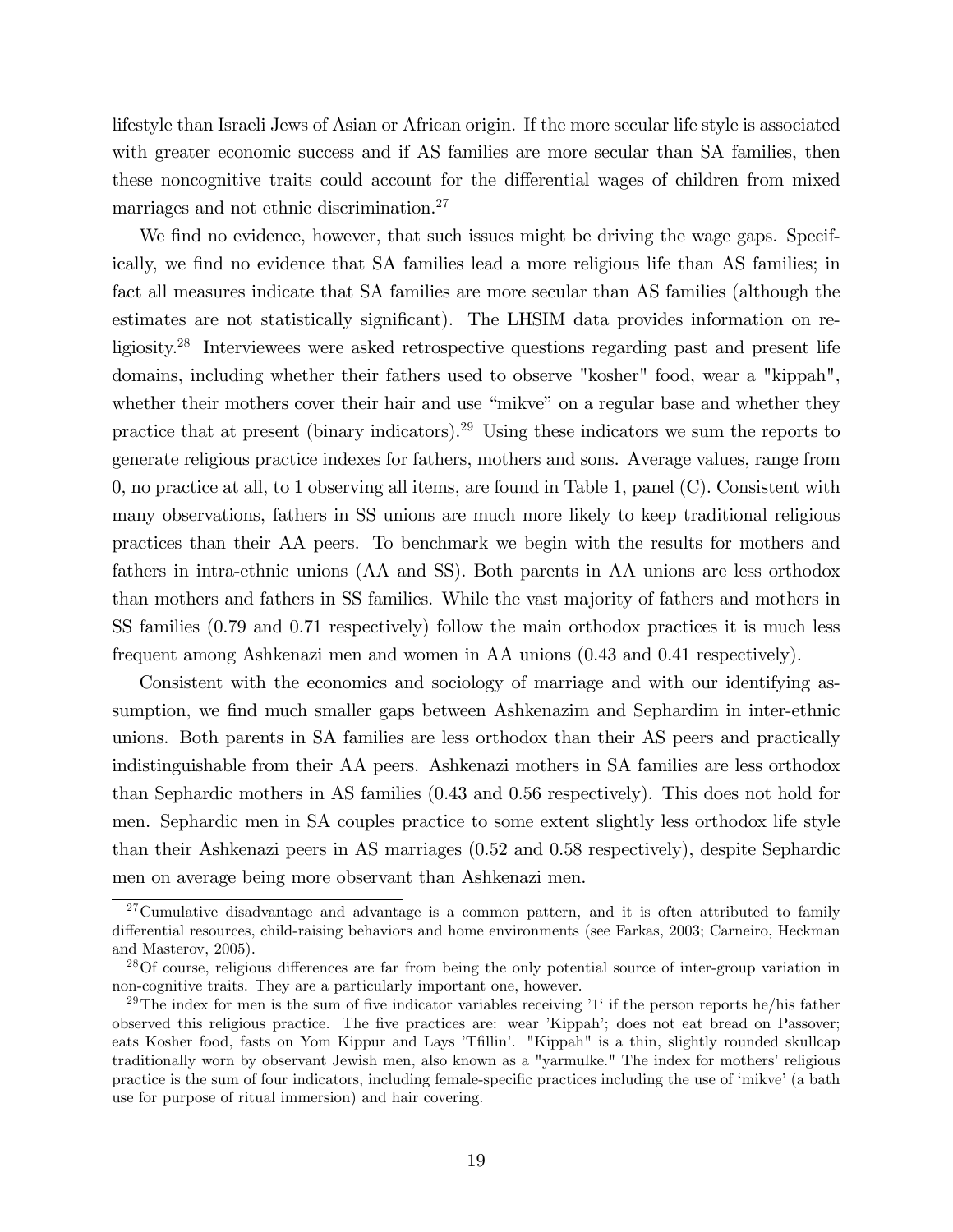Thus, our findings are unsurprising: sons of SA do not practice a more orthodox life style than their AS peers. If anything, the data suggest that it might be the other way around. Children in SA families are less orthodox than their AS peers, 0.35 and 0.49, respectively (although the difference is statistically insignificant at the  $10\%$  level) and practically indistinguishable from their AA peers (0.35 and 0.36 respectively).

Hence, while these crude measures hint toward cultural differences between Ashkenazi and Sepharadic Jews born to intra-ethnic unions, the data suggest that the children of the SA are remarkably similar to their AA counterparts rather than to their SS peers. To the extent that cultural aspects influence the AA-SS residual wage gaps these findings suggest that children of the SA families should earn more than their AS peers.<sup>30</sup>

#### IV.f Networks: Sorting into High-Paid Occupations

Research in economics and sociology is replete with evidence pointing to the importance of friends and relatives – networks – as sources of employment information (Montgomery, 1991, provides a summary).<sup>31</sup> The community network not only finds jobs for its members, but also channels them into higher-paying occupations. This might be very relevant for the Israeli case.<sup>32</sup>

Although offspring of SA parents have better educational attainment, higher scores on cognitive tests and higher levels of parental education and earnings than their AS peers, they might lack labor market networks, if fathers' origin matters more than mothers' ethnicity.<sup>33</sup> A possible concern is that fathers of SA children work in low prestige and under paid occupations. And that they are unable to provide useful labor market networks to their offspring.

To address this concern, we document fathers' and sons' occupational choices. A detailed description is found in the web appendix. We use the wage rates of AA workers in each occupation and apply those wage rates to all workers, to calculate the average wage of each group (AA, AS, SA and SS) if they were paid the AA-wage rates. We repeat this exercise

 $30$ Last but not least, to the extent that heritage and cultural preferences are reflected in own fertility rates, the census data confirms that the SA, who have the lowest fertility rates, practice a western lifestyle. Fernández and Fogli (2006) show that a woman's heritage, proxied by her parents. country of origin, has a non-negligible impact on fertility.

 $31$  For instance, Rees (1966) found that informal sources account for about half of those hired in white-collar occupations and for most of all those hired in blue-collar occupations.

<sup>&</sup>lt;sup>32</sup>Asian and African immigrants were directed by government agencies to peripheral locations and towns located far from well-established urban centers (Semyonov and Tyree, 1981). Furthermore, they lacked personal connections to those in power (Lewin-Epstein and Semyonov, 1986), whereas European and American Jews held higher positions on all indicators of status and enjoyed more favorable opportunities for achievement (Rosenstein, 1981).

 $33\,\text{G}$  uell, Mora and Telmer (2007) use the information contained in Spanish surnames to study the degree of intergenerational mobility of an economy.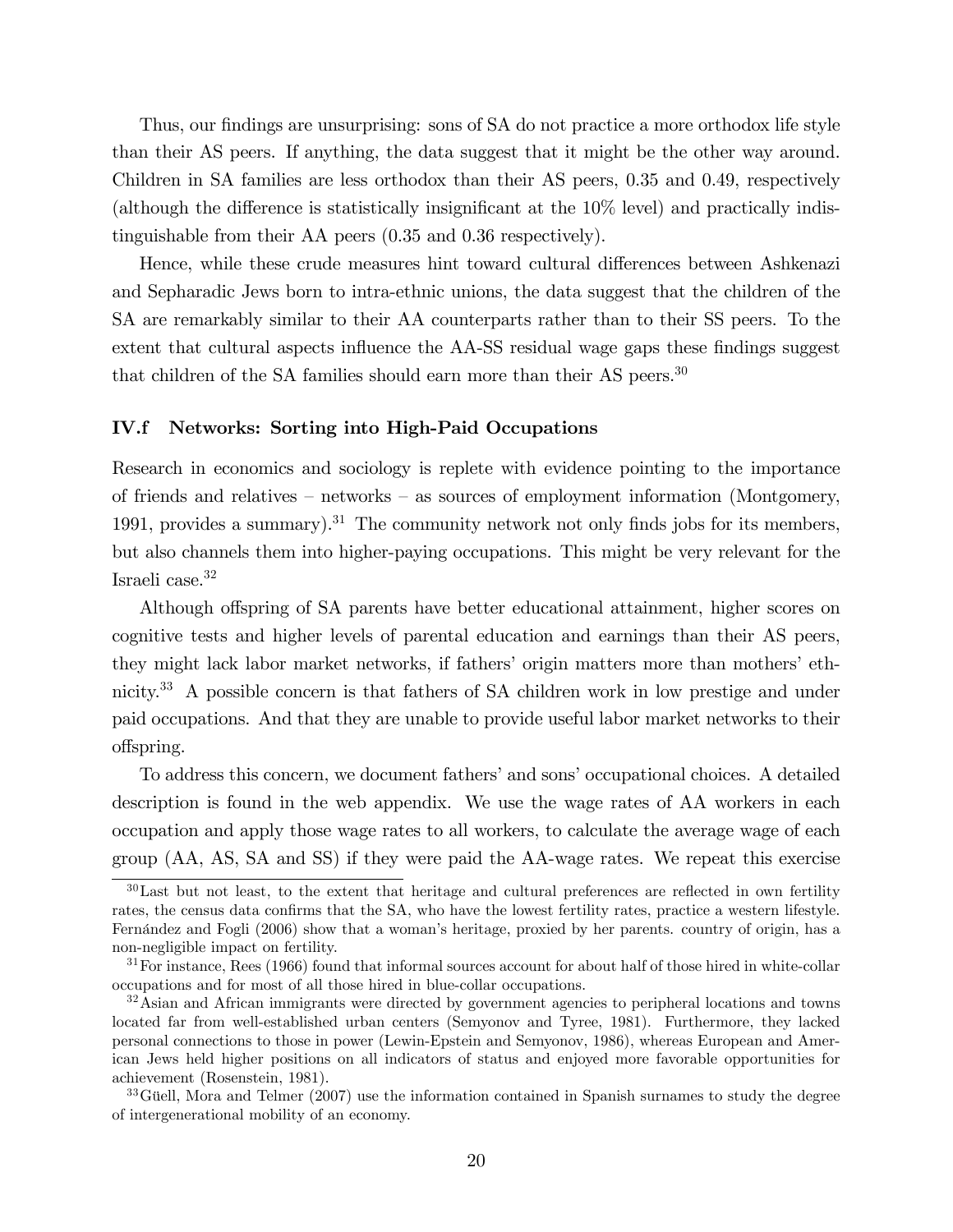twice, for fathers and for children. Results are found in Table 1 panel (D). Allocation to better paid occupations should be reflected in higher projected wage rates.

We find no evidence that the results are driven by network effects. Fathers' of SA children worked in better-paid occupations than fathers of AS children. They sorted into higher prestige occupations such as managers and academic professionals to a greater degree than fathers' of AS children  $(15\%$  more). In contrast, fathers of AS children are much more likely to work in manufacturing, transportation, and construction (14\%) more). These gaps are well reflected in projected earnings  $(10\% \text{ more})$ . To the extent that fathers' occupational choices provide a foundation for their offspring's careers, children of SA families should work in better paid occupations than their AS peers. Yet, children's of SA do not replicate their fathers' success in the labor market. We find that SA individuals work in slightly better-paid occupations than their AS counterparts and would have earned a trivial amount more than AS children if both AS and SA were paid the AA-wage rates.

#### IV.g Labor Market Attachment

Do SA have different preferences toward work than their AS peers? Are SA more likely to sort into low effort jobs relative to their AS counterparts? The last panel of Table 1 (Panel D) takes a brief glance at these issues. We find no evidence for that. Employment rates, hours worked and the proportion of self-employed of the SA are slightly higher, although statistically insignificant, than those of their AS peers and they have equal chances to be working in the government sector.

#### IV.h In summary

All available measures of premarket factors, including family background, human capital, cultural traditions and social networks indicate that it will be safe to conclude that the wage gap between SA and AS men provides a conservative estimate for the impact of ethnic discrimination on earnings.

# V The Impact of Sephardic Surname on Market Pay

We estimate the mean wages of Israeli-born male Jews, FTFY, aged 30-55, whose parents were born outside Israel by the origin of the father and mother. The results are found in Table 2.

The benchmark group consists of Israeli-born Jews whose fathers were born in Europe or America and whose mothers were born in Asia or Africa (AS). The first column reports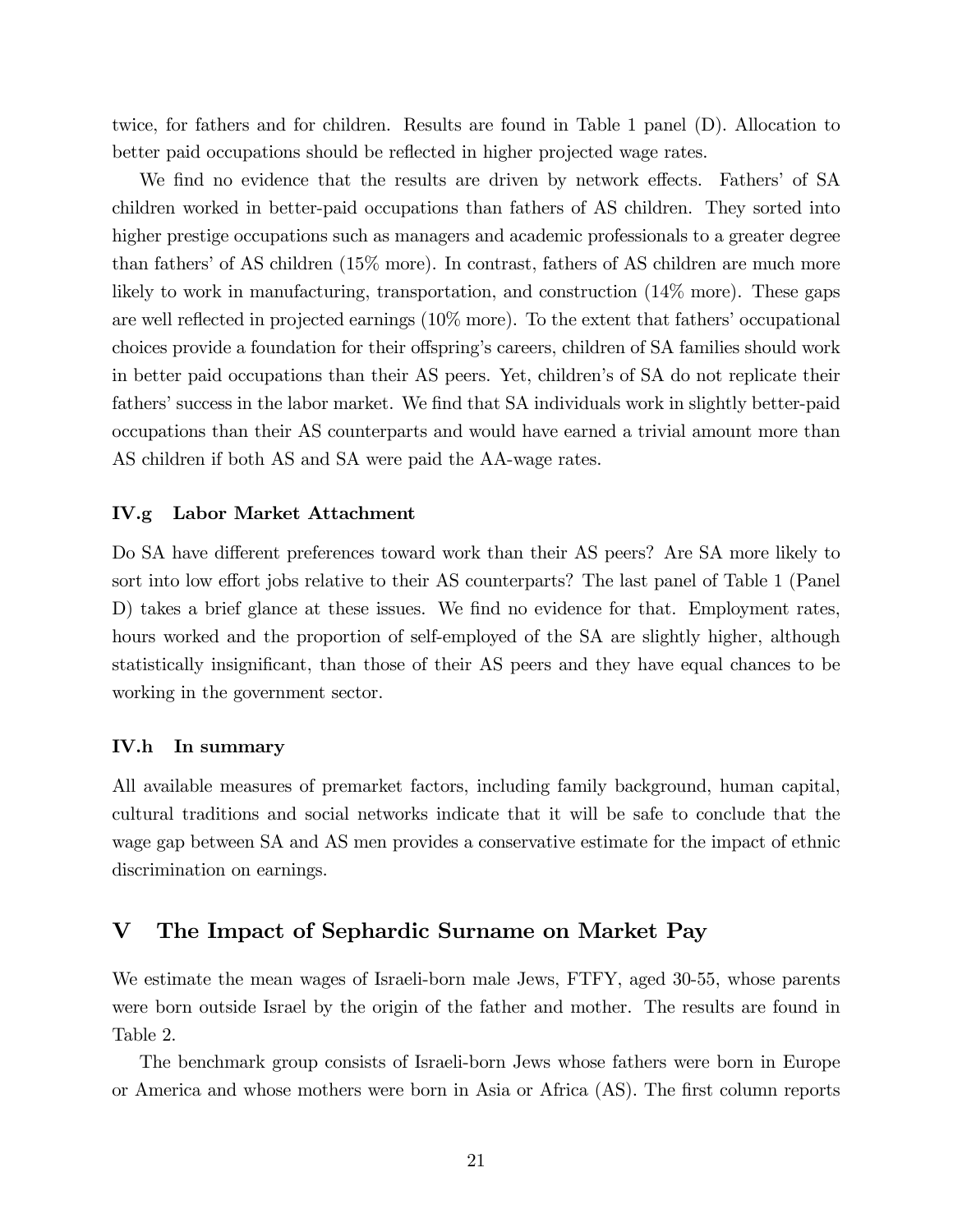the crude gap. The first entry in the panel  $(-0.07)$  is the average crude wage gap in log hourly wages between SA workers and their AS counterparts. In the next two columns we sequentially introduce fixed effects for education and potential experience, residential location, occupations and industries.

Two main findings emerge. First, as one would have expected, crude wages of offspring to interethnic unions fall in between AA and SS workers. Israeli Jews whose parents were both born in Asia or in Africa (SS, the lowest-paid group), earn about one half of their AA counterparts, the highest-paid group.

Second, in contrast with a host of background and achievement characteristics, we find that Israeli Jews born to fathers from Asian-African origin and mothers from European-American origin (SA) earn between 7 to 11 percent less than their AS counterparts.

This gap in pay, which is similar to the residual wage gap between SS and AA workers (8 to 13 percent), cannot be attributed either to educational attainment, location of residence, or sorting into better paid occupations and industries; in fact, our estimates indicate that SA workers hold better-paid occupations than AS workers. For instance, SA workers ages 30 to 55 earn 7 percentage points less than their AS peers (column i). Introducing the first and the second sets of controls, the estimated mean gaps in residual wages are about 8 percentage points, accounting for education and potential experience, and 11 points once occupation, industry and location of residence fixed effects are included, which is suggestive that selection on observables (columns (ii) and (iii) respectively) cannot explain the raw difference in wage rates (column i). All of these estimates are statistically different from zero at the at the conventional levels of significance, and these same patterns hold for ages 22 to 65 as well and are robust to part time work suggesting that findings do not reflect a selection bias to the sample.<sup>34</sup>

Although AA workers earn more than their AS counterparts and SS workers earn less than their SA peers when no controls are included, we find almost no differences between AA and AS workers or between SS and SA workers once we control for education, potential experience, location of residence and occupation.

#### V.a Differentiating by Skin Color

Intuitively, a person's surname shapes market's perception of ethnicity more when labor market cannot discern his ethnicity through other observed means, such as skin tones. For this reason our benchmark setting focuses on children of interethnic unions. On average, AS

 $34$ The corresponding point estimates and standard errors for 22 to 65 years of age are 9.7 (3.1), 5.9 (2.7) and  $6.9(2.6)$ . See web appendix. Furthermore, we find no evidence for differential selection into the salaried FTFY sample. See appendix Table A1.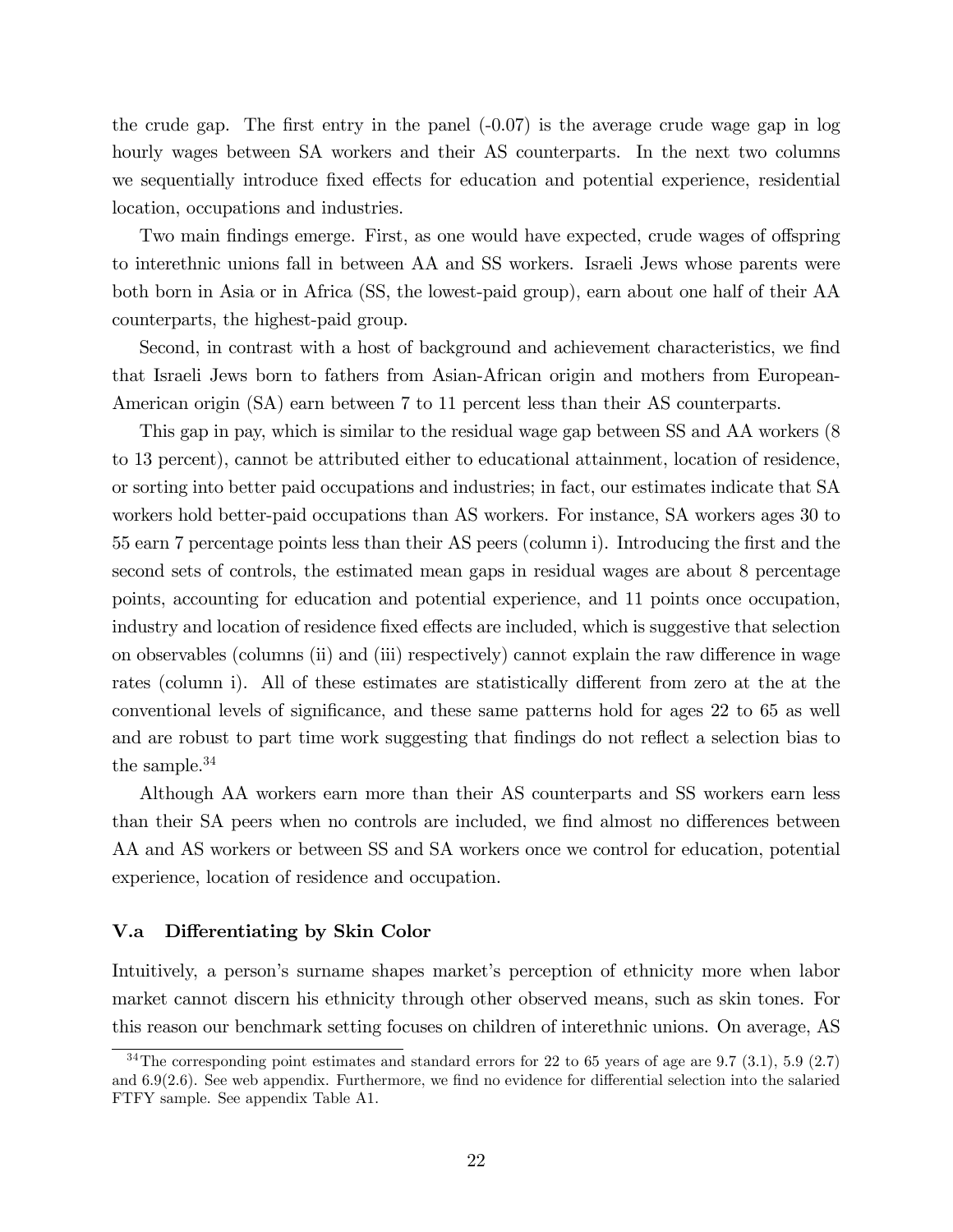and SA children have similar, mild skin tones. The average skin tone of AS and SA children - approximated by Von Luschan's chromatic scale and parents' country of origin - is 6.73 and 6.80 in comparison to 5.49 and 7.96 for children of AA and SS families, respectively. Yet, not all are the same. This holds also for children of mixed unions too. If indeed our findings reflect the impact of perceived ethnicity on earnings, the impact should be attenuated when skin tones are very light or dark and the impact of ethnic sounding names should be larger when skin tones are close to the mean and hence provide less of a signal. To further distinguish among people where surname is a better - or worse - signal of ethnicity, we use the Von Luschan's chromatic scale and parents' country of origin to estimate residual SA-AS wage gaps for different bands around the population mean.

The results in Table 2 support our interpretation that labor markets discriminate based on perceived ethnicity. Columns (iv) to (vii) report point estimates for four sub-samples: people whose parent's average Von Luschan chromatic scale is within-and beyond-one standard deviation  $(-1/+1)$  of the sample mean skin tone and people whose parent's skin tone is within and beyond one-half of one standard deviation  $(-0.5/+0.5)$  of the mean Von Luschan skin tone value. Although this measure of skin tone is a crude, imperfect measure, two facts still emerge. First, the earnings difference between SA and AS children is larger when skin tone provides little information on ethnic heritage. It grows from 11.7%, to 12.2%, and 14.3%. Second, the earnings difference between SA and AS children is smaller when skin tone is either darker or lighter. The residual wage gaps drop from 11.7% to 9.9% outside the  $(-0.5/+0.5)$  band and to 7.7% outside the  $(-1/+1)$  band, where the latter is statistically insignificant.

#### V.b Bias on the Unobservables

Although the evidence suggests that selection on observables works against our finding that SA earn less than AS, it is possible that some amount of selection on unobservables could explain the SA-AS wage gap. To explore, and quantify, this possibility, we measure the amount of selection on the index of observables and then calculate a ratio of how large selection on unobservables would need to be in order to attribute the entire effect to selection bias. We report our findings in the bottom row of Table 2.

The results indicate that selection on unobservables is probably not driving the results. In particular, the first entry  $(-3.028, \text{column ii})$  reports the relative amount of selection on unobservables required to explain the SA-AS wage gap. It means that the normalized shift in the distribution of the unobservables would have to be in an opposite direction to the selection on observables and 3.03 times as large as the shift in the observables (in absolute terms) to explain away the entire SA-AS residual wage gap. This seems highly unlikely.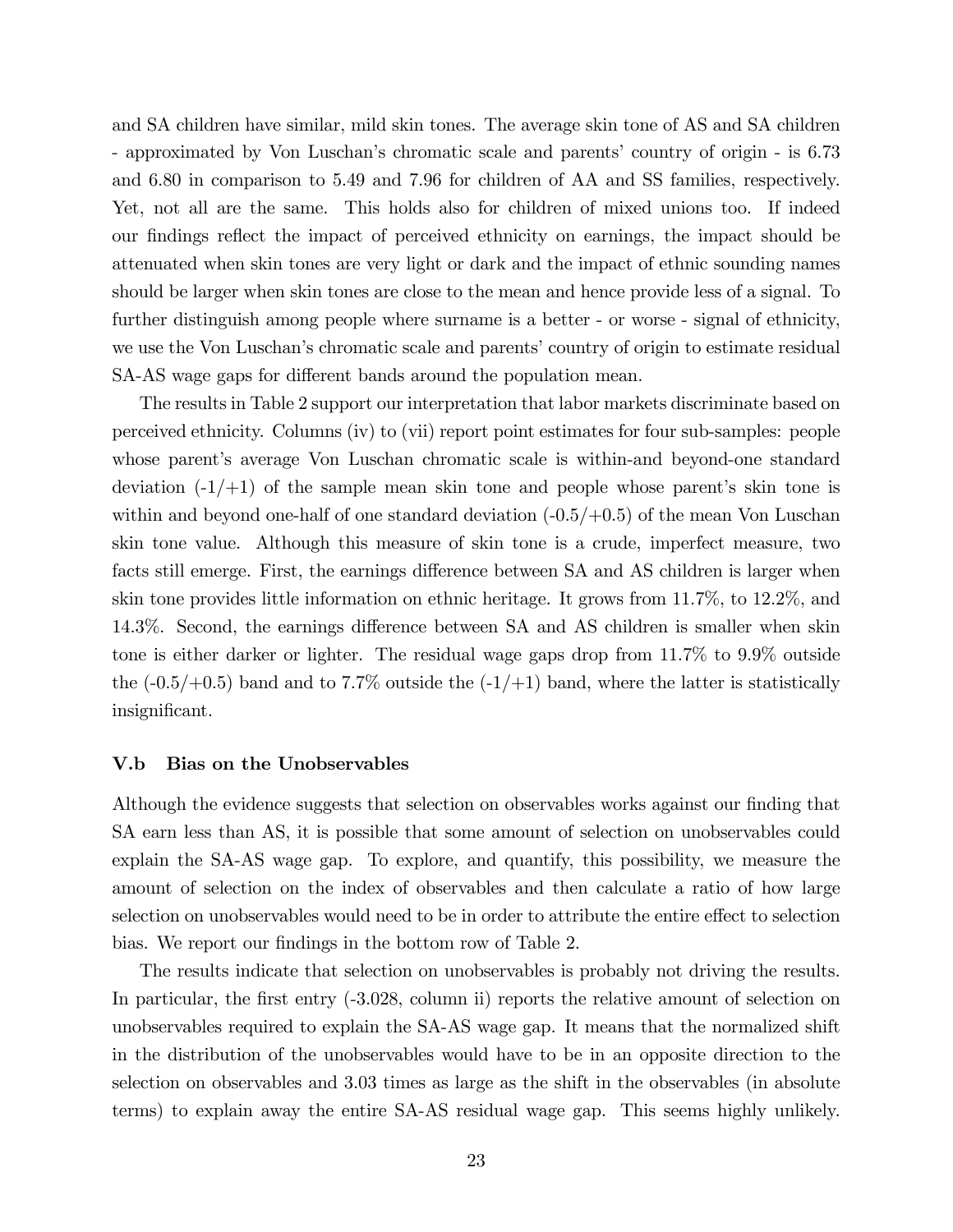The next entry reports the amount of selection required to explain the SA-AS gap when the set of observables includes location of residence, occupation and industry fixed effects. The amount of selection bias on unobservables in this case would have to be negative and 1.6 times larger than selection on observables to explain the entire SA-AS gap in residual wages and about 2 times larger when we restrict the sample to observation that their Von Luschan's chromatic scale is within a one standard deviation  $(-1/+1)$ . AET (2005) consider such a large reversal of the selection on observables as highly unlikely.

#### V.c Interpretation

In contrast to the SS-AA context in which pay differences are closely linked to observed differences in home environment and scholastic achievements, all available measures indicate that Israeli-born Jews whose fathers were born in Asia or Africa and whose mothers were born in Europe or America (SA) are better in all respects that might be relevant to performance in the labor markets than their AS counterparts. Thus while one might expect SA men to be paid more than their AS peers, SA workers earn significantly less than their AS counterparts despite having higher scores on cognitive tests, and higher levels of parental education and earnings. This contrast, summarized in Figure 2 suggests that selection on the unobservables is highly unlikely to explain away the SA-AS residual wage gap. Selection bias on unobservables, such as non-cognitive traits, preferences and networks, would have to be large and in the opposite direction to the selection on observables to account for the SA-AS gap in residual wages.

#### V.d Caveats

Conceptually we attempt to identify the ceteris paribus effect of ethnic discrimination on pays using the SA-AS treatment-comparison format. Yet, the gap in pays might reflect systematic differences between AS and SA that are not captured by our measures of culture and human capital. While intuitively appealing, the assumption that we can infer and correct for the bias on the unobservables using the bias on the observables might not hold for offspring of interethnic unions. In the next section we utilize the common practice of married women to adopt their spouses' surname to examine the robustness of the structural interpretation to latent SA and AS specific impacts on offspring labor market outcomes.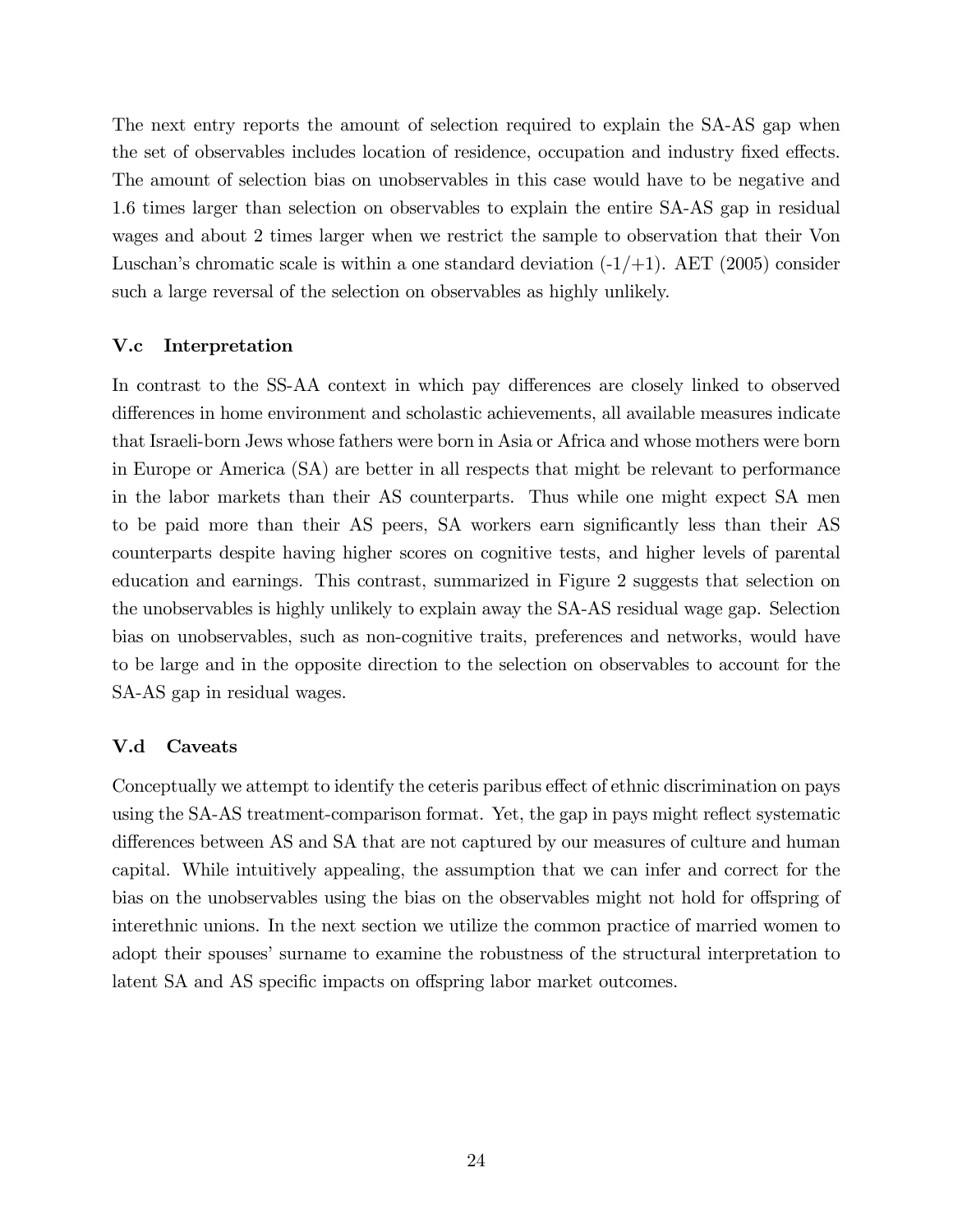### VI Parents' Ethnicity and Women's Pay

In Israel, there has long been a patriarchal tradition for a woman to change her surname upon marriage from her birth name to her husband's last name.<sup>35</sup> Hence, while Sephardic and Ashkenazi Jews have distinct surnames passed from father to offspring, effectively the genealogy of family names holds after marriage only for men.

The gender-specific linkage between father and father-in-law's ethnicity and own surname o§ers two testable implications. First, if labor markets discriminate on the basis of perceived ethnic affiliation, women's wages should be less associated with their fathers' origin than menís wages. Second, the wages of married women should be more powerfully shaped by the ethnicity of their father-in-law than by the ethnicity of their own father. We further elaborate these venues in the coming sections.

#### VI.a The SA-AS Wage Gap among Women

To assess whether the earlier results for men reflect latent SA-AS factors rather than labor market discrimination, we repeat our experiment for women. While the vast majority of women aged 30 to 55 born to intra-ethnic unions marry within their ethnic group (about 80%), females born to mixed couples tend to marry almost equally inside and outside of their fathersí ethnic groups. About one half of AS women (47%) and slightly less among SA women  $(44\%)$  marry outside of their fathers' ethnic groups, indicating that for women, unlike for men, the shares of AS and SA who actually carry a Sephardic surname are roughly equal. Thus, markets should be unable to distinguish between AS and SA married women based on their surnames, but markets should be able to distinguish between AS and SA women who did not married, as they do among men.

#### VI.b Findings

Using the statistical specifications employed for working men, we estimate mean wages by fathers' and mothers' origin for FTFY, first for all working women (first panel) and then by marital status (second panel). The results are found in Table 3.

<sup>35</sup>Jewish marriage (and divorce) in Israel is under the jurisdiction of the Chief Rabbinate of Israel. The rabbi performing the wedding is considered, according to the law, the official marriage registrar. A notice of the marriage is transmitted directly from the regional rabbinate to the Interior Ministry. According to the Israeli law on names (1956), "upon marriage a woman receives her husband's surname, yet, she has the right, in any time, to add her maiden surname or to keep it". In practice, however, the Israeli Interior Ministry made it difficult for women to keep their maiden names. Therefore in 1996, the Israeli parliament revised the original law on names (revision 3) in a way that does not present any particular option as the benchmark. Orit Kamir provides a detailed survey of the history of the Israeli law on names at http://sitemaker.umich.edu/Orit\_Kamir/Öles/namehebrew.pdf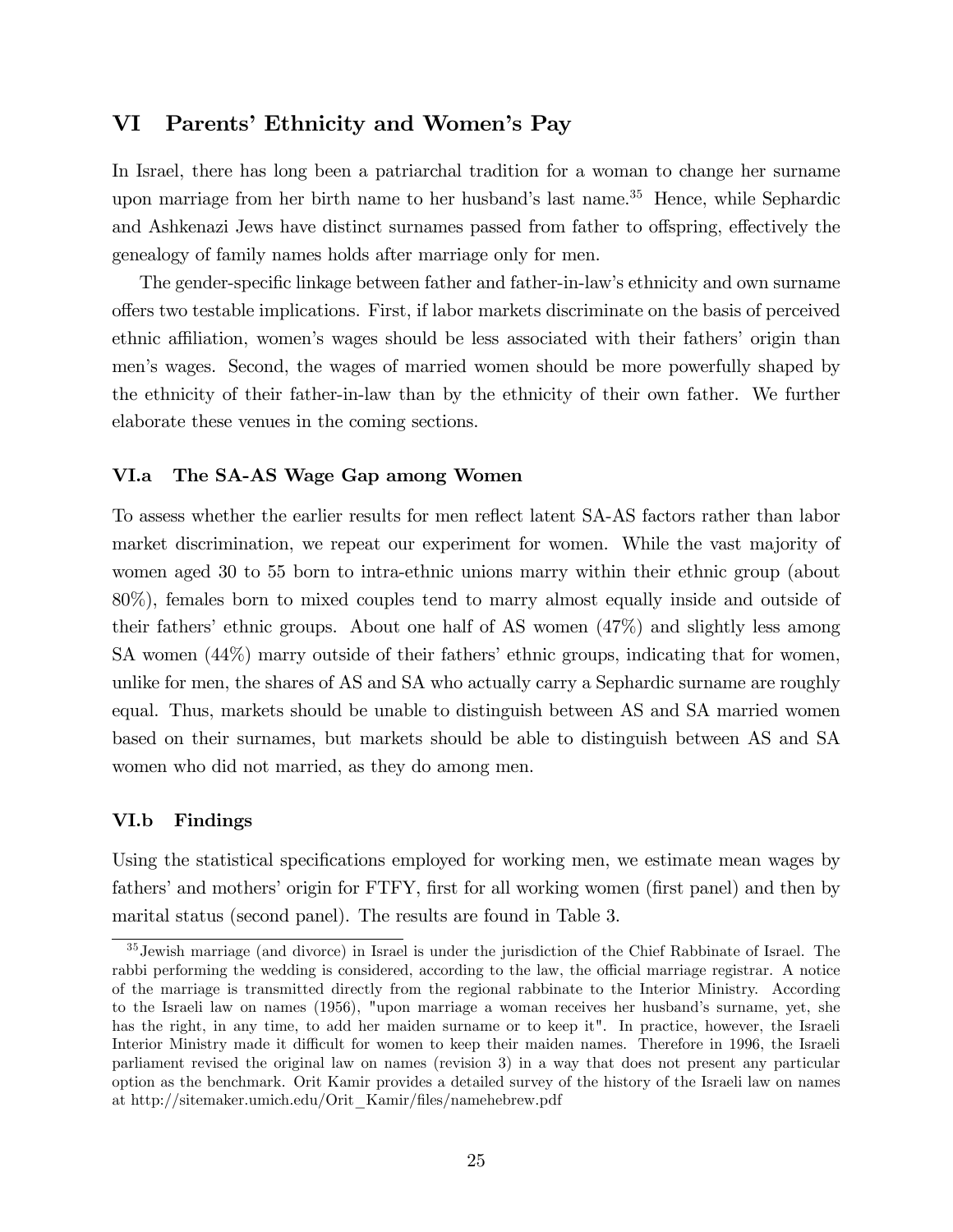The first column reports the crude gaps. The second column provides the residual wage gaps accounting for education and potential experience. The third column reports the residual wage gaps controlling also for place of residence, occupational and industry fixed effects.

Three main facts emerge. First we find almost no difference between the mean wages of AS and SA FTFY working women (first panel). SA women earn, on average, the same as their AS counterparts (column i).<sup>36</sup> This holds when we control for educational attainment and potential experience (column ii), and accounting for place of residence occupational and industry fixed effects (column iii). Second, we find no difference between the mean wages of AS and SA ever married women (second panel). In fact, the point estimates are virtually zero (between -0.004 and 0.016 for crude and residual earnings respectively). Third, in contrast to our findings for married women, we find that the wage gap between SA and AS single (never married) women is similar to our earlier Öndings on SA and AS men, i.e., SA never married women earn less than their AS counterparts. However, the small sample size and the non-random sorting into the never married category among women aged 30 to 55 suggest that these findings should be viewed cautiously. Specifically, the crude wage gap between SA and AS women who carry their fathers' surnames  $(-0.067)$  is similar in magnitude to what we found for men  $(-0.070)$ , though it is not statistically significant. When using standard controls, the residual wage gap is significantly different from zero. Although the point estimate is even larger than that for men, the difference between the estimates for men and never married women is not significant.

#### VI.c Structural Interpretation

Our Öndings are consistent with the interpretation that the measured gap in menís wages between SA and AS workers reflects discrimination based on ethnic affiliation signaled by a personsífamily name. Using SA-AS wage gaps among women to draw inferences about a bias on the unobservables among men relies on the assumption that SA parents treat their sons and daughters the same as (or better than) their AS peers. We find no evidence to refute this assumption. Both sons and daughters of SA parents complete more years in academic tracks, are more likely to achieve an academic degree and spend more years at university level studies at a very similar order of magnitude (see Table 1, Panel B). The difference in the SA-AS wage gap by marital status should remove any further concerns.

 $36$  It is worth noticing that women born to inter-ethnic unions are slightly more likely to marry within their father's ethnic group (see web appendix), which means that SA women should earn slightly less than their AS peers.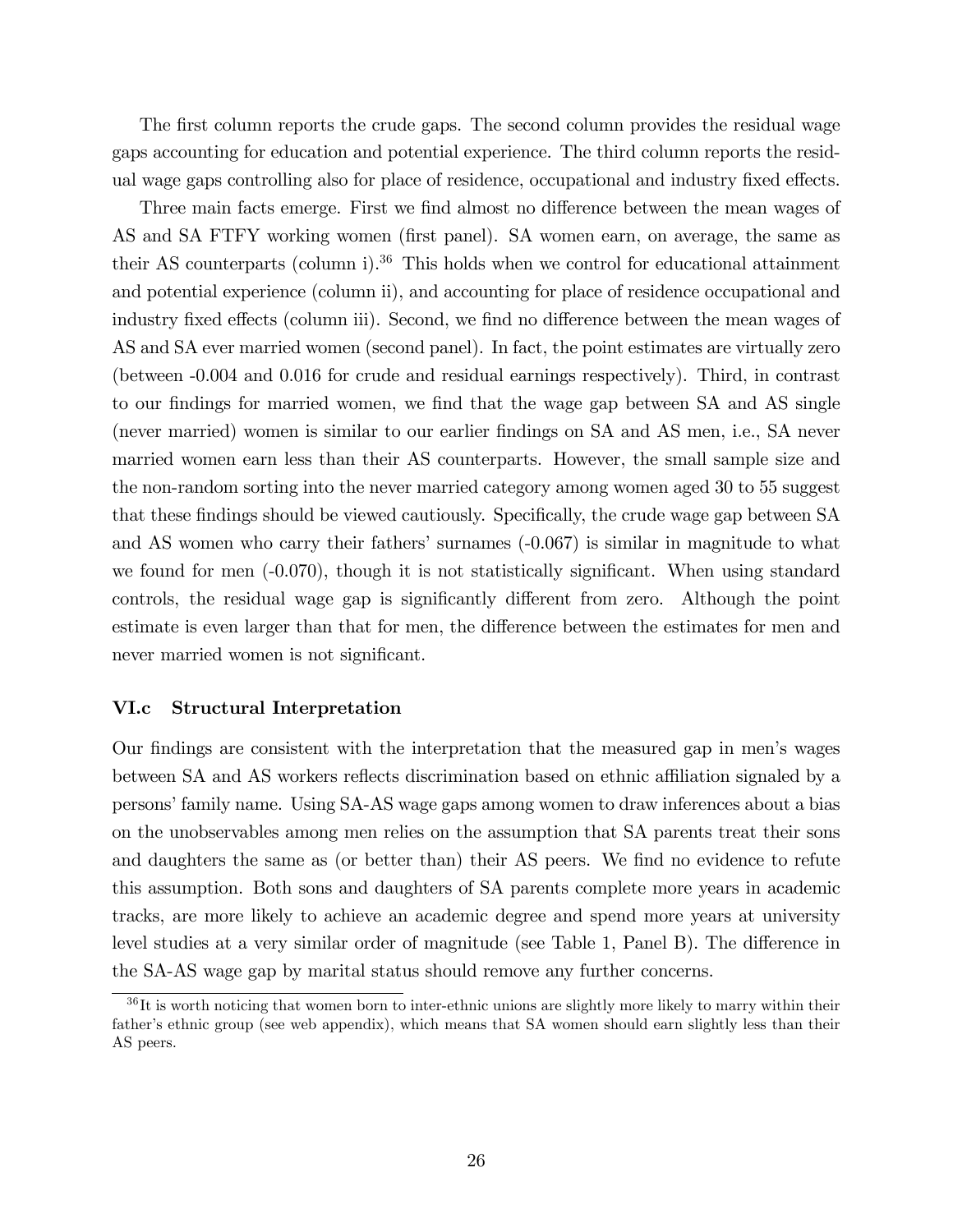# VII The Impact of Fathers' and Fathers'-in-Law Ethnicity on Womenís Pay

While parents' origin determines a woman's ethnicity, it is her father-in-law's surname that is observed by labor markets. If the perceived ethnic affiliation is what matters, married women's wages should reflect their father-in-law's origin rather than their own ethnicity.

To take advantage of the differences between women's actual and perceived ethnicity, due to marriage, we classify the population of married women into four groups by the origin of both their fathers and their fathers-in-law: (i) HWAA, women whose fathers and fathers-inlaw were born in Europe or America; (ii) HWSS, women whose fathers and fathers-in-law were born in Asia or in Africa; (iii) HWSA, women whose fathers were born in Europe or America but whose fathers-in-law were born in Asia or Africa, and (iv) HWAS, women whose fathers were born in Asia or Africa but whose fathers-in-law were born in Europe or America.

Since Ashkenazi and Sephardic look quite different, the appropriate setting should focus on observably similar women with different ethnic last names. Since we expect name labels to be especially effective in manipulating the perceived ethnicity of people with mild skin color the effect of father-in-law's ethnicity on all others can be served as a falsification test.

We make two efforts in this front. First, we take advantage of the global skin color distribution of native populations, based on the Von Luschan's chromatic scale, to proxy personsískin tone degree by their parentsíorigin. Employed with these proxies we separate the population of married women to those within a one standard deviation  $(-1/+1)$  around the population sample mean, for whom name labels sound credible, and all others. Second, we restrict our analysis to daughters of SA or AS families who are married to men with Sephardic or Ashkenazi last names.<sup>37</sup> We estimate the impact of father-in-law's separately for each group.

#### VII.a Findings

We next turn to the wage outcomes. Results are found in Table 4. The table contains two panels reporting Sephardic-Ashkenazi crude and residual wage gaps. In the top panel, the Sephardic-Ashkenazi wage gap is measured among Israeli married women classified into four groups by father's and their father-in-law's origin. The first entry in each panel reports the residual wage gaps conditional on education and potential experience. The second entry provides the residual gaps controlling for education and potential experience and accounting for location of residence occupational and industry fixed effects respectively. In

<sup>37</sup>We thank an anonymous referee for this idea.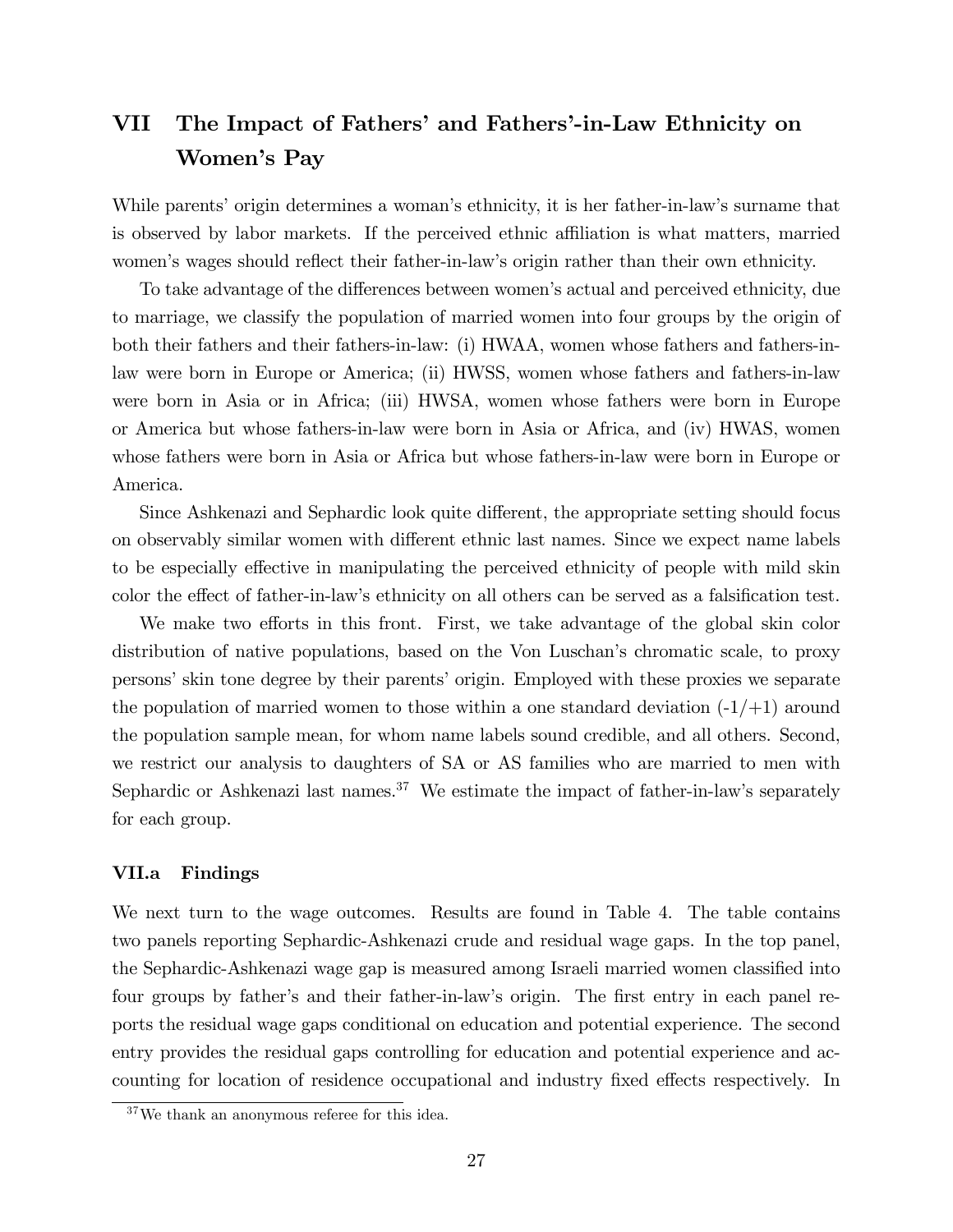the next columns, we report results for sub-samples of married women either with mild or with extreme skin tones. The second panel repeats these experiments for the sub-sample of daughters of SA or AS families.

Three main Öndings emerge. First, Ashkenazi women married to Sephardic men (HWSA) earn substantially - and statistically significantly - less than their mixed-union counterparts (HWAS) who reside in neighborhoods with comparable socioeconomic profiles, possess similar educational credentials and occupations and work in the same industries. For instance, HWSA women earn between 5 to 6 percentage points less than their HWAS peers (columns i and ii).

Second, the father's-in-law impact holds only for women with neither too light nor too dark skin tone. Specifically, HWSA married women whose parents' tone color ranges within 1 standard deviation around the population sample mean earn 6 percentage points below their HWAS peers (column iii). In contrast we find no HWSA effect women whose tone skin is either too dark or too light. The point estimate is virtually zero (column iv).

Third, the impact of fathers'-in-law ethnicity is especially pronounced among daughters of inter-ethnic families. Results are found in Table 4 panel B. Accounting for education and potential experience, we find that daughters of mixed unions married to Sephardic men earn about 8 percent less (statistically significant) than their peers married to Ashkenazi men (panel B columns ii). Results are robust to selective sorting into jobs and locations of residency. Accounting for occupation industry and location of residence fixed effects, the point estimate is larger  $(11.6)$ , although statistically insignificant, reflecting the small sample size.<sup>38</sup> It is worth noticing that these estimates are almost identical to those found for men  $(7.8 \text{ and } 11.7 \text{ respectively};$  Table 2 columns ii and iii).<sup>39</sup>

Skin tone matters - even among daughters of inter-ethnic couples. Similarly to the regressions for all married women, we separate the daughters of inter-ethnic families into those whose skin tone is within a one standard deviation  $(-1/+1)$  around the population sample mean, the vast majority, and all others. Due to sample size limitations, our preferred specification does not control for occupation industry and location of residence fixed effects. We find that the results hold for those with mild skin tone. Women married to Sephardic men whose skin tone is within the  $(+1/-1)$  band earn about 10 percent less (statistically significant) than their peers married to Ashkenazi men. In contrast the estimated coefficient

 $38$ The sample of SA-AS married women is restricted to those whose fahter's-in-law country of origin is known and can be classified into either Sephardic or Ashkenazi (born outside of Israel). This leaves 333 FTFY workers aged 30 to 55. In accounting for occupation and industry fixed effects, we use the 3 digit coding, which yields an additional 202 regressors, 87 occupational categories and 115 industries.

 $39$ Our previous analysis, for men and women (Table 2 and Table 3), indicate that estimates are robust to the exclusion of these indicators.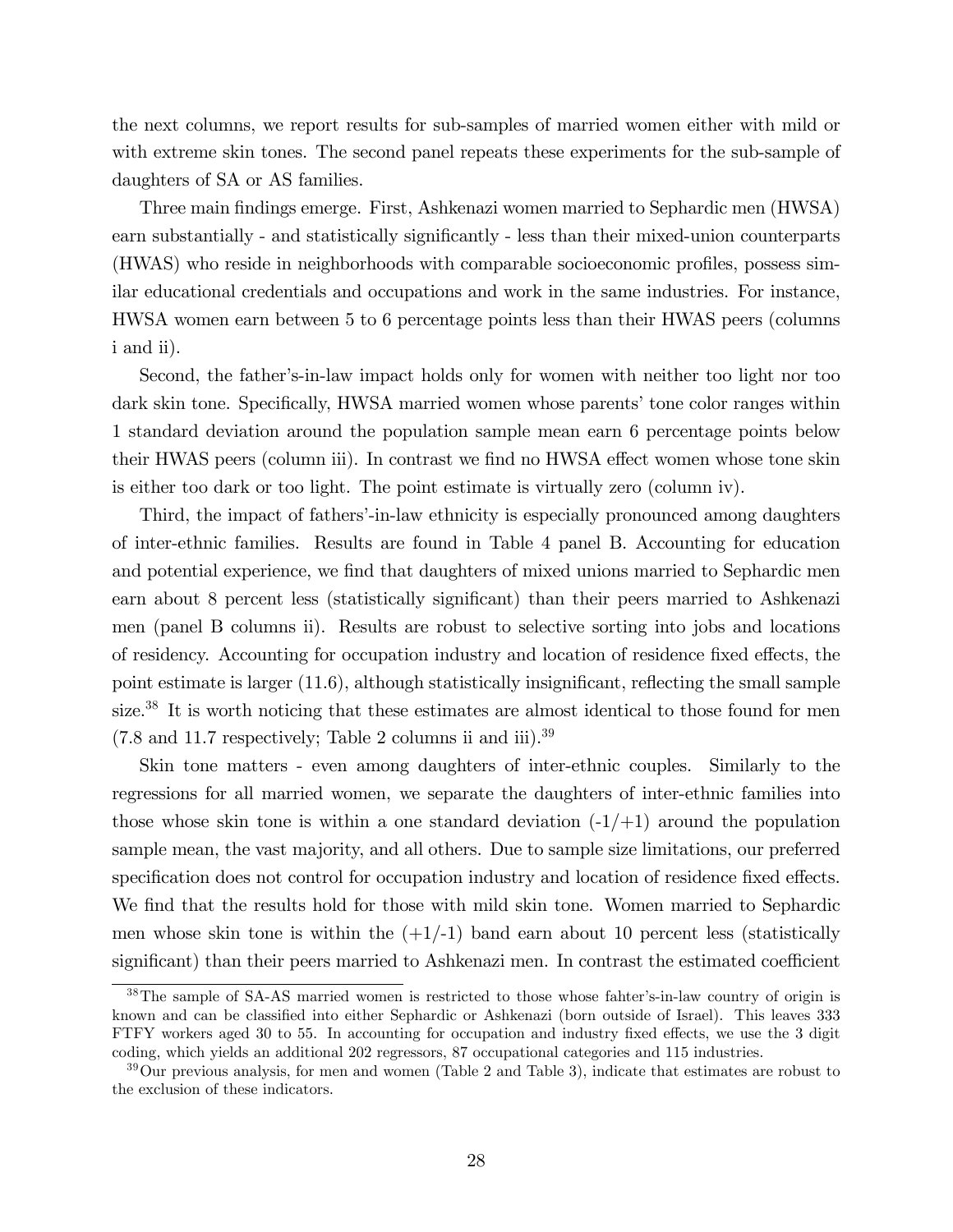is close to zero when women's skin tone falls outside of the mild band, although less precisely estimated as it is based on a very small sample.

#### VII.b Structural Interpretation

We find that the effect of perceived ethnicity among women to be of the same order of magnitude found among men. The fact that father-in-lawís ethnicity matters is consistent with our interpretation of the SA-AS comparisons that labor markets discriminate based on perceived ethnicity. The fact that father-in-lawís ethnicity matters only for a sub-set of the population with mild tone color  $-$  for whom ethnic-name labels sound credible  $-$  helps separate between alternative structural interpretations.

Sorting into inter-ethnic marriage is not exogenous to human capital and earnings. While intermarriage is much more likely to take place among the highly educated, pairings might exhibit asymmetric patterns.<sup>40</sup> For example, Lam and Schoeni  $(1994)$  find that in Brazil, father-in-law matters more than father, and they attribute this trend to unobservables. Furthermore, selection into the workforce might generate a non-trivial bias if it varies systemically by husbands' origin. Although we find almost no differences between the share of workers (or FTFY) among married women in interethnic unions (summary statistics, Table A2), sorting into the workforce might matter if, for instance, HWAS women are positively selected and Ashkenazi women married to Sephardic men are negatively selected. Following Mulligan and Rubinstein (2008), we consider the potential magnitude of latent factors and the role of differential selection into the workforce on our findings by utilizing husbands wages to impute wives' potential wages (for those who do not work). Clearly, if the husband's wage were a fair proxy for the wife's potential wage, then it would be fair to conclude that HWSA women are paid significantly less than their HWAS counterparts (see Figure  $3$ <sup>1</sup>.<sup>41</sup> Point estimates range between  $-0.053$ , for all working women, to  $-0.062$  when we use husbands' residual wages to impute missing wages. All of these estimates are statistically different from zero at conventional significance levels. $^{42}$ 

Marriage itself may have differential detrimental effects on women's careers and wages

<sup>40</sup>Recently, Qian and Lichter (2011) found that while interracial marriages are becoming more common, skin color still affects spouse choice in America. Most black-white couples have similar educations whereas highly educated blacks and whites are more likely to intermarry, which means that white wives get more than their "share" of well-educated black husbands.

<sup>&</sup>lt;sup>41</sup> Figure 3 depicts wives wage residuals (imputed from the specification in Table 4) together with their husbands' educational attainment and wage residuals.

<sup>&</sup>lt;sup>42</sup>Observed wages might be particularly misleading (see Neal, 2004; and Mulligan and Rubinstein, 2008). Indeed patterns vary by type of union. While married women in intra-ethnic unions are more likely to sort into the workforce, the better educated is their spouse, and less likely to work the better paid he is, we find women's labor supply in mixed unions to be uncorrelated with their spouse characteristics. Correction for selection and robustness to part-time jobs and age restrictions are available on the web appendix.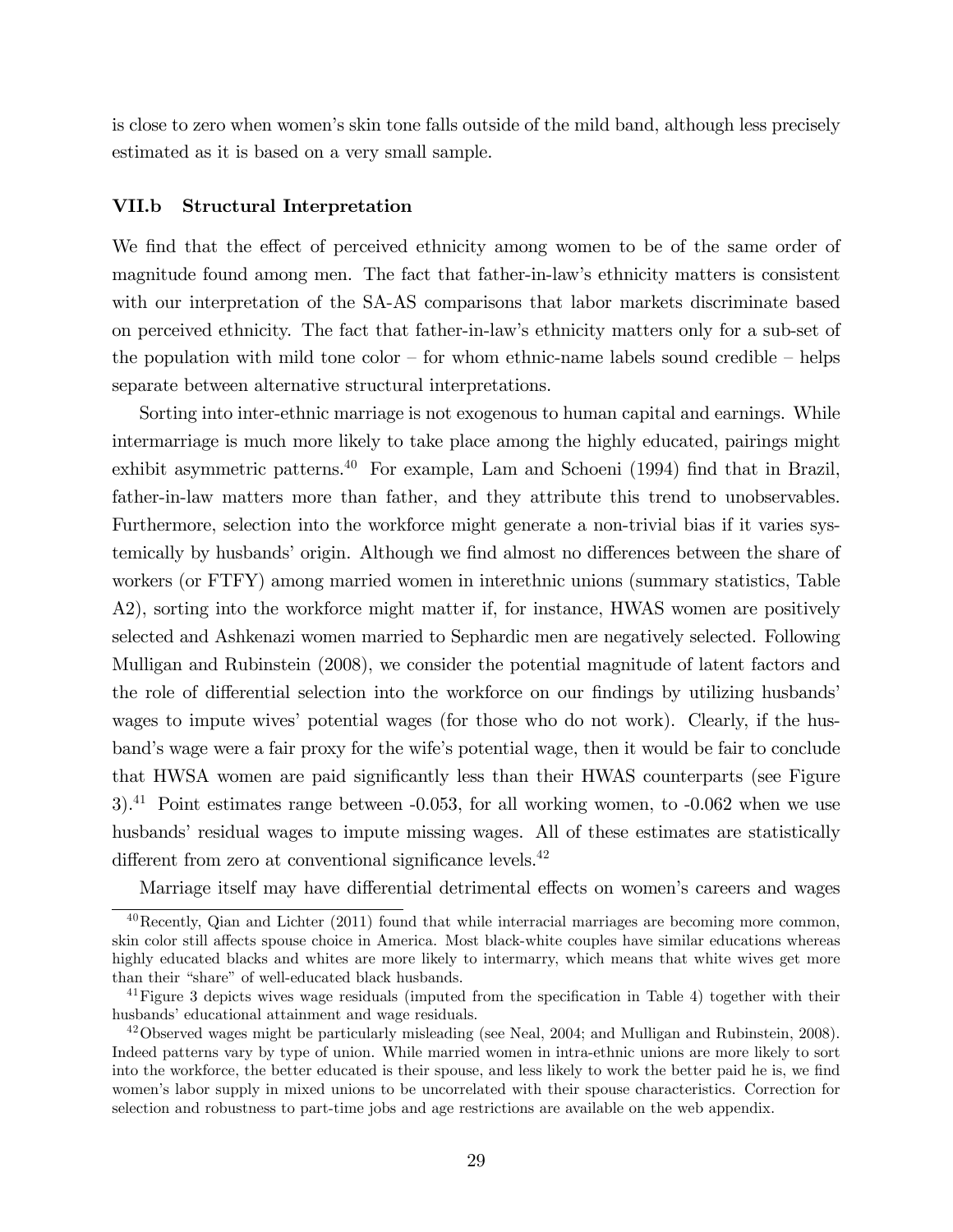via within-household specialization (Becker 1981).<sup>43</sup> A married woman's wage profile is therefore complicated not only by her childbearing decisions, but also by the amount of time she spends away from the labor market because of childrearing. Based on fertility rates and labor supply figures, there is no evidence that Ashkenazi women in SA couples (HWSA) are more likely to specialize in home production than Sephardic women in AS unions (HWAS).

#### VII.c Accounting for Pre-Marriage Wage Gaps

To account for pre-existing wage gaps, we exploit the linked 1983-1995 census sample. Using a subsample of women who married between 1983 and 1995, we regress the change in log hourly wages on the change in perceived ethnicity. The independent variable of interest is the change in perceived Sephardic ethnicity. We use two specifications. First, we follow the wage level specification and set the change in ethnicity variable to 1 for Ashkenazi women who married Sephardic men, to 0 for all women who married within their fathers' origin and to -1 for Sephardic women who marry Ashkenazi men. Second, we estimate a flexible specification in which we allow for asymmetric impacts. Since wage profiles might systematically differ by a person's ethnicity, we allow the change in wages over the life cycle to vary by fathers' ethnicity. We estimate the coefficients of interest for all working women.<sup>44</sup> Results are found in Table 5, though we do caution against drawing very strong inferences because of the small sample size.

Two main findings emerge. First, we find that the change in log hourly wages is positively correlated with a switch to perceived Ashkenazi ethnicity. For instance, in the restricted specification we find that switching into an Ashkenazi (Sephardic) surname by marriage is associated with a statistically significant increase (drop) of a  $0.16$  log points in hourly wages (column i). Second, allowing for asymmetries we find a statistically significant gain of  $0.19$ log points in Sephardic womenís wages after marrying Ashkenazi men and a statistically insignificant drop of 0.09 log points in hourly wages for Ashkenazi women who married a Sephardic (column ii). These asymmetries indicate possible sorting into inter-ethnic unions on wages.

Yet, sorting into interethnic unions is exogenous neither to pre-marriage factors nor to economic benefits from marriage. The social-exchange literature (Merton, 1941; Blau 1964) predicts that Ashkenazi men must be compensated for their higher social status when intermarrying with Sephardic women with other valuable qualities. While the change in earnings

<sup>&</sup>lt;sup>43</sup>Daily home production activities that have been traditionally a wife's responsibility are the kinds of chores that are most negatively associated with women's wages (Hersch and Leslie, 2002), although this trend might reflect selection rather than the causal impact of specialization.

 $^{44}$ Due to sample size limitation we do not restrict the sample to FTFY. We control for labor supply effect on earnings using FTFY indicators for 1983 and 1994.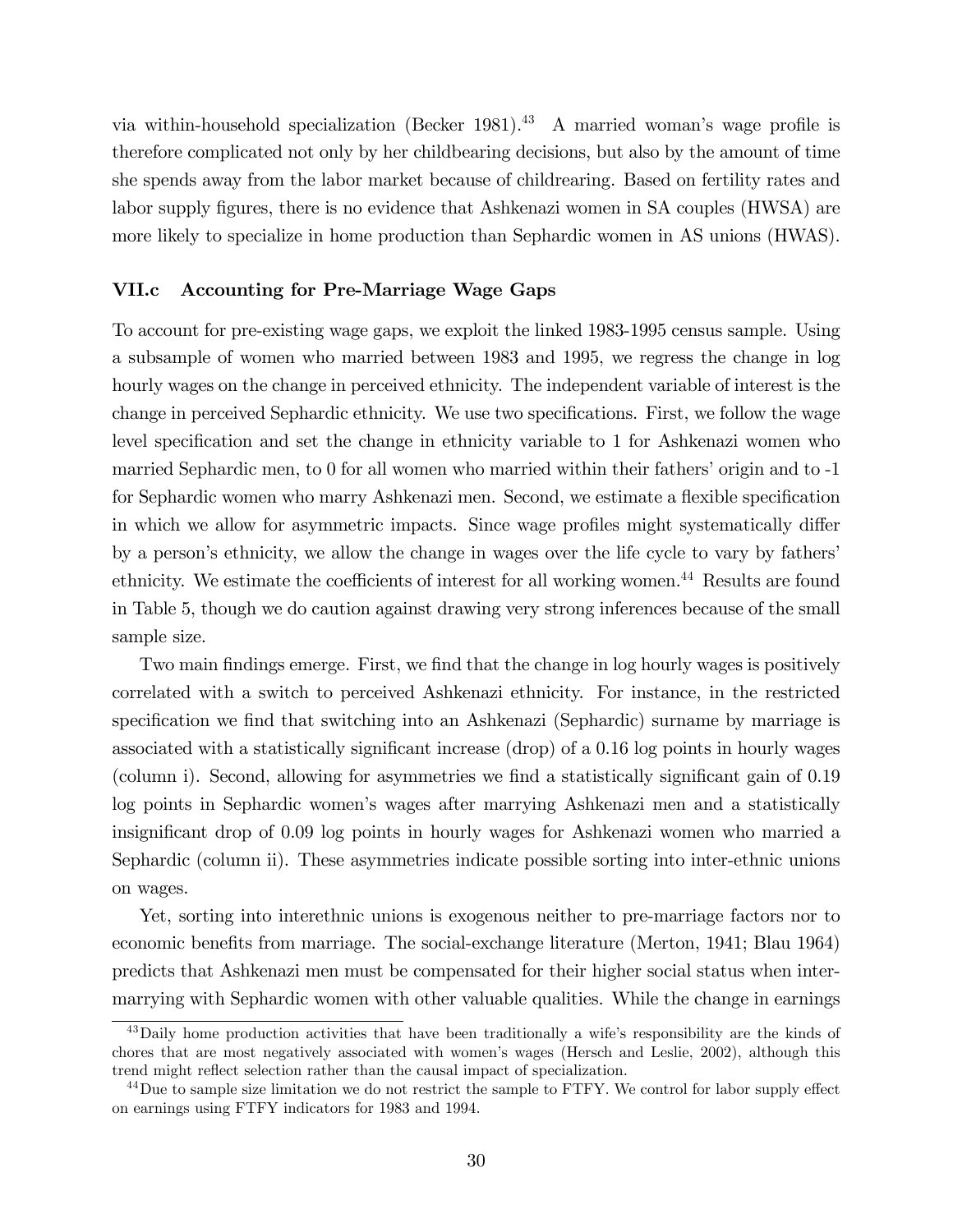accounts for sorting on time invariant unobserved factors, the before-after comparison might still exaggerate the impact of perceived ethnicity on pays, if marriage outside ethnic group reforms social networks,  $45$  or if pre-marriage abilities are reflected in earnings over time. Yet, it is worth noticing that these results are consistent with the interpretation that much of the wage gap among offspring born to mixed couples or between women married outside of their ethnic groups reflect their perceived ethnicity signaled by family name, rather than their actual ethnicity.

# VIII Conclusions

Peoples' marital choices and cultural traditions provide a powerful platform - that has not been exploited before - to study ethnic-based discrimination in observational data. It is the non-random sorting of people into marriages and the culturally-based genealogy of surnames that lead individuals born to interethnic unions to be similar in all respects that are relevant to labor market performance yet differ in how labor markets perceive their ethnicity. Thus, among the children of interethnic unions, we utilize this natural wedge between persons' perceived ethnicity, as signaled by their surnames, and their ethnic origins to identify the impact of ethnic-based discrimination on wages.

In our benchmark research design, we focus on males born to interethnic unions who are similar in all respects that are relevant to performance and are different only in their perceived ethnicity as signaled by their inherited ethnic-sounding family names. We find that Israeli male workers born to Sephardic fathers and Ashkenazi mothers (SA) earn between 7 to 11 percent less than their Ashkenazi counterparts (AS), which is of the order of magnitude of the residual wage gap between SS and AA workers.

We further exploit a common tradition in many cultures, the custom of brides adopting the last names of grooms, to disentangle the impact of how the market perceives the ethnicity of a woman from her actual ethnicity. If labor markets discriminate against women on the basis of perceived ethnicity, we should Önd that it is the father-in-lawís ethnicity, not the ethnicity of the womanís actual father that matters. Consistent with the view that labor markets discriminate based on perceived ethnic affiliation, we find the following:  $(1)$  there are no significant differences between the hourly wages of AS and SA women, who are equally likely to carry a Sephardic surname, as both groups marry Sephardic and Ashkenazi

<sup>45</sup>Arai and Thoursie (2009) have found, using a sample of immigrants to Sweden who registered a namechange with the Swedish government between 1991 and 2000 that African, Asian and Slavic immigrants earned on average 141% more after they abandoned their foreign-sounding names. Earnings increased mostly at the 'extensive' margin that is for those reported little or no earnings before; much more for women who tripled their labor market income, reflecting, according to the authors, indirect network effects.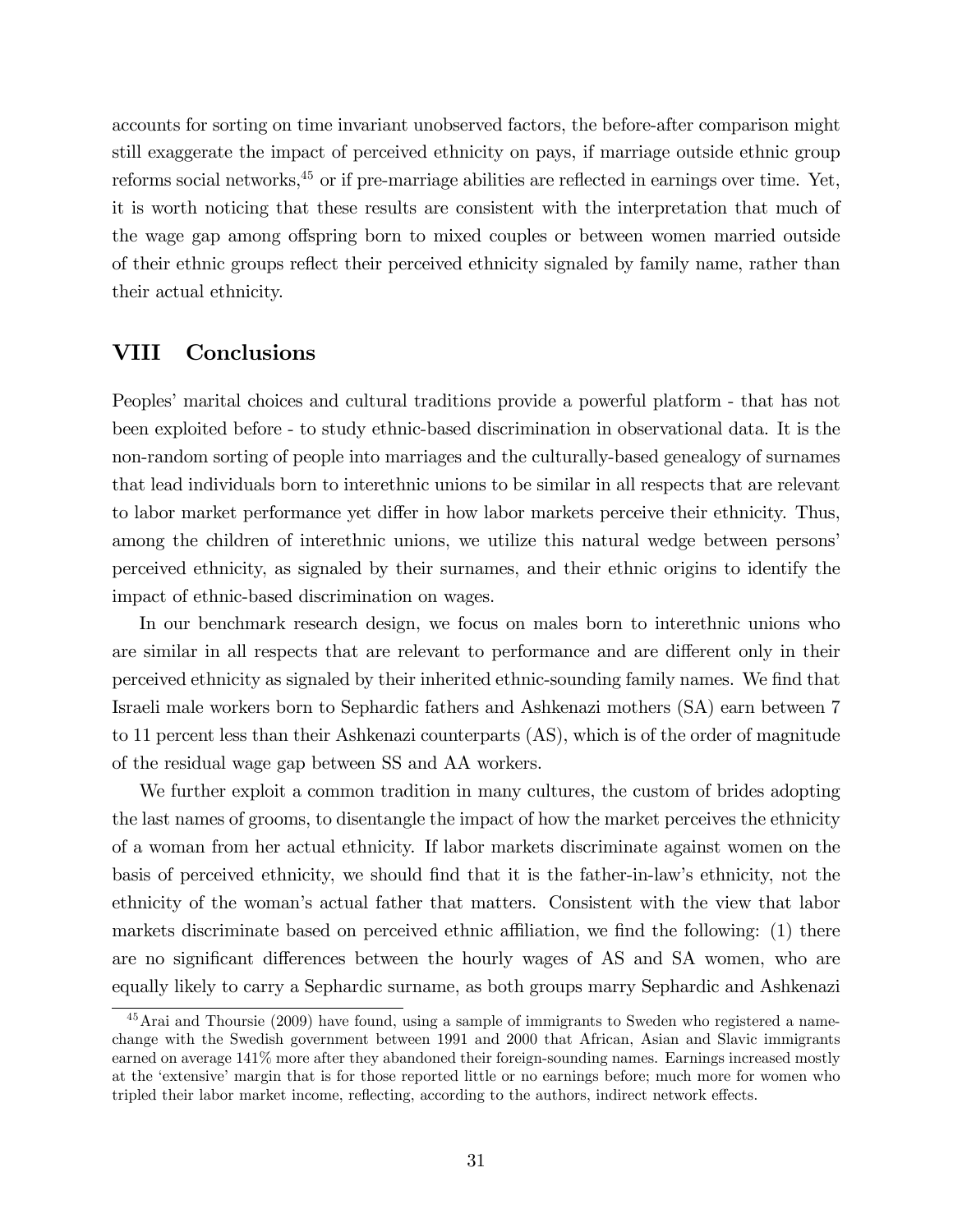men roughly in equal proportions;  $(2)$  there are significant disparities between the hourly wages of AS and SA single women, who still carry their fathers' surname; (3) Ashkenazi women married to Sephardic men earn less than their Sephardic counterparts despite having better educational attainment and being married to higher-paid and better-educated spouses. These findings are consistent with the interpretation that labor markets discriminate based on perceived ethnicity and that the estimated wage gaps do not reflect differences in AS and SA personal traits.

A second, novel implication with using surnames to differentiate between perceived and actual ethnicity is that a person's surname should shape the market's perception of ethnicity more when there are no other informative signals about ethnicity. Consequently, we distinguish among people where surname is a better - or worse - signal of ethnicity. Ashkenazi Jews often are lighter in skin, eye color and hair than the Sephardic Jews. This diversity reflects intermingling with the populations among which Jews have lived. We use Von Luschanís chromatic scale and parents' country of origin to assign a skin tone to each person. Consistent with the importance of perceived ethnicity in shaping market wages, we find that surname matters more when skin tone does not provide a clear signal of ethnicity.

To the best of our knowledge this is the first study to incorporate insights from the economics of marriage and signaling theory into an empirical analysis of discrimination in labor markets using observational data. We believe that the approach developed in this paper - in which we exploit the marketís use of surname and skin tone to discern ethnicity will be useful in many other contexts besides ethnic discrimination in Israel.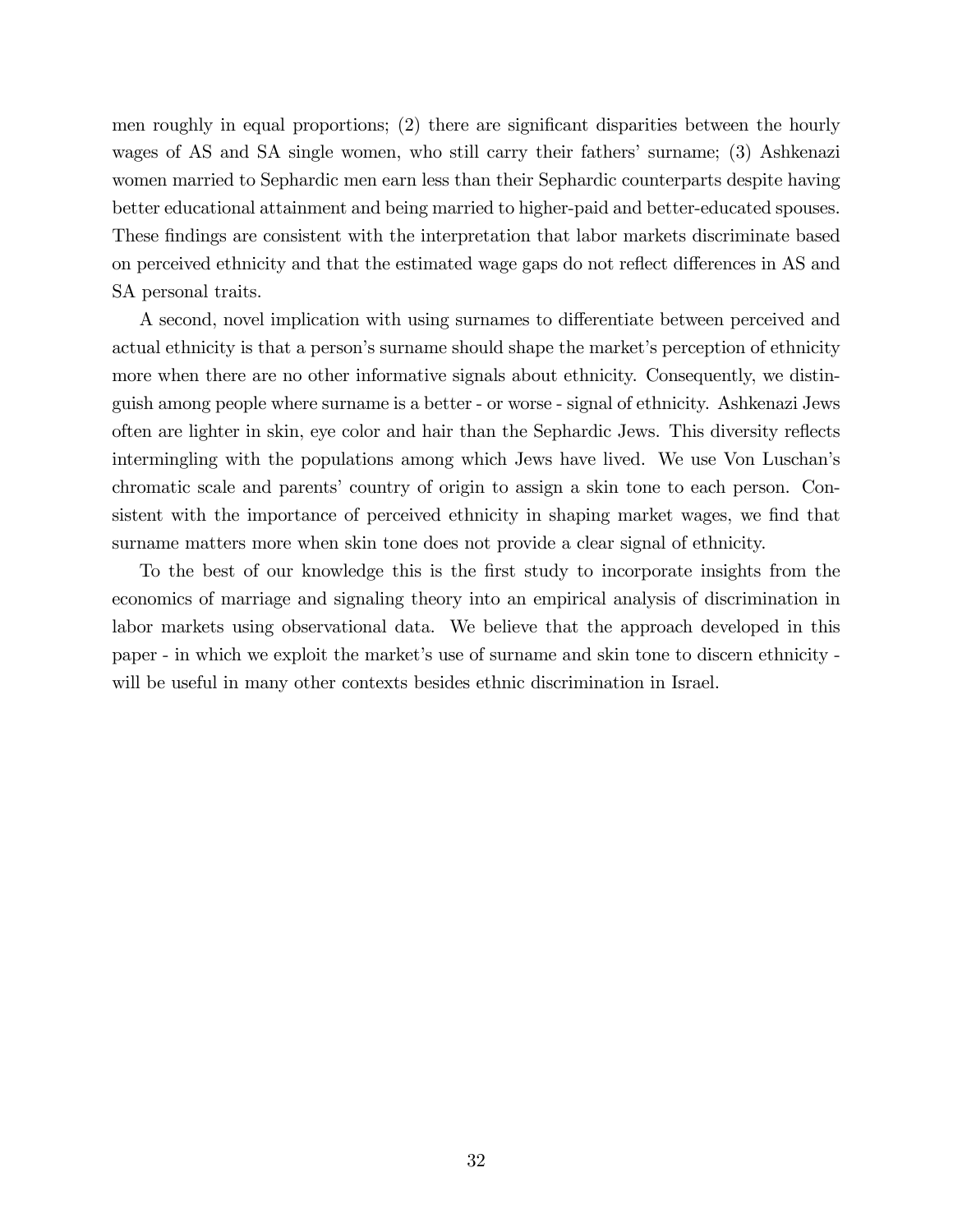# References

- [1] Ajzenstadt, Mimi, and Allan Borowski, "Setting Things Straight: Probation Officers' Perspectives on the Impacts of the Introduction of Public Defenders on the Juvenile Court in Israel," Qualitative Social Work, 4 (2005), 33-50.
- [2] Altonji, Joseph G., and Rebecca M. Blank. "Race and Gender in the Labor Market," in Handbook of Labor Economics, Orley, Ashenfelter, and David Card, editors, (St. Louis, MO: Elsevier, 1999), 3143-3259.
- [3] Altonji, Joseph G, Todd E. Elder, and Christopher R. Taber, "Selection on Observed and Unobserved Variables: Assessing the Effectiveness of Catholic Schools," Journal of Political Economy 113(2005), 151-184.
- [4] Altonji, Joseph G., and Charles R. Pierret, "Employer Learning and Statistical Discrimination," Quarterly Journal of Economics, 116 (2001), 313-350.
- [5] Amir, Shmuel, "Trends in Earnings Gaps among Jewish Men during the 70ís by Country of Origin," Survey of Bank of Israel, 63 (1987), 43-64.
- [6] Arai, Mahmood, and Peter Skogman Thoursie, "Renouncing Personal Names: An Empirical Examination of Surname Change and Earnings," Journal of Labor Economics, 27 (2009), 127-147.
- [7] Arrow , Kenneth J.,"The Theory of Discrimination," In Discrimination in Labor Markets, Orley, Ashenfelter, and Albert Rees, editors,(Princeton, NJ: Princeton University Press, 1973), 3-33.
- [8] Austen-Smith, David, and Roland G. Fryer, Jr., "An Economic Analysis of "Acting White"," Quarterly Journal of Economics , 120 (2005), 551-583.
- [9] Bart, Barbara D., Marsha E. Hass, Jane Haas Philbrick, Marcia R. Sparks, and Craig Williams, "What's in a Name," Women in Management Review, 12 (1997), 209-308.
- [10] Becker, Gary S., The Economics of Discrimination, (Chicago, IL: The University of Chicago Press, 1957).
- [11] <u>Solution Cooking</u>, A Treatise on the Family, (Cambridge, MA: Harvard University Press, 1981).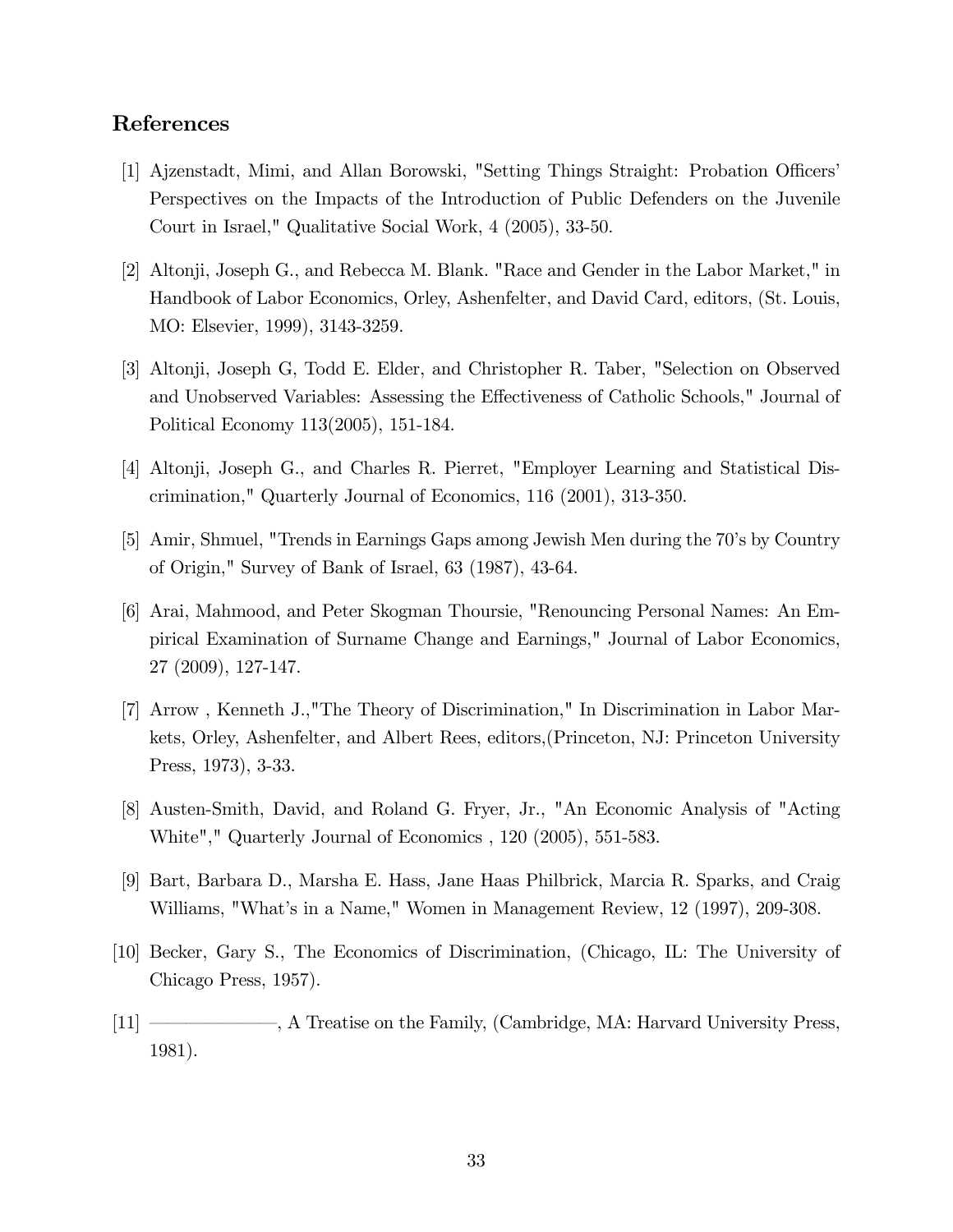- [12] Behar, Metspalu, Kivisild, Achilli, Hadid, Tzur, Pereira, Amorim, Quintana-Murci, Majamaa, Herrnstadt, Howell, Bal-anovsky, Kutuev, Pshenichnov, Gurwitz, Bonne-Tamir, Torroni, Villems, and Skorecki, "The Matrilineal Ancestry of Ashkenazi Jewry: Portrait of a Recent Founder Event." American Journal of Human Genetics 78 (2006): 487-497.
- [13] Benabou, Roland, "Equity and Efficiency in Human Capital Investment: The Local Connection," Review of Economic Studies, 63 (1996), 237-264.
- [14] Bertrand, Marianne, and Sendhil Mullainathan, "Are Emily and Greg More Employable Than Lakisha and Jamal? A Field Experiment Evidence on Labor Market Discrimination," American Economic Review, 94 (2004), 991-1014.
- [15] Blau, Peter M., Exchange and Power in Social Life, (New York: Wiley,1964)
- [16] Bowles, Samuel, and Herbert Gintis, Schooling in capitalist America: educational reform and the contradictions, (Florence, KY: Routledge, 1976).
- [17] Bowles, Samuel, Herbert Gintis, and Melissa Osborne, " The Determinants of Individual Earnings: Skills, Preferences, and Schooling," Journal of Economic Literature, 4 (2002), 1137-1176.
- [18] Brown, Colin, and Pat Gay, Racial discrimination 17 years after the act, (London, UK: Policy Studies Institute, 1985).
- [19] Browning, Martin, Pierre-Andrëe Chiappori, and Yoram Weiss, "The Economics of the Family,"  $(\text{http://www.tau.ac-il/~weiss/fam-econ/}), 2008$ .
- [20] Carneiro, Pedro M, James J. Heckman, and Dimitry V. Masterov., "Labor Market Discrimination and Racial Differences in Premarket Factors," The Journal of Law and Economics, 48 (2005), 1-39.
- [21] Coate, Stephen, and Glenn C. Loury, "Will Affirmative-Action Policies Eliminate Negative Stereotypes?," American Economic Review, 83 (1993), 1220-1240.
- [22] Cohen, Yinon, and Yitchak Haberfeld, "Second generation Jewish Immigrants in Israel: Have the Ethnic Gaps in Schooling and Earnings Declined?," Ethnic and Racial Studies, 21(1998), 507-528.
- [23] Dahan, Momi, Eyal Dvir, Natalie Mironichev, and Samuel Shye,"Have the Gaps in Education Narrowed? On Factors Determining Eligibility for Israeli Matriculation Certificate," Israel Economic Review, 2 (2003), 37-69.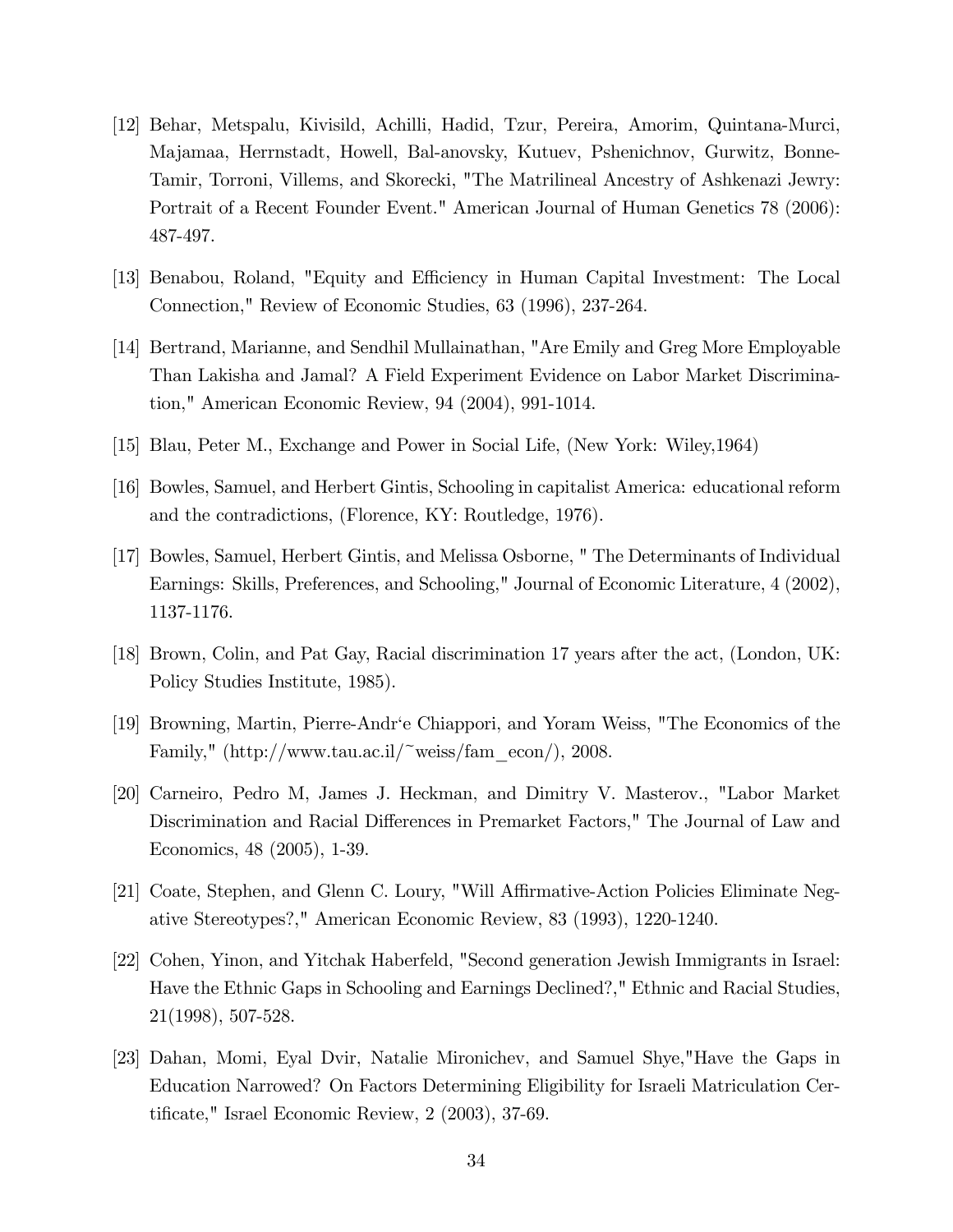- [24] Durlauf, Steven N., "A Theory of Persistent Income Inequality," Journal of Economic Growth, 1 (1996), 75-93.
- [25] Eisenstadt, Shmuel N., The Absorption of Immigrants, (London UK: Routledge & Kegan Paul, 1954).
- [26] Farkas, George, "Cognitive Skills and Noncognitive Traits and Behaviors in Stratification Processes," Annual Review of Sociology, 29 (2003), 541-562
- [27] Fernandez, Raquel, and Alessandra Fogli, "Fertility: The Role of Culture and Family Experience," Journal of the European Economic Association, 4(2006), 552-561.
- [28] Fershtman, Chaim, and Uri Gneezy, "Discrimination in a Segmented Society: an Experimental Approach," Quarterly Journal of Economics, 116(2001), 351-377.
- [29] Fishman, Gideon, Arye Rattner, and Gabriel Weiman, "The Effects of Ethnicity on Crime Attribution," Criminology , 25 (1987), 507-524.
- [30] Fryer, Roland G. Jr., "Guess Who's Been Coming to Dinner? Trends in Interracial Marriage over the 20th Centuryî, Journal of Economic Perspectives, 21(2007), 71-90.
- [31] Fryer, Roland G. Jr., and Steven D. Levitt, "Understanding the Black-White Test Score Gap in the First Two Years of School," Review of Economics and Statistics, 86 (2004a), 447-464.
- [32] <u>Same Causes and Consequences of Distinc-</u>,  $\Box$  The Causes and Consequences of Distinctively Black Names," Quarterly Journal of Economics, 119 (2004b), 767-805.
- [33] Goldin, Claudia, and Cecilia Rouse, "Orchestrating Impartiality: The Impact of "Blind" Auditions on Female Musicians," American Economic Review, 90 (2000), 715-741.
- [34] Goldscheider, Calvin, Israelís Changing Society: Population, Ethnicity, and Development, (Boulder, CO: Westview Press Inc, 2002).
- [35] Goldstein, David B., Jacobís Legacy: A Genetic View of Jewish History, (New Haven, CT: Yale University Press, 2008).
- [36] Güell, Maia, Josè V. Rodrìguez Mora, and Chris Telmer, "Intergenerational Mobility and the Informative Content of Surnames" (2007). Available at SSRN: http://ssrn.com/abstract=1003345
- [37] Haberfeld, Yitchak, and Yinon Cohen, "Gender, Ethnic, and National Earnings Gaps in Israel: The Role of Rising Inequality," Social Science Research, 36 (2007), 654-672.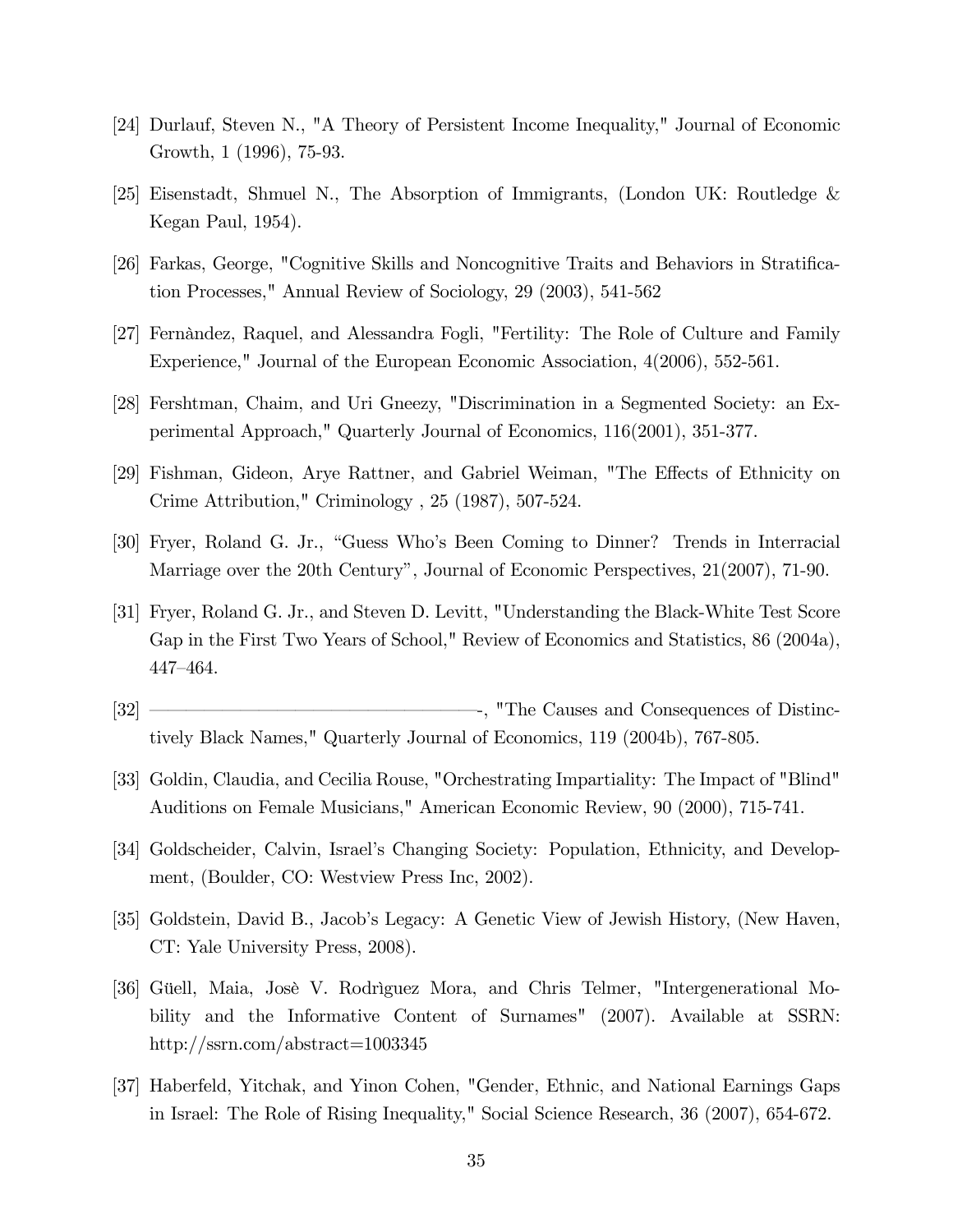- [38] Heckman, James J., "Detecting Discrimination," Journal of Economic Perspectives, 12 (1998), 101-116.
- [39] Heckman, James J., and Yona Rubinstein, "The Importance of Noncognitive Skills: Lessons From the GED Testing Program," American Economic Review, 91 (2001), 145- 149.
- [40] Hitsch, Guenter H., Ali Hortacsu, and Dan Ariely, "Matching and Sorting in Online dating," American Economic Review, forthcoming, 2010.
- [41] Jencks, Christopher, Who Gets Ahead? The Determinants of Economic Success in America, (New York, NY: Basic Book Publishers, 1979).
- [42] Jowell, Roger, and Patricia Prescott-Clarke, "Racial discrimination and white-collar workers in Britain," Race, 11 (1970), 397-417.
- [43] Kaganoff, Benzion C., A Dictionary of Jewish Names and their History, (New York, NY: Schocken Books, 1977).
- [44] Kalmijn, Matthijs, "Intermarriage and Homogamy: Causes, Patterns, Trends," Annual Review of Sociology, 24 (1998), 395-421.
- [45] Kimball, Miles S., Claudia R. Sahm, and Matthew D. Shapiro, "Risk Preferences in the PSID: Individual Imputations and Family Covariationî, NBER Working Paper No. 14754, 2009.
- [46] Lam. D., and Robert F. Schoeni, "Effects on Family Background on Earnings and Returns to Schooling: Evidence from Brazil,", Papers 96-13 RAND - Reprint Series, (1996).
- [47] Lewin-Epstein, Noah, and Moshe Semyonov, "Ethnic Group Mobility in the Israeli Labor Market," American Sociological Review, 51(1986), 342-352.
- [48] Loury, Glenn C., "A Dynamic Theory of Racial Income Differences, "In: Wallace, Phyllis A., and Annette M. LaMund, editors, Women, Minorities and Employment Discrimination , (Lexington, MA: Lexington Books, 1977).
- [49] <u>Solid of our contract of the Cool of the Dis-</u>  $\mu$ <sup>-</sup> Intergenerational Transfers and the Distribution of Earnings," Econometrica, 49 (1981), 843-867.
- [50] Magruder, Jeremy R, "Intergenerational Networks, Unemployment, and Persistent Inequality in South Africaî, AEJ: Applied Economics , 2 (2010), pages 62-85.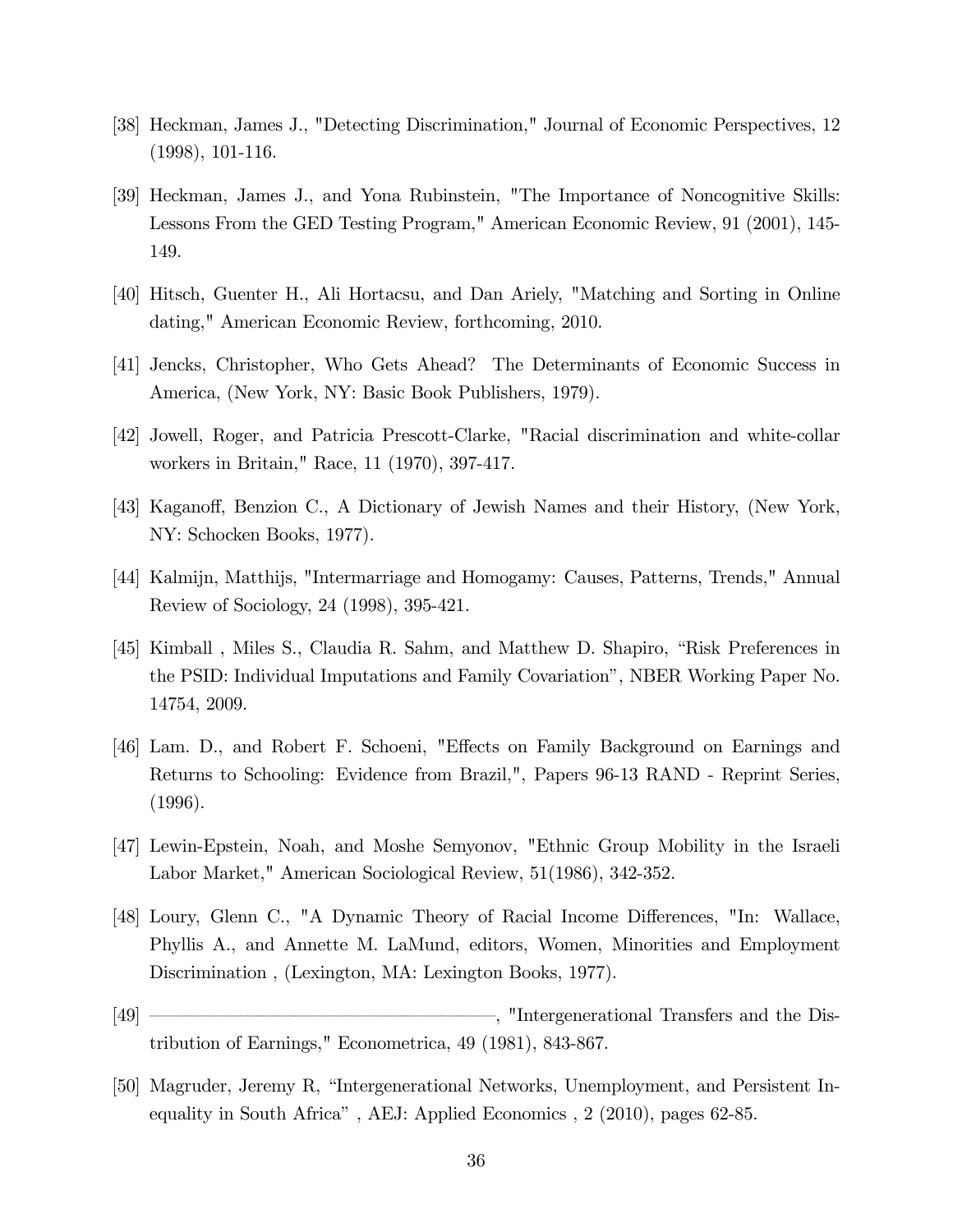- [51] Mark, Nili, "Ethnic Gaps in Earning and Consumption in Israel," Economic Quarterly, 41 (1994), 55-77.
- [52] Matras Judah, Gila Noam, and Itzhak Bar Haim, "Young Israelis at the Threshold: A Study of the 1954 Cohort of Israeli Men," Brookdale Institute, Final report (D102.84), 1984.
- [53] Merton, Robert K., "Intermarriage and the social structure: Fact and theory", Psychiatry, 4 (1941), 361-374
- [54] Montgomery, James D., "Social Networks and Labor-Market Outcomes: Toward an Economic Analysis," American Economic Review, 81 (1991), 1408-1418.
- [55] Mulligan, Casey .B., and Yona Rubinstein, "Selection, Investment, and Womenís Relative Wages over Time," Quarterly Journal of Economics, 123 (2008), 1061-1110.
- [56] Neal, Derek A., "The Measured Black-White Wage Gap among Women Is Too Small," Journal of Political Economy, 112 (2004), 21-28.
- [57] Neal, Derek A., and William R. Johnson, "The Role of Pre-market Factors in Black-WhiteWage Differences," Journal of Political Economy, 104 (1996), 869-895.
- [58] Peleg, Rachel, and Chaim Adler, "Compensatory Education in Israel: conceptions, attitudes and trends", American Psychologist, 32 (1977), 945-958.
- [59] Phelps, Edmund S., "The Statistical Theory of Racism and Sexism," American Economic Review, 62 (1972), 659-661.
- [60] Qian, Zhenchao, "Breaking the Racial Barriers: Variations in Interracial Marriage between 1980 and 1990," Demography, 34 (1997), 263-276.
- [61] Rosenstein, Carolyn, "The Liability of Ethnicity in Israel," Social Forces, 59 (1981), 667-686.
- [62] Semyonov, Moshe, and Andrea Tyree, "Community Segregation and the Costs of Ethnic Subordination," Social Forces, 59 (1981), 649-666.
- [63] Semyonov, Moshe, and Tamar Lerhental, "Country of Origin, Gender, and the Attainment of Economic Status: A Study of Stratification in the Jewish Population in Israel," Research in Social Stratification and Mobility, 10 (1991), 325-343.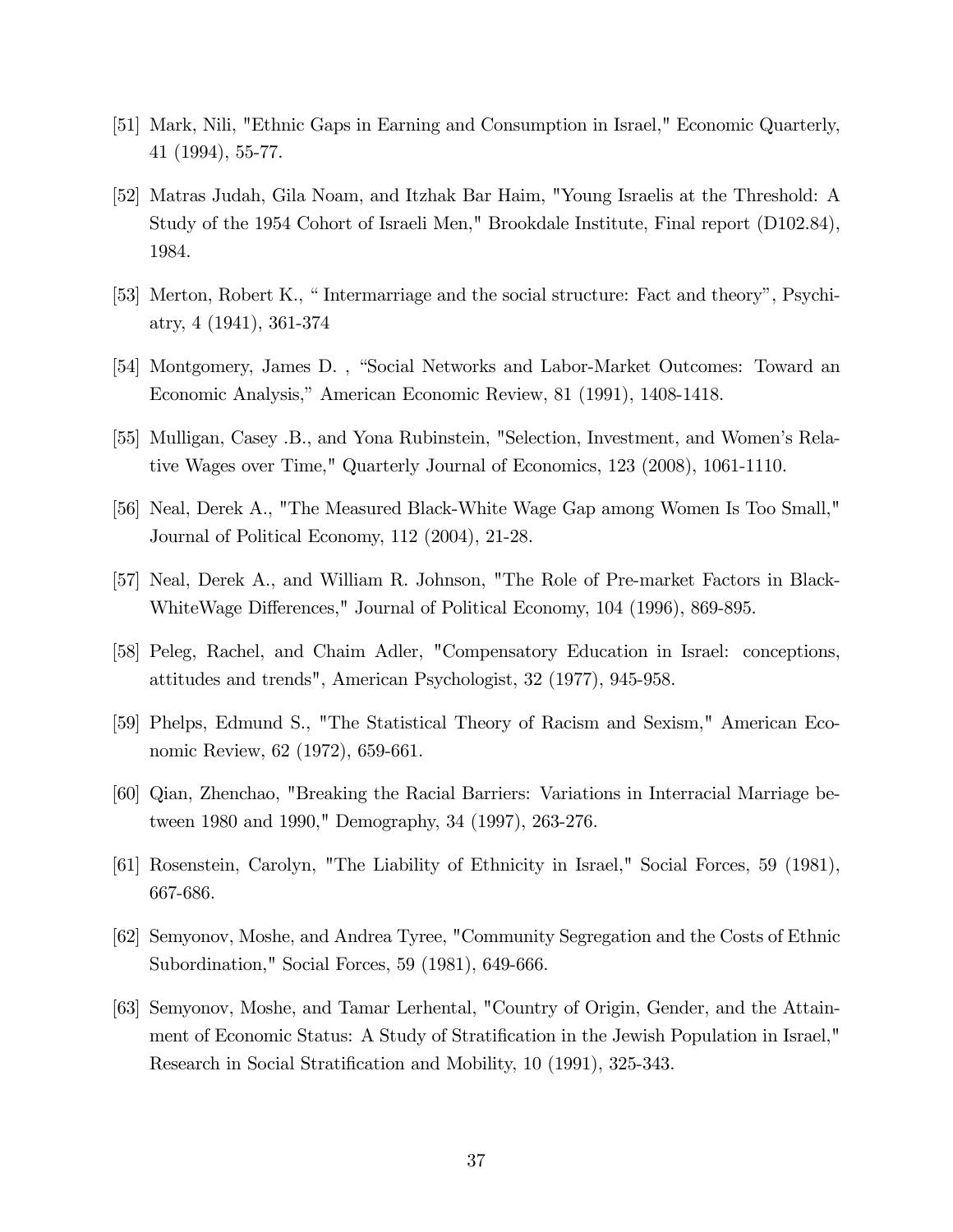- [64] Semyonov, Moshe, and Noah Lewin-Epstein, "Suburban Labor Markets, Urban Labor Markets, and Gender Inequality in Earnings", The Sociological Quarterly , 4 (1991), 611-620.
- [65] Shavit, Yossi, "Tracking and Ethnicity in Israeli Secondary Education,". American Sociological Review, 49 (1984), 210-220.
- [66] Shavit, Yossi, and David L. Featherman, "Schooling, Tracking, and Teenage Intelligence," Sociology of Education, 61 (1988), 42-51.
- [67] Shuval, Judith T., Immigrants on the Threshold, (New York, NY: Atherton Press Behavioral Science Series, 1963).
- [68] Yitzhaki, Shlomo, and Edna Schechtman, "The "Melting Pot": A Success Story?," Journal of Economic Inequality, 7 (2009), 137-151.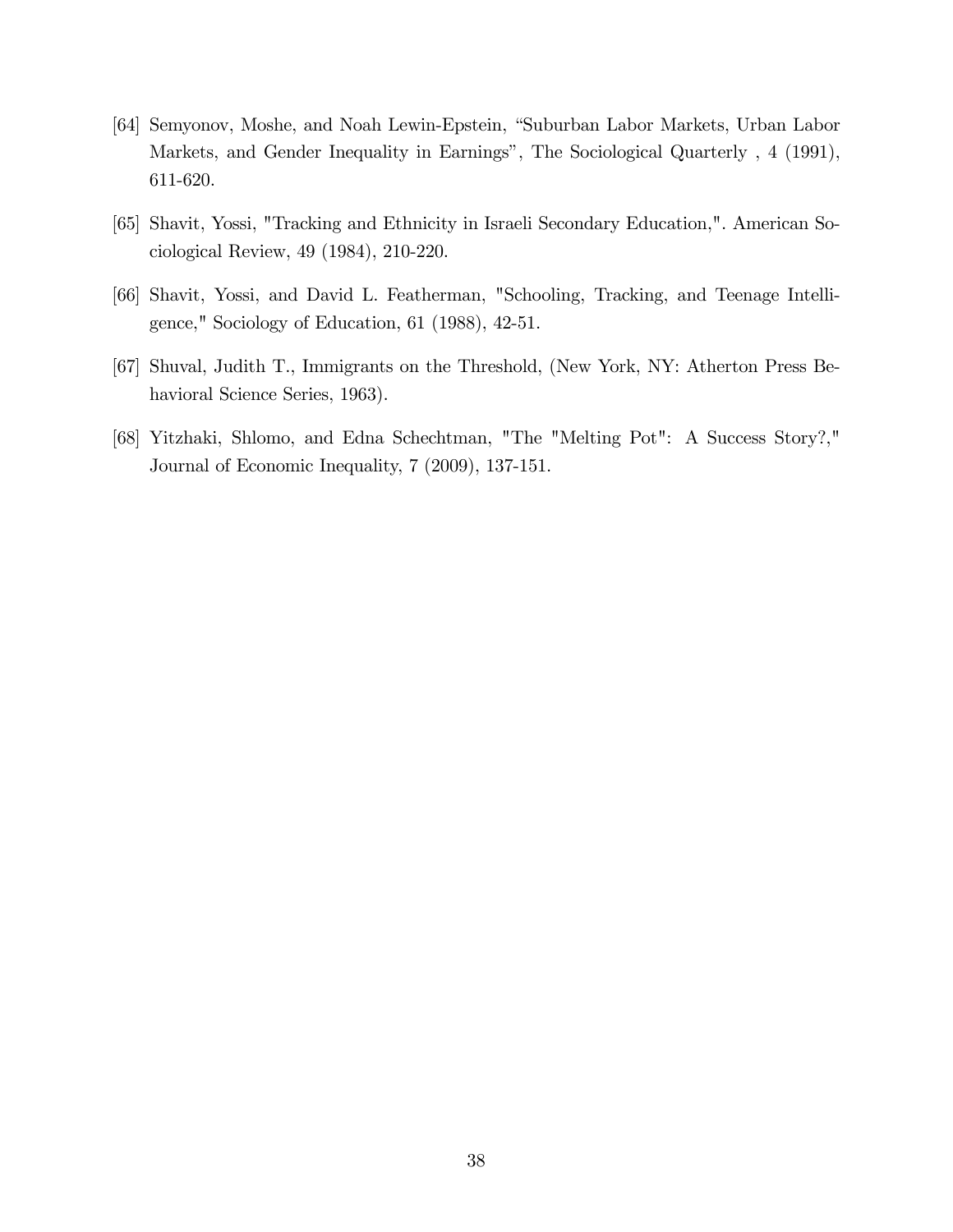# A Data Appendix

#### I.a The Israeli Census

Our main sample includes Israeli-born Jews whose parents were born outside of Israel. These are classified into four subgroups  $(AA, SS, AS, and SA)$ , where offspring of mixed couples (AS and SA) are about 4 percent of the main sample (Figure 1). The Census provides 2202 and 2049 observations in the male and female prime age AS and SA subsamples respectively. The appendix provides detailed information on the sample and summary statistics.

Since a three years army service at age 18 is mandatory in Israel, our sample includes individuals who are 22 to 65 year old, and our prime age sample includes individuals who are 30 to 55 year old. We exclude observations with missing data on age, gender, country of birth and parents' country of birth (for Israeli-born), educational attainment, and place of residence.<sup>46</sup> We classify the population into eight educational categories and nine localities of residence. Our wage sample excludes self-employed individuals or observations with imputed wages. We focus on full-time (at least 35 work hours per week), full-year (12 month) workers (hereafter FTFY) who worked the entire month for which salary is reported. We trim wage outliers when calculating mean wages by excluding the bottom and top one percentile of the salaried Jewish male FTFY workers in the wage distribution.

The census data does not provide information on family background other than parents' country of origin. Therefore, we utilize the 1972 census sample, the earliest to contain information on educational attainment and earnings, and the 1983 sample, the first to include community-level socioeconomic status measures to construct (i) a parents-offspring file that links children to their parents using the 1972 census file and (ii) a "synthetic" parents file with data taken from the 1983 census sample. The parents-offspring file covers the family background of children born between 1954 and 1972 that is individuals aged 23 to 41 in 1995.<sup>47</sup>

The "synthetic" parents file provides the characteristics of mothers and fathers in unions that the mother is at the age group that allows her to have children aged 30 to 55 in 1995. We further use the 1972 and 1983 census files to depict gaps in educational attainment and

<sup>46</sup>There are 1,113,420 observations in the census. Our process of sample selection leaves us with 163,173 males ages 22-65 and 106,459 males ages 30-55. After excluding individuals who were not born in Israel or whose parents were born in Israel we are left with 71,634 males ages 22-65 and 49346 males ages 30-55. See Appendix A1 for males and A2 for females.

 $47$ To provide a representative sample of the children's population we exclude children older than 18 years of age.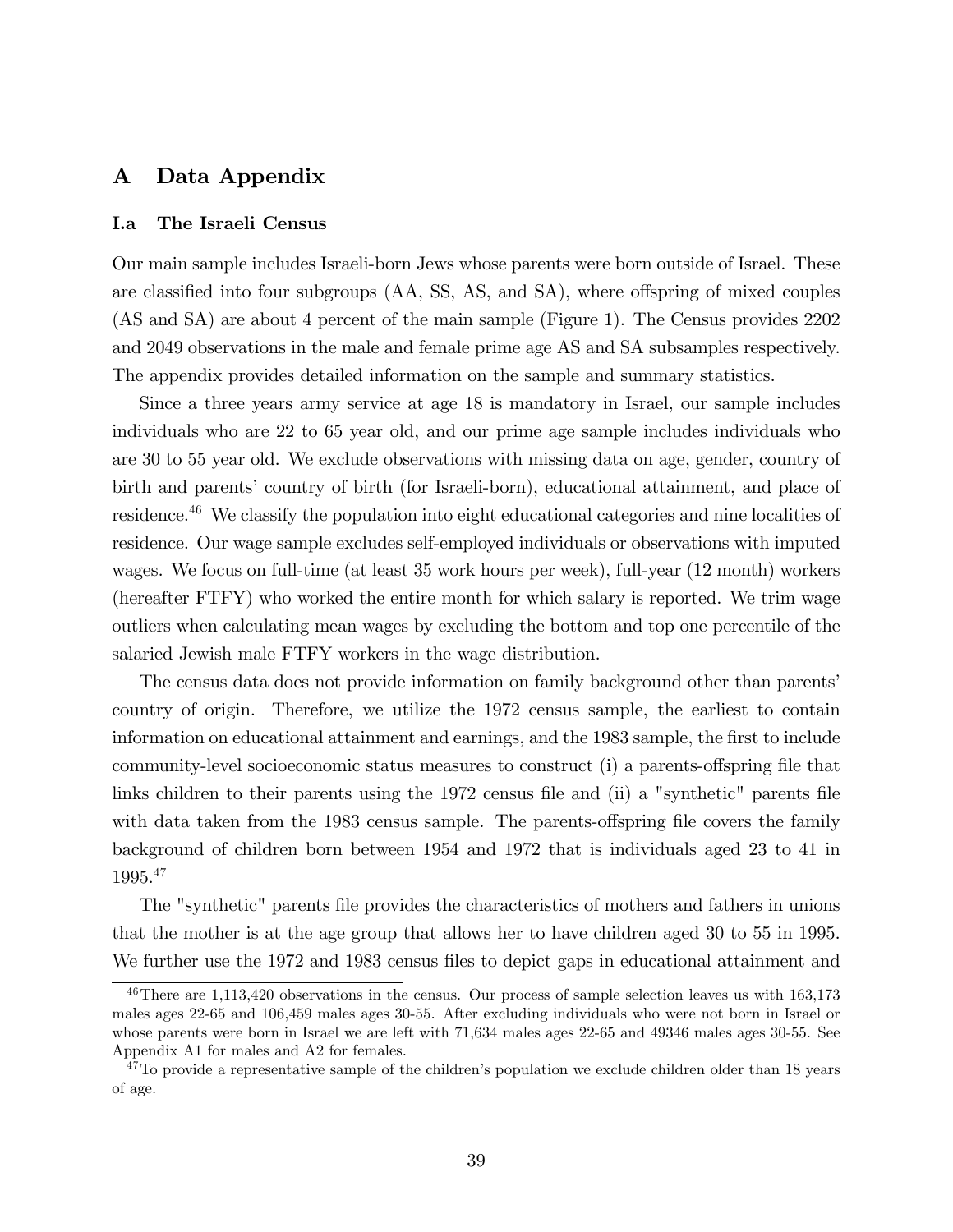earnings between Sephardic (Asian-African) and Ashkenazi (European-American) Jews and provide an overview of inter- and intra-ethnic marriages over generations and time.

The 1983-1995 joint individual record matches observations from the 20 percent publicuse micro samples taken from the 1983 and the 1995 Israeli censuses. As such, it covers approximately 4 percent of the Israeli population. Using a subsample of women who married between 1983 and 1995 we examine the impact of a woman's perceived ethnicity as signaled by her own origin before marriage and by her father-in-lawís origin once married, on wages. Data processing for the 1972, 1983 and the linked 1983-1995 samples follows the same basic processing employed for the 1995 main sample, when applicable (summary statistics Table A3).

#### I.b Life History Study of Israeli Men

The Life History Study of Israeli Men (LHSIM) is a systematic stratified national probability sample of Jewish Israeli men born in 1954 who were randomly selected from the draft list of the army and lived in Israel in 1970 who were interviewed when they were approximately twenty-seven years old (Matras, Gila, and Bar Haim, 1984). In addition to standard socioeconomic and demographic indicators, the data set contains military test scores retrieved from the military files (Shavit, 1984; Shavit and Featherman, 1988). We use the version revised by Shavit in 1994. This version of the LHSIM includes scores of tests taken by the respondents before joining the IDF. These include verbal and analytic test scores. The interview consisted of retrospective questions about areas of life such as religious practice, which we utilize as well. Our main sample contains complete information on 1128 observations after excluding those who are foreign-born or have missing demographics.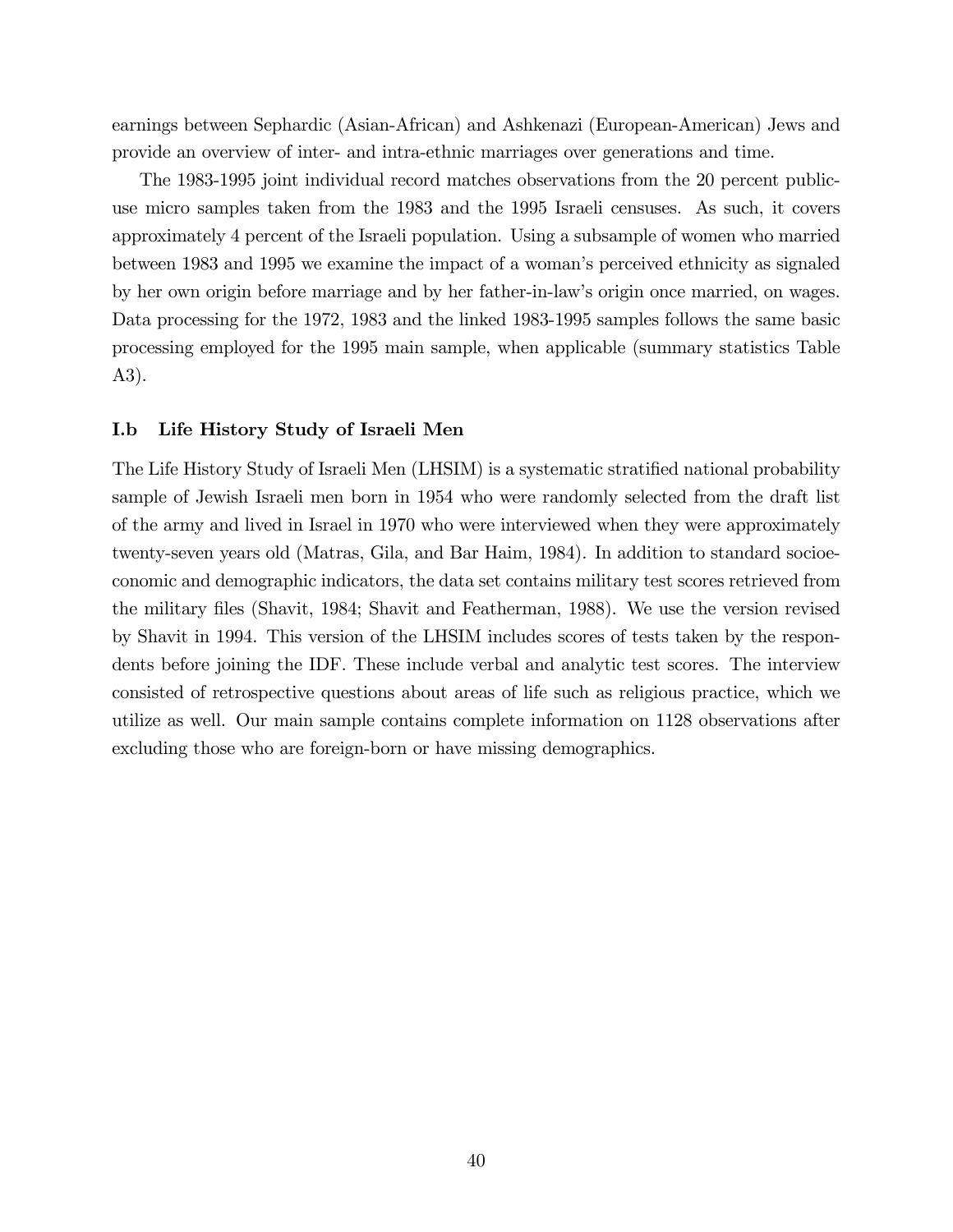|                                                                                                                                                                                                             |                        |                                 | <b>Father's and Mother's Origin</b> |                      |                                        |                            | <b>Differences</b>                   |                            |
|-------------------------------------------------------------------------------------------------------------------------------------------------------------------------------------------------------------|------------------------|---------------------------------|-------------------------------------|----------------------|----------------------------------------|----------------------------|--------------------------------------|----------------------------|
| <b>Variables and Data Source</b>                                                                                                                                                                            | AA<br>(i)              | AS<br>(ii)                      | <b>SA</b><br>(iii)                  | SS<br>(iv)           | SS-AA<br>Gap<br>(v)                    | (S.E)<br>(vi)              | SA-AS<br>Gap<br>(vii)                | (S.E)<br>(viii)            |
| <b>Panel A: Family Background</b><br>Source: Offspring-Parents file based on 1972 census ( $N = 187,240$ )<br>and "Synthetic" Parents <sup><math>\wedge</math></sup> file based on 1983 census (N = 83,818) |                        |                                 |                                     |                      |                                        |                            |                                      |                            |
| <b>Parents' Education and Wages</b><br>-Father's Years of schooling completed<br>-Mother's Years of schooling completed<br>-Father's log hourly wages                                                       | 10.54<br>10.08<br>1.64 | 9.15<br>8.31<br>1.46            | 10.19<br>9.81<br>1.52               | 6.04<br>4.63<br>1.24 | $-4.50***$<br>$-5.45***$<br>$-0.40***$ | (0.03)<br>(0.03)<br>(0.00) | $1.04***$<br>$1.50***$<br>$0.06***$  | (0.11)<br>(0.11)<br>(0.02) |
| -Mother's log hourly wages                                                                                                                                                                                  | 1.36                   | 1.16                            | 1.29                                | 0.86                 | $-0.50***$                             | (0.01)                     | $0.13***$                            | (0.05)                     |
| <b>Number of siblings</b>                                                                                                                                                                                   | 2.10                   | 2.86                            | 2.56                                | 4.40                 | 2.30***                                | (0.01)                     | $-0.30***$                           | (0.04)                     |
| Community socioeconomics^^<br>Source: 1983 census - Socioeconomic<br><b>Classification of Statistical Areas</b>                                                                                             |                        |                                 |                                     |                      |                                        |                            |                                      |                            |
| - CBS socioeconomic index                                                                                                                                                                                   | 0.60                   | 0.55                            | 0.64                                | 0.20                 | $-0.41***$                             | (0.01)                     | $0.09***$                            | (0.02)                     |
| Appearance (Skin Tone: Von Luschan's Chromatic Scale)^^^                                                                                                                                                    |                        |                                 |                                     |                      |                                        |                            |                                      |                            |
| Father's skin tone (mean of scale)<br>Mother's skin tone (mean of scale)<br>Parents' skin tone (mean of scale)                                                                                              | 5.48<br>5.50<br>5.49   | 5.64<br>7.82<br>6.73            | 7.85<br>5.74<br>6.80                | 7.95<br>7.98<br>7.96 | $2.47***$<br>2.48***<br>$-2.47***$     | (0.00)<br>(0.00)<br>(0.00) | $2.21***$<br>$-2.08***$<br>$0.07***$ | (0.02)<br>(0.02)<br>(0.01) |
| Panel B: Educational Attainment and Achievement on Cognitive Tests                                                                                                                                          |                        |                                 |                                     |                      |                                        |                            |                                      |                            |
| Source: 1995 census (men: $N = 43,619$ ; women: $N = 45,351$ )                                                                                                                                              |                        |                                 |                                     |                      |                                        |                            |                                      |                            |
| All Men<br>-Total school years reported                                                                                                                                                                     | 14.20                  | <b>Mens' Education</b><br>12.99 | 12.97                               | 11.57                | $-2.63***$                             | (0.03)                     | $-0.02$                              | (0.14)                     |
| Years in academic/vocational track after completing primary school                                                                                                                                          |                        |                                 |                                     |                      |                                        |                            |                                      |                            |
| -Academic<br>-Vocational                                                                                                                                                                                    | 3.88<br>2.31           | 2.38<br>2.57                    | 2.74<br>2.24                        | 1.18<br>2.41         | $-2.70***$<br>$0.10***$                | (0.04)<br>(0.02)           | $0.36**$<br>$-0.33***$               | (0.17)<br>(0.11)           |
| Men completing at least 13 years of schooling                                                                                                                                                               |                        |                                 |                                     |                      |                                        |                            |                                      |                            |
| Fraction completing at least 13 years of schooling                                                                                                                                                          | 0.60                   | 0.42                            | 0.39                                | 0.21                 | $-0.39***$                             | (0.00)                     | $-0.02$                              | (0.02)                     |
| -Fraction with academic degree                                                                                                                                                                              | 0.62                   | 0.48                            | 0.57                                | 0.35                 | $-0.27***$                             | (0.01)                     | $0.09**$                             | (0.04)                     |

# **Table 1 Home Environments, Scholastic Achievements and Occupational Choices Israeli-Born Jews, by Father's and Mother's Origin**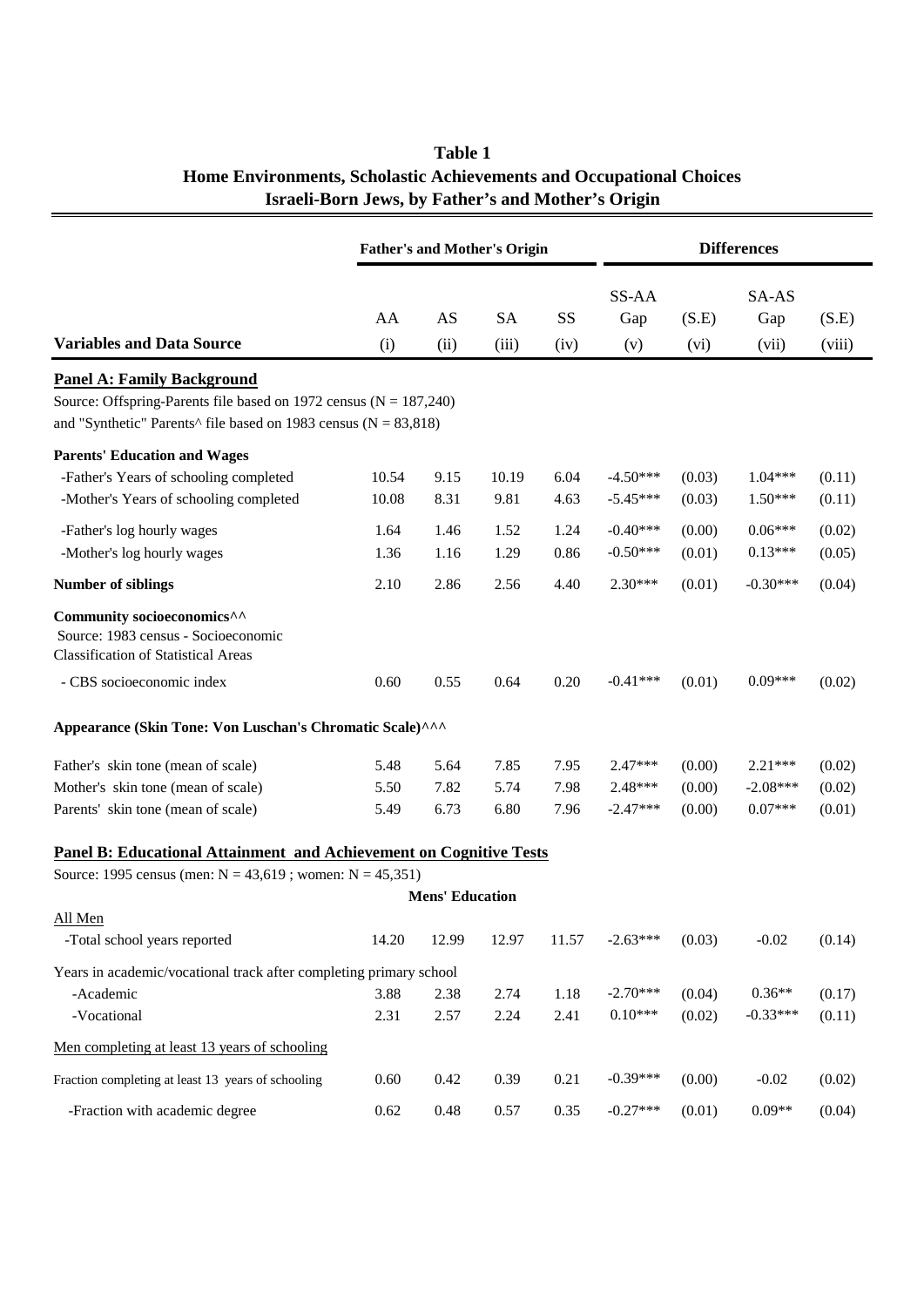|                                                                                                                                           |        |                          |           | SS-AA  |             |         | SA-AS      |         |  |
|-------------------------------------------------------------------------------------------------------------------------------------------|--------|--------------------------|-----------|--------|-------------|---------|------------|---------|--|
|                                                                                                                                           | AA     | AS                       | <b>SA</b> | SS     | Gap         | (S.E)   | Gap        | (S.E)   |  |
| <b>Variables and Data Source</b>                                                                                                          | (i)    | (ii)                     | (iii)     | (iv)   | (v)         | (vi)    | (vii)      | (viii)  |  |
| Panel B Cont.                                                                                                                             |        |                          |           |        |             |         |            |         |  |
| Mens' matriculation rates<br>(source: Life History Survey of Israeli Men (N=1,128) available for men only)                                | 0.62   | 0.46                     | 0.53      | 0.34   | $-0.28***$  | (0.03)  | 0.07       | (0.16)  |  |
|                                                                                                                                           |        |                          |           |        |             |         |            |         |  |
| -Standardized score of analytical test (source: Life History Survey of Israeli Men $(N=1,128)$ )<br>Conditional on school years completed | 0.56   | 0.33                     | 0.78      | 0.28   | $-0.28***$  | (0.06)  | $0.45**$   | (0.21)  |  |
| -Standardized score of verbal test                                                                                                        |        |                          |           |        |             |         |            |         |  |
| Conditional on school years completed                                                                                                     | 0.71   | 0.43                     | 0.68      | 0.32   | $-0.39***$  | (0.05)  | 0.25       | (0.21)  |  |
|                                                                                                                                           |        | <b>Womens' Education</b> |           |        |             |         |            |         |  |
| All Women                                                                                                                                 |        |                          |           |        |             |         |            |         |  |
| -Total school years reported                                                                                                              | 14.21  | 13.08                    | 13.27     | 11.85  | $-2.35***$  | (0.03)  | 0.20       | (0.14)  |  |
| Years in academic/vocational track after completing primary school                                                                        |        |                          |           |        |             |         |            |         |  |
| -Academic                                                                                                                                 | 4.47   | 3.11                     | 3.50      | 1.74   | $-2.73***$  | (0.03)  | $0.38**$   | (0.16)  |  |
| -Vocational                                                                                                                               | 1.71   | 1.90                     | 1.76      | 2.11   | $0.40***$   | (0.02)  | $-0.14$    | (0.10)  |  |
| Women completing at least 13 years of schooling                                                                                           |        |                          |           |        |             |         |            |         |  |
| Fraction completing at least 13 years of schooling                                                                                        | 0.62   | 0.42                     | 0.44      | 0.24   | $-0.38***$  | (0.00)  | 0.02       | (0.02)  |  |
| -Fraction with academic degree                                                                                                            | 0.53   | 0.42                     | 0.52      | 0.29   | $-0.24***$  | (0.01)  | $0.10**$   | (0.04)  |  |
| Panel C: Fertility and Religious Practices <sup>AAAA</sup>                                                                                |        |                          |           |        |             |         |            |         |  |
| source: religious practice data is take from the LHSIM $(N=1,1128)$<br>Number of own children is taken from the Israeli Census of 1995    |        |                          |           |        |             |         |            |         |  |
| -Index of father's religious practices                                                                                                    | 0.43   | 0.58                     | 0.52      | 0.79   | $0.37***$   | (0.02)  | $-0.07$    | (0.09)  |  |
| -Index of mother religious practices                                                                                                      | 0.41   | 0.56                     | 0.43      | 0.71   | $0.30***$   | (0.02)  | $-0.13$    | (0.08)  |  |
| -Index of own religious practices                                                                                                         | 0.36   | 0.49                     | 0.35      | 0.55   | $0.19***$   | (0.02)  | $-0.14$    | (0.09)  |  |
| -Number of own children                                                                                                                   | 2.05   | 2.00                     | 1.92      | 2.24   | $0.18***$   | (0.02)  | $-0.09$    | (0.06)  |  |
| <b>Panel D: Occupations, Sectors and Work Status</b>                                                                                      |        |                          |           |        |             |         |            |         |  |
| Source: Israeli Census of 1995.                                                                                                           |        |                          |           |        |             |         |            |         |  |
| Father's Occupation <sup>^^^^^</sup>                                                                                                      |        |                          |           |        |             |         |            |         |  |
| Hourly wage of AA workers (in 1995) in each occupation                                                                                    |        |                          |           |        |             |         |            |         |  |
| weighted by the fraction of each origin in occupation                                                                                     | 13.123 | 12.078                   | 13.289    | 11.450 | $-1.673***$ | (0.045) | $1.211***$ | (0.238) |  |
| Own Occupation <sup>^^^^^</sup>                                                                                                           |        |                          |           |        |             |         |            |         |  |
| Hourly wage of AA workers in each occupation                                                                                              |        |                          |           |        |             |         |            |         |  |
| weighted by the fraction of each origin in occupation                                                                                     | 15.018 | 13.552                   | 13.604    | 12.013 | $-3.00***$  | (0.055) | 0.053      | (0.262) |  |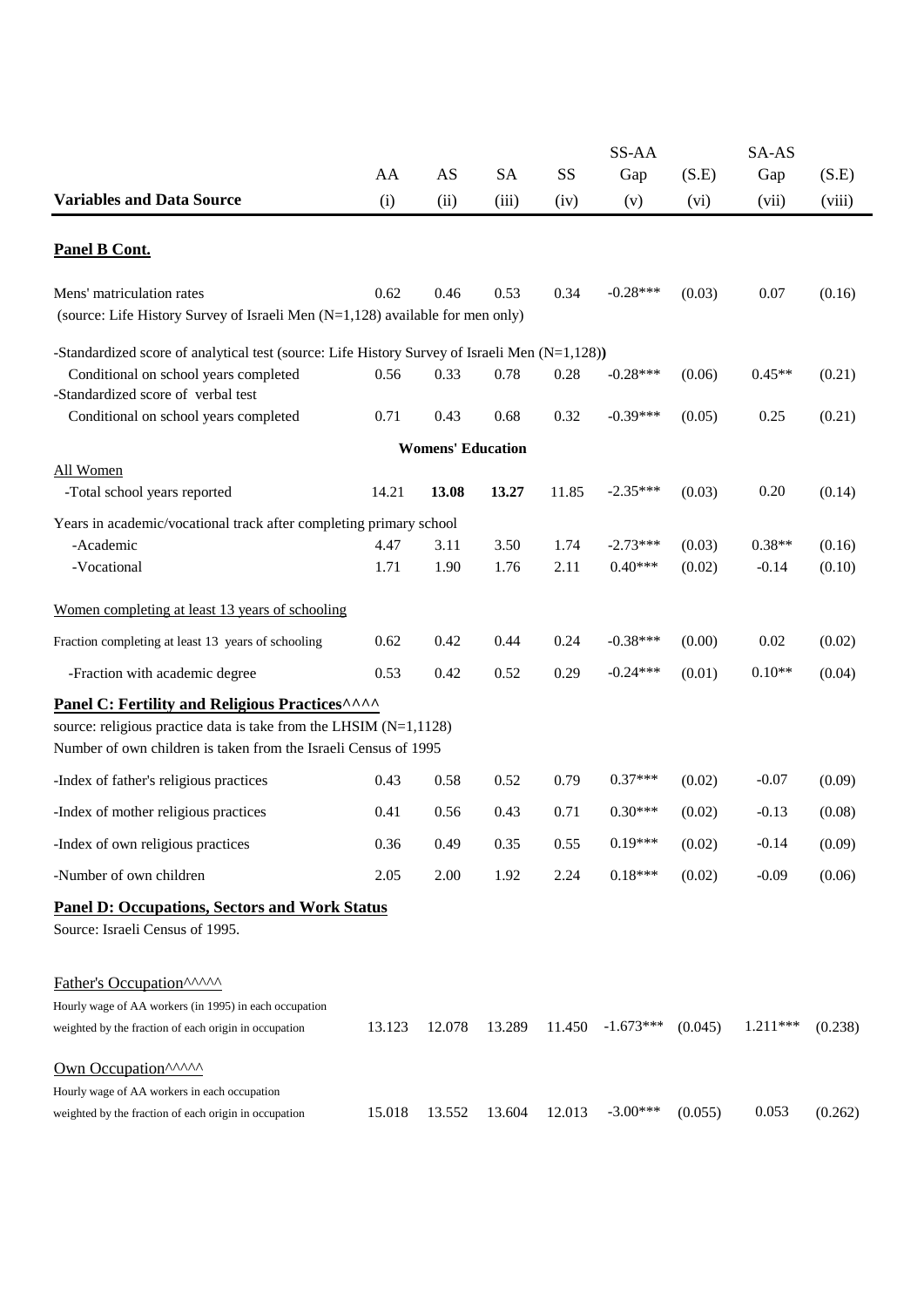|                                    |    |       |       |           |           | SS-AA       |         | SA-AS    |         |
|------------------------------------|----|-------|-------|-----------|-----------|-------------|---------|----------|---------|
|                                    |    | AA    | AS    | <b>SA</b> | <b>SS</b> | Gap         | (S.E)   | Gap      | (S.E)   |
| <b>Variables and Data Source</b>   |    | (i)   | (ii)  | (iii)     | (iv)      | (v)         | (vi)    | (vii)    | (viii)  |
| Panel D Cont.                      |    |       |       |           |           |             |         |          |         |
|                                    |    |       |       |           |           |             |         |          |         |
| <b>Sector and Work Status</b>      |    |       |       |           |           |             |         |          |         |
| Fraction working                   |    | 0.791 | 0.768 | 0.772     | 0.714     | $-0.076***$ | (0.004) | 0.005    | (0.019) |
| Monthly hours working (If working) |    | 215   | 213   | 217       | 209       | $-5.895***$ | (0.639) | 3.662    | (3.229) |
| Government sector                  | -- | 0.285 | 0.245 | 0.246     | 0.254     | $-0.031***$ | (0.007) | 0.001    | (0.031) |
| Salaried workers                   | -- | 0.782 | 0.767 | 0.756     | 0.772     | $-0.010$    | (0.005) | $-0.011$ | (0.023) |
| Self employed                      |    | 0.205 | 0.219 | 0.235     | 0.221     | $0.016***$  | (0.005) | 0.016    | (0.022) |

Notes:

^To proxy family background we generate "synthetic" parents assuming mothers were 20 to 35 when they gave birth. For example a "synthetic mother" of a person aged 35 in 1995 has the characteristics of the average married woman born in 1925-40 in terms of her continent of origin and her spouse's origin. The "synthetic fathers" have the characteristics of those actually married to the "synthetic mothers".

^^ The Socioeconomic Index was constructed by The Israeli Central Bureau of Statistics (CBS) and is based on measures of income per capita, unemployment rates, fraction of students with matriculation eligibility, fraction of college students, transportation, demography and other measures for each locality.

^^^Von Luschan's Chromatic Scale: A method for classifyng skin color. We used the skin color for each country to merge each individual with the skin color of of his parents' country of birth.

^^^^The index is the the sum of five indicator varibles receiving '1` if the person reports he/his father observed this religious practice. The five practices are: wear Kippah, Does not eat bread on Passover, eats Kosher food, fasts on Yom Kippur r and Lays Tfillin. Yom Kippu is the holiest day of the year for religious Jews. Its central themes are atonement and repentance. Jews traditionally observe this holy day with fasting and intensive prayer, often spending most of the day in synagogue services. Kippah (or yarmulke) is a thin rounded skullcap traditionally worn at all times by observant Jewish men. Tfilin is phylacteries. Unique measures for mothers include "covered her hair" and "went to the Mikve". Mikve is a bath used for the purpose of ritual immersion.

^^^^^ For each occupation we calculated the average hourly wage of an AA worker. Hourly wage is presented in current US Dollars (\$) and was converted from New Israeli Shekels (NIS) by a rate of 3.04, the average exchange rate in September 1995 (Source: Bank of Israel)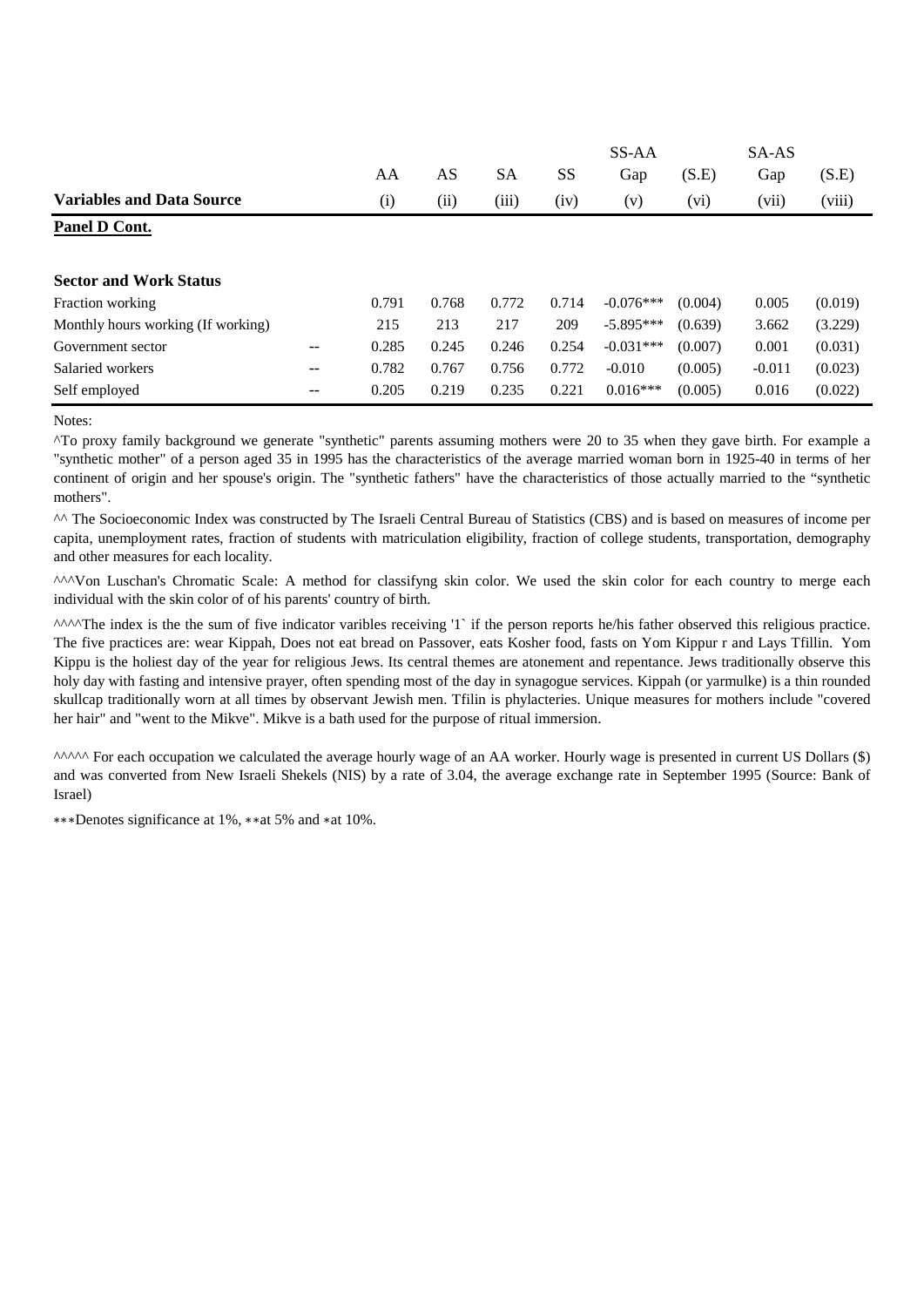|                                                                   |           |                        |                        |                        | <b>Score on Standardized Van</b><br><b>Luschan Chromatic</b><br>Scale <sup><math>\wedge \wedge</math></sup> Is Within a Band<br><b>Of</b> |                        | <b>Score on Standardized</b><br>Van Luschan Chromatic<br>Scale <sup>^^</sup> Is Outside a<br><b>Band Of</b> |                     |  |
|-------------------------------------------------------------------|-----------|------------------------|------------------------|------------------------|-------------------------------------------------------------------------------------------------------------------------------------------|------------------------|-------------------------------------------------------------------------------------------------------------|---------------------|--|
| <b>Variables</b>                                                  |           | (i)                    | (ii)                   | (iii)                  | 1(SD)<br>(iv)                                                                                                                             | 0.5(SD)<br>(v)         | 0.5(SD)<br>(vi)                                                                                             | 1(SD)<br>(vii)      |  |
| Father born in Asia/Africa<br>Mother born in Europe/America       | <b>SA</b> | $-0.070*$<br>(0.042)   | $-0.078**$<br>(0.035)  | $-0.117***$<br>(0.032) | $-0.122***$<br>(0.034)                                                                                                                    | $-0.143***$<br>(0.047) | $-0.099**$<br>(0.051)                                                                                       | $-0.077$<br>(0.118) |  |
| Father born in Europe/America AA<br>Mother born in Europe/America |           | $0.272***$<br>(0.025)  | $0.065***$<br>(0.022)  | 0.017<br>(0.020)       | $-0.014$<br>(0.021)                                                                                                                       | $-0.112$<br>(0.112)    | 0.041<br>(0.032)                                                                                            | 0.099<br>(0.085)    |  |
| Father born in Asia/Africa<br>Mother born in Asia/Africa          | <b>SS</b> | $-0.186***$<br>(0.024) | $-0.067***$<br>(0.022) | $-0.063***$<br>(0.019) | $-0.066***$<br>(0.020)                                                                                                                    | $-0.075***$<br>(0.027) | $-0.041$<br>(0.032)                                                                                         | $-0.016$<br>(0.085) |  |
| Controlling for                                                   |           |                        |                        |                        |                                                                                                                                           |                        |                                                                                                             |                     |  |
| Education & Experience                                            |           | N <sub>o</sub>         | Yes                    | Yes                    | Yes                                                                                                                                       | Yes                    | Yes                                                                                                         | Yes                 |  |
| Occupation, Industry & Location                                   |           | N <sub>o</sub>         | N <sub>o</sub>         | Yes                    | Yes                                                                                                                                       | Yes                    | Yes                                                                                                         | Yes                 |  |
| R-squared                                                         |           | 0.14                   | 0.34                   | 0.49                   | 0.48                                                                                                                                      | 0.49                   | 0.49                                                                                                        | 0.52                |  |
| Observations                                                      |           | 18659                  | 18659                  | 18659                  | 10801                                                                                                                                     | 4111                   | 14548                                                                                                       | 7858                |  |
| $AET(2005)$ Multiplier <sup><math>\wedge</math></sup>             |           | N.A                    | $-3.028$               | $-1.663$               | $-1.946$                                                                                                                                  | $-1.615$               | $-1.010$                                                                                                    | $-0.923$            |  |

**Table 2 Log Hourly Wage Gaps by Father's and Mother's Origin, Males**

Notes: The population sample is taken from the 1995 Israeli census and consists of Israeli-born Jewish males, full-time full-year salaried workers, ages 30-55. The benchmark group consists of Israeli-born men with European/American-born fathers and Asian/African-born mothers. The first column reports crude wage gaps, the second column reports wage gaps conditional on potential experience and highest diploma received, and the third column in addition controls for a full set of dummy variables for each occupation and industry and each area of residence. We add a dummy variable indicating a missing occupation/industry. Potential experience is calculated as [age]-[school years completed]-[6] and we control for a quartic in potential experience. Highest diploma received is represented by 8 dummy variables. We control for a full set of dummy variables for each area of residence in the year of the census. We define "full-time full-year" as working at least 35 hours per week and 12 months a year.

^The AET multiplier, following the methodology in Altonji, Elder and Taber (2005), indicates how much larger the normalized shift in observables has to be relative to the normalized shift in the distribution of unobservables to explain away the SA effect.

^^Von Luschan's Chromatic Scale: A method for classifyng skin color. We used the skin color for each country to merge each individual with the skin color of of his parents' country of birth.

( ) Robust standard errors are reported in parentheses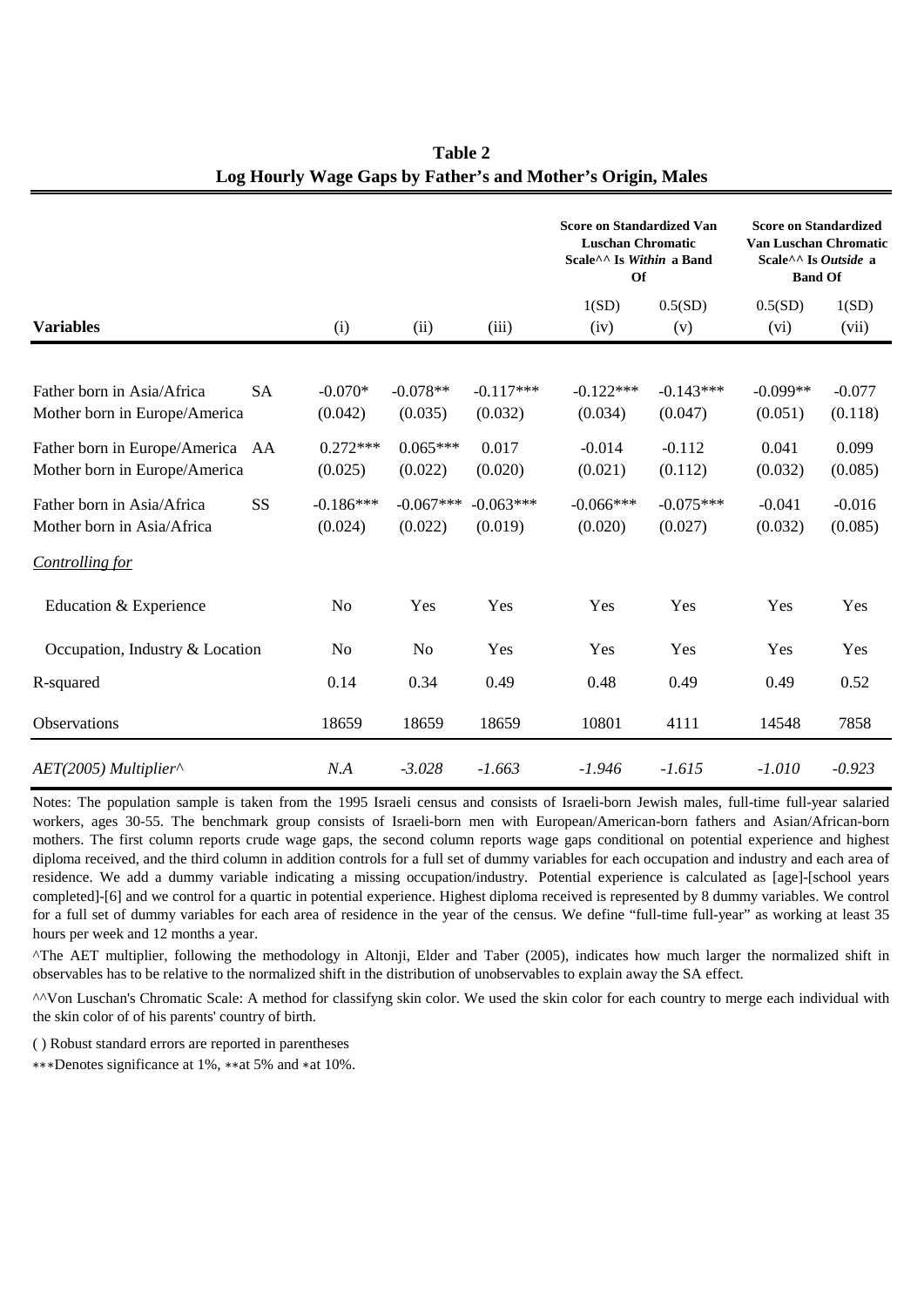|                                                                          | <b>All Women:</b>      |                        |                        | <b>By Marital Status:</b> |                        |                     |                      |  |
|--------------------------------------------------------------------------|------------------------|------------------------|------------------------|---------------------------|------------------------|---------------------|----------------------|--|
|                                                                          |                        |                        |                        | <b>Ever Married</b>       |                        |                     | <b>Never Married</b> |  |
| <b>Variables</b>                                                         | (i)                    | (ii)                   | (iii)                  | (iv)                      | (v)                    | (vi)                | (vii)                |  |
| Father born in Asia/Africa<br><b>SA</b><br>Mother born in Europe/America | $-0.009$<br>(0.047)    | $-0.032$<br>(0.041)    | $-0.003$<br>(0.036)    | $-0.004$<br>(0.049)       | 0.016<br>(0.037)       | $-0.067$<br>(0.164) | $-0.248*$<br>(0.146) |  |
| Father born in Europe/America AA<br>Mother born in Europe/America        | $0.143***$<br>(0.029)  | $-0.014$<br>(0.026)    | $-0.025$<br>(0.024)    | $0.142***$<br>(0.031)     | $-0.025$<br>(0.026)    | $0.157*$<br>(0.082) | $-0.085$<br>(0.079)  |  |
| Father born in Asia/Africa<br><b>SS</b><br>Mother born in Asia/Africa    | $-0.213***$<br>(0.028) | $-0.106***$<br>(0.025) | $-0.070***$<br>(0.023) | $-0.223***$<br>(0.030)    | $-0.071***$<br>(0.025) | $-0.128$<br>(0.081) | $-0.125$<br>(0.081)  |  |
| Controlling for                                                          |                        |                        |                        |                           |                        |                     |                      |  |
| Education & Experience                                                   | N <sub>o</sub>         | Yes                    | Yes                    | N <sub>o</sub>            | Yes                    | N <sub>o</sub>      | Yes                  |  |
| Occupation, Industry & Location                                          | N <sub>0</sub>         | N <sub>o</sub>         | Yes                    | N <sub>o</sub>            | Yes                    | N <sub>o</sub>      | Yes                  |  |
| R-squared                                                                | 0.09                   | 0.27                   | 0.50                   | 0.10                      | 0.51                   | 0.06                | 0.58                 |  |
| <b>Observations</b>                                                      | 10725                  | 10725                  | 10725                  | 9586                      | 9586                   | 1139                | 1139                 |  |

| Table 3                                                       |
|---------------------------------------------------------------|
| Log Hourly Wage Gaps by Father's and Mother's Origin, Females |

Notes: The population sample is taken from the 1995 Israeli census and consists of Israeli-born Jewish females, full-time full-year salaried workers, ages 30-55. The benchmark group consists of Israeli-born women with European/American-born fathers and Asian/African-born mothers. In the first panel: the first column reports crude wage gaps, the second column reports wage gaps conditional on potential experience and highest diploma received, and the third column in addition controls for a full set of dummy variables for each occupation and industry and each area of residence. In the second panel: we estimate wage gaps by marital status while ommiting the specification of the second column from the first panel. We add a dummy variable indicating a missing occupation/industry. Potential experience is calculated as [age]-[school years completed]-[6] and we control for a quartic in potential experience. Highest diploma received is represented by 8 dummy variables. We control for a full set of dummy variables for each area of residence in the year of the census. We define "full-time full-year" as working at least 35 hours per week and 12 months a year.

( ) Robust standard errors are reported in parentheses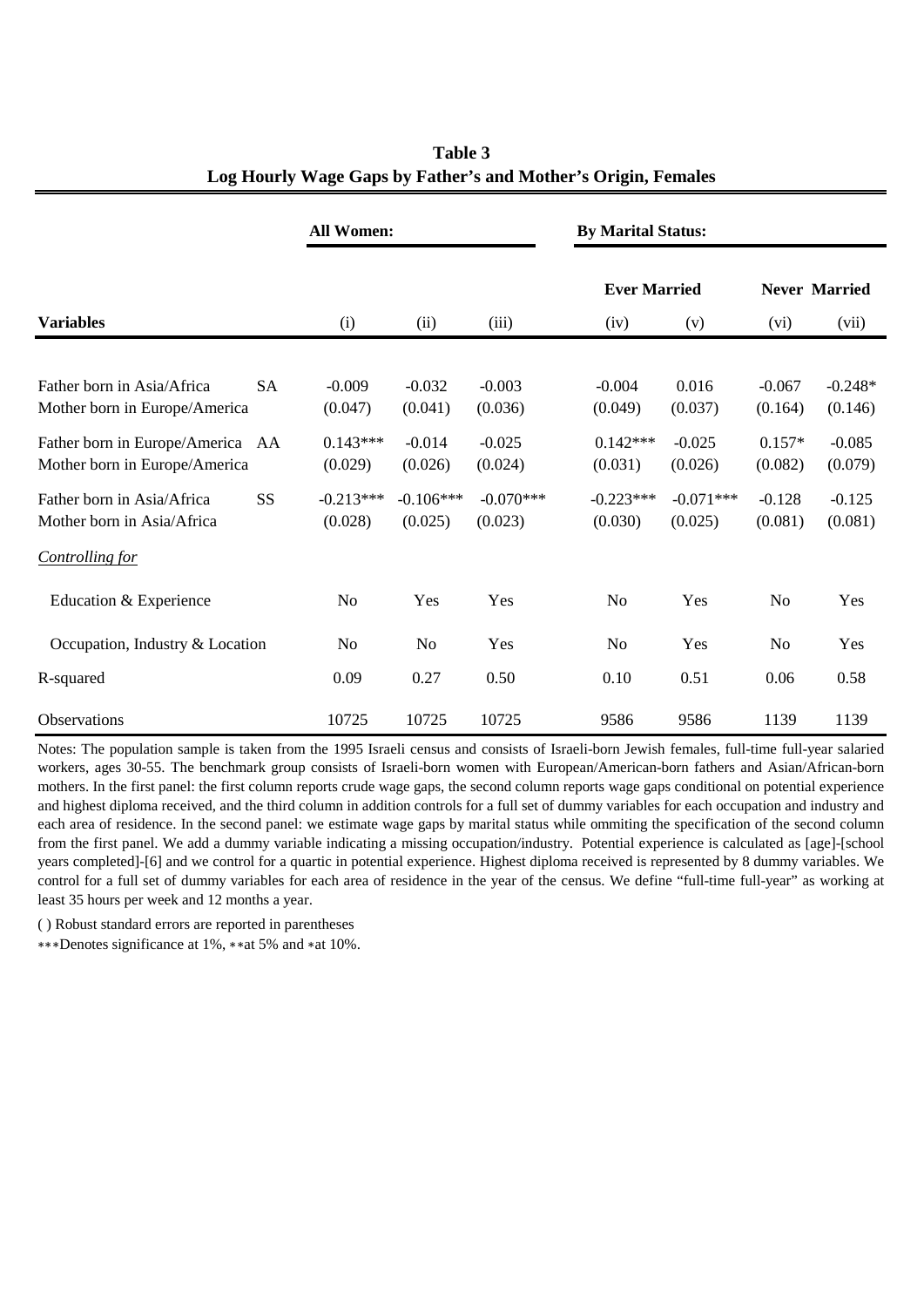|                                                                                      | <b>All</b>             |                        | <b>Score on Standardized Van</b><br>Luschan Chromatic Scale^^ is<br><b>Within 1 Standard Deviation</b> |                       |  |  |
|--------------------------------------------------------------------------------------|------------------------|------------------------|--------------------------------------------------------------------------------------------------------|-----------------------|--|--|
|                                                                                      |                        |                        | Yes                                                                                                    | N <sub>0</sub>        |  |  |
| <b>Panel A: All Married Women</b>                                                    | (i)                    | (ii)                   | (iii)                                                                                                  | (iv)                  |  |  |
| <b>HWSA</b><br>Father born in Europe/America<br>Father-in-Law born in Asia/Africa    | $-0.053*$<br>(0.029)   | $-0.050*$<br>(0.026)   | $-0.059**$<br>(0.029)                                                                                  | $-0.007$<br>(0.040)   |  |  |
| <b>HWAA</b><br>Father born in Europe/America<br>Father-in-Law born in Europe/America | $0.059**$<br>(0.028)   | 0.025<br>(0.026)       | 0.033<br>(0.029)                                                                                       | 0.050<br>(0.037)      |  |  |
| Father born in Asia/Africa<br><b>HWSS</b><br>Father-in-Law born in Asia/Africa       | $-0.125***$<br>(0.016) | $-0.073***$<br>(0.014) | $-0.070***$<br>(0.017)                                                                                 | $-0.080**$<br>(0.033) |  |  |
| Mother Sephardic                                                                     | 0.001<br>(0.026)       | $-0.008$<br>(0.023)    | 0.005<br>(0.025)                                                                                       | N/A                   |  |  |
| Controlling for                                                                      |                        |                        |                                                                                                        |                       |  |  |
| Education & Experience                                                               | Yes                    | Yes                    | Yes                                                                                                    | Yes                   |  |  |
| Occupation, Industry & Location                                                      | N <sub>o</sub>         | Yes                    | Yes                                                                                                    | Yes                   |  |  |
| R-squared                                                                            | 0.295                  | 0.535                  | 0.542                                                                                                  | 0.569                 |  |  |
| Observations                                                                         | 7093                   | 7093                   | 4305                                                                                                   | 2788                  |  |  |
| Panel B: Only Married Women From AS or SA Origin                                     |                        |                        |                                                                                                        |                       |  |  |
| Husband From Sephardic Origin                                                        | $-0.116$<br>(0.082)    | $-0.084*$<br>(0.049)   | $-0.100*$<br>(0.053)                                                                                   | 0.002<br>(0.136)      |  |  |
| Mother Sephardic                                                                     | $-0.086$               | 0.056                  | 0.083                                                                                                  | $-0.227$              |  |  |
| Controlling for                                                                      | (0.081)                | (0.049)                | (0.054)                                                                                                | (0.153)               |  |  |
| Education & Experience                                                               | Yes                    | Yes                    | Yes                                                                                                    | Yes                   |  |  |
| Occupation, Industry & Location                                                      | Yes                    | N <sub>0</sub>         | N <sub>0</sub>                                                                                         | No                    |  |  |
| R-squared                                                                            | 0.803                  | 0.292                  | 0.314                                                                                                  | 0.574                 |  |  |
| Observations                                                                         | 333                    | 333                    | 284                                                                                                    | 49                    |  |  |

# **Table 4 Log Hourly Wage Gaps by Father's and Father-in-Law's Origin, Females**

Notes: The population sample is taken from the 1995 Israeli census and consists of Israeli-born Jewish females, full-time fullyear salaried workers ages 30-55. Panel B is restricted only to women from AS or SA origin. We consider women whose fatherin-law's origin is known. The benchmark group in the top panel consists of Israeli-born women with Asian/African-born fathers and European/American-born father-in-laws (HWAS). The benchmark group in the bottom panel consists of Israeli-born women with Asian/African-born father-in-laws. In each panel the first column reports wage gaps conditional on potential experience and highest diploma received and the and the second column in addition controls for a full set of dummy variables for each occupation and industry and each area of residence.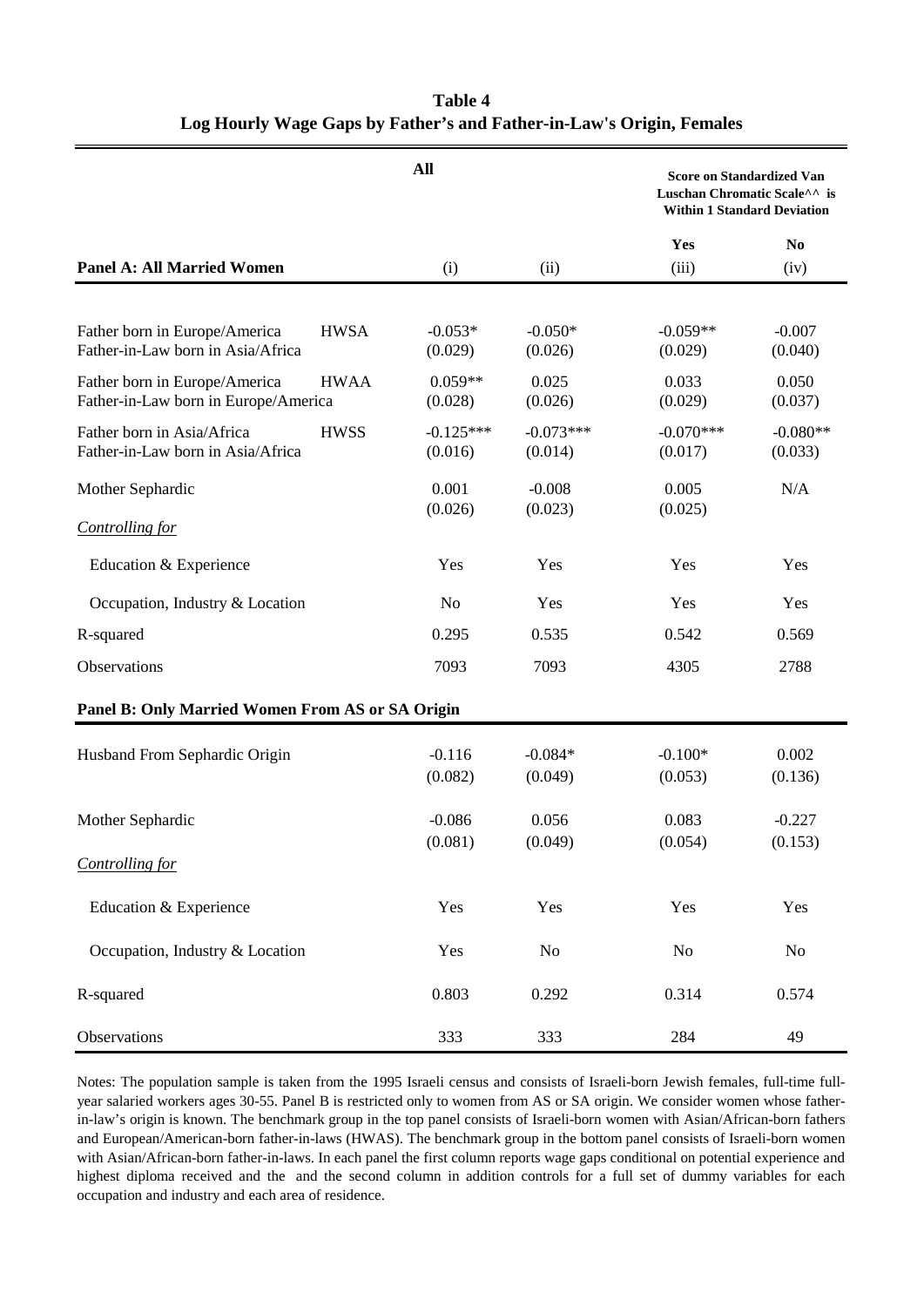Notes for Table 4 Continued: We add a dummy variable indicating a missing occupation/industry. Potential experience is calculated as [age]-[school years completed]-[6] and we control for a quartic in potential experience. Highest diploma received is represented by 8 dummy variables. We control for a full set of dummy variables for each area of residence in the year of the census. We define "full-time full-year" as working at least 35 hours per week and 12 months a year. In the third and fourth column of each panel we estimate the specification of the second column dividing the sample into two sub-samples. In column (iii) we limit the sample to persons with values of the standardized Von Luschan's Chromatic Scale between 1 and -1. In column (iv) we limit the sample to persons with values of the standardized Von Luschan's Chromatic Scale that are smaller than -1 or greater than +1

^Von Luschan's Chromatic Scale: A method for classifyng skin color. We used the skin color for each country to merge each individual with the skin color of of her parents' country of birth.

( ) Robust standard errors are reported in parentheses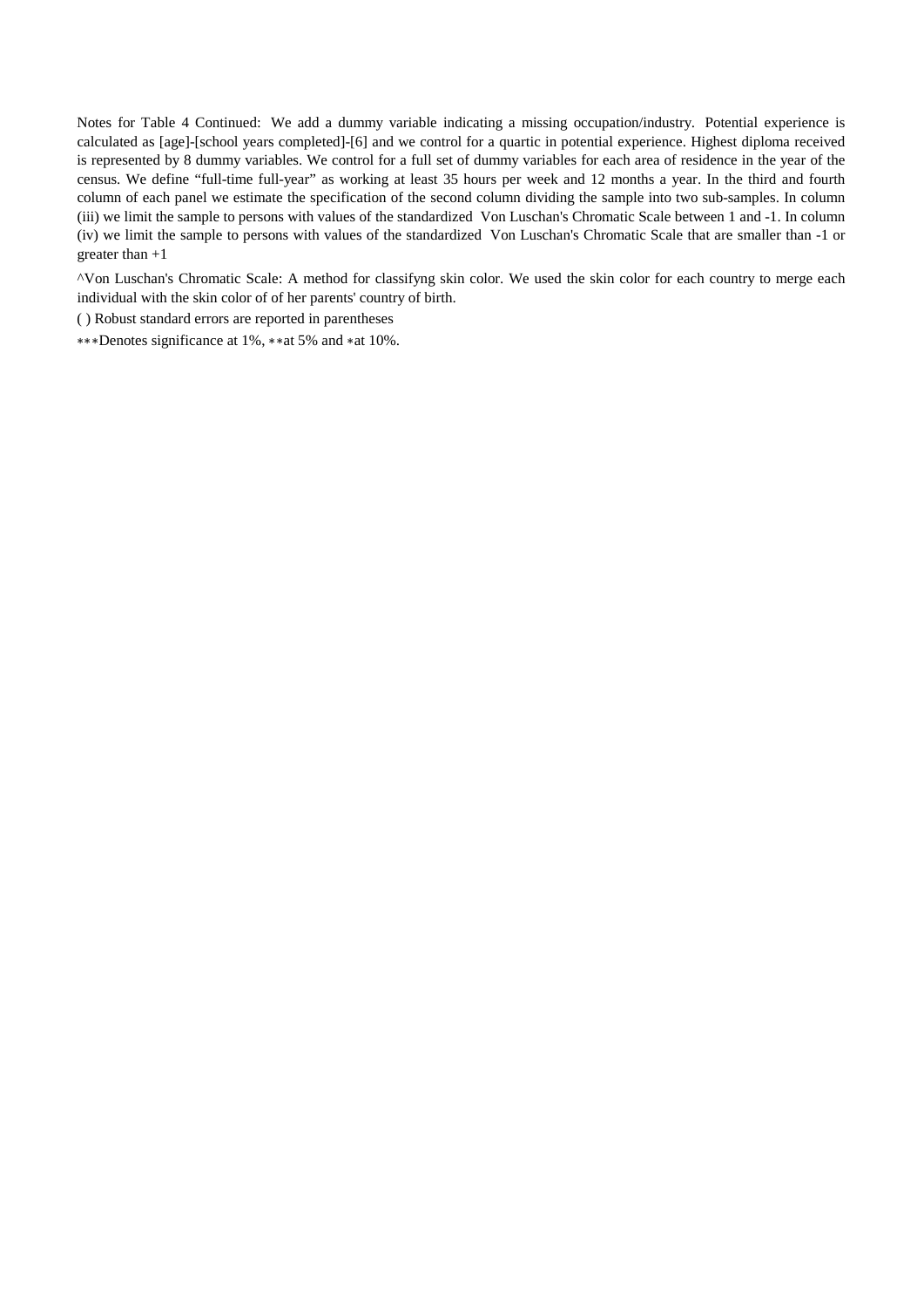| <b>Variables</b>                                                   | (i)                  | (ii)                |
|--------------------------------------------------------------------|----------------------|---------------------|
| Change in Perceived Ethnicity <sup><math>\wedge</math></sup>       | $-0.162*$<br>(0.087) |                     |
| Change in Perceived Ethnicity<br>Between 1983 and 1995 from A to S |                      | $-0.091$<br>(0.152) |
| Change in Perceived Ethnicity<br>Between 1983 and 1995 from S to A |                      | $0.194*$<br>(0.111) |
| R-squared                                                          | 0.165                | 0.165               |
| <b>Observations</b>                                                | 244                  | 244                 |

**Table 5 The Effect of a Change in Perceived Ethnicity on Log Hourly Wages, Females**

Notes: The dependent variable in all columns is the change in log hourly wages between 1983 and 1995. The population sample is taken from the 1983-1995 linked Israeli census file and consists of Israeliborn Jewish, salaried working women, ages 18-39 in 1983, who were single in 1983 and married between 1983 and 1995. In the first column the benchmark group consists of women whose observed ethnicity did not change between 1983 and 1995. In the second column the benchmark consists of women who did not change their observed ethnicity (married a man of their own father's ethnic group). Control variables included in both columns are potential experience quartic, interactions between potential experience and an indicator for father from Africa/Asia (isr\_asaf), indicators for working FTFY in 1983 or in 1995 and dummies for school years completed.

^ The variable "changed ethnicity" gets the value: (-1) if the woman's observed ethnicity changed from Sephardic in 1983 to Ashkenazi in 1995, (1) if the woman's ethnicity changed from Ashkenazi 1983 to Sephardic in 1995 and (0) if the woman's observed ethnicity did not change between 1983 and 1995.

( ) Robust standard errors are reported in parentheses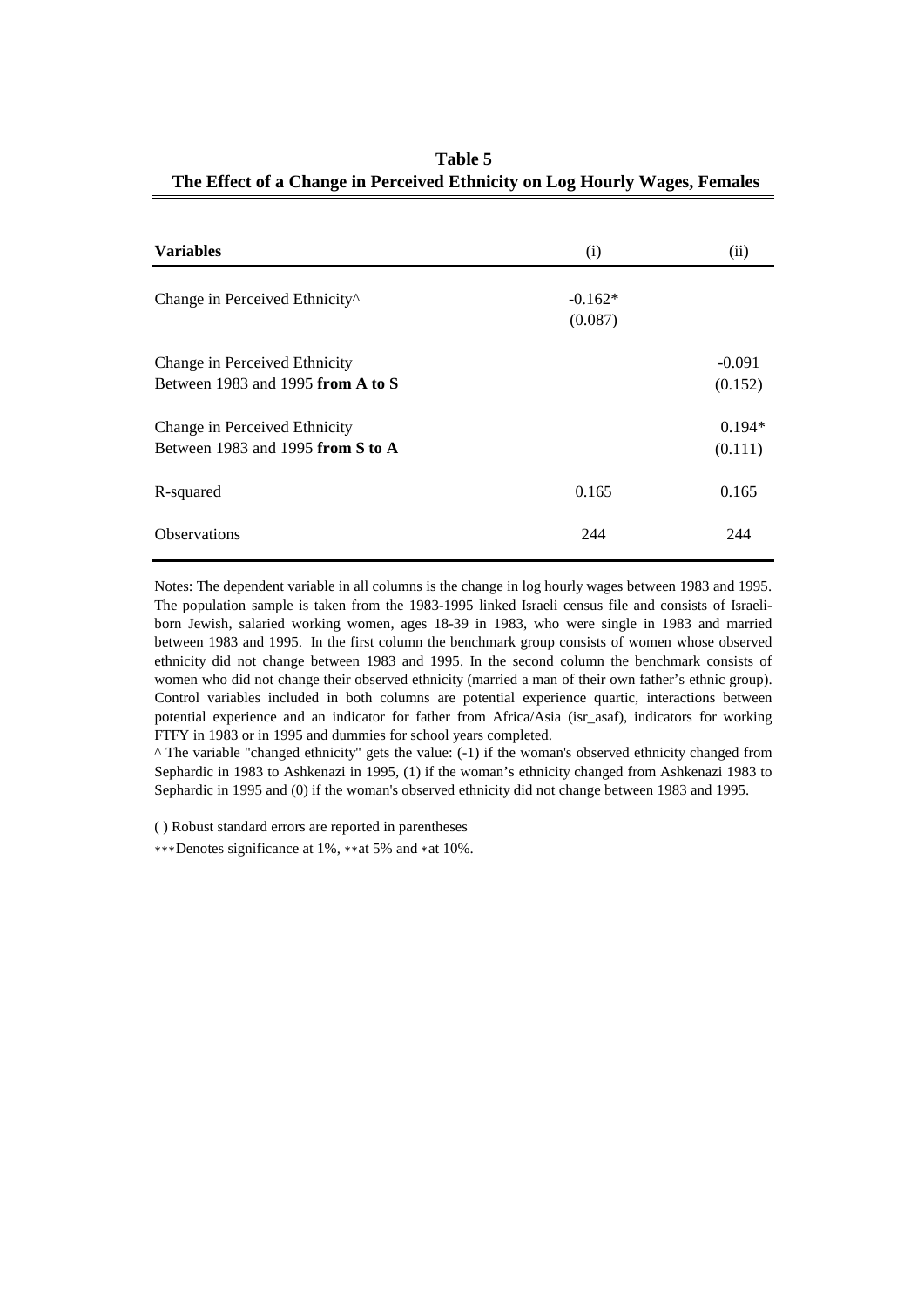|                        |                     | All Individuals $(N=43,619)$ |                     |          |      | FTFY Sample $(N=18,659)$ |           |           |  |
|------------------------|---------------------|------------------------------|---------------------|----------|------|--------------------------|-----------|-----------|--|
|                        | $AA^{\wedge\wedge}$ | $\mathbf{A}\mathbf{S}$       | $\operatorname{SA}$ | SS       | AA   | $\mathbf{A}\mathbf{S}$   | <b>SA</b> | <b>SS</b> |  |
| <b>Distribution</b>    |                     |                              |                     |          |      |                          |           |           |  |
| Fractions              | 0.38                | 0.03                         | 0.02                | 0.58     | 0.42 | 0.03                     | 0.02      | 0.53      |  |
| <b>Numbers</b>         | 16444               | 1289                         | 710                 | 25176    | 7842 | 548                      | 293       | 9976      |  |
| <b>Marital status</b>  |                     |                              |                     |          |      |                          |           |           |  |
| Married                | 0.88                | 0.84                         | 0.84                | 0.85     | 0.91 | 0.88                     | 0.91      | 0.91      |  |
| Divorced               | 0.05                | 0.05                         | 0.05                | 0.04     | 0.04 | 0.04                     | 0.02      | 0.02      |  |
| Widowed                | 0.00                | 0.00                         | 0.00                | 0.00     | 0.00 | 0.00                     | 0.00      | 0.00      |  |
| Single                 | 0.07                | 0.10                         | 0.10                | 0.11     | 0.05 | 0.08                     | 0.06      | 0.07      |  |
| Education <sup>^</sup> |                     |                              |                     |          |      |                          |           |           |  |
| School Years Completed | 14.1                | 12.9                         | 12.9                | 11.6     | 14.4 | 13.1                     | 12.9      | 11.8      |  |
| $HSD_0$                | 0.00                | 0.00                         | 0.00                | 0.00     | 0.00 | 0.00                     | 0.00      | 0.00      |  |
| $HSD_1_4$              | 0.00                | 0.00                         | 0.00                | 0.00     | 0.00 | 0.00                     | 0.00      | 0.00      |  |
| $HSD_5_8$              | 0.03                | 0.05                         | 0.07                | 0.13     | 0.02 | 0.03                     | 0.06      | 0.09      |  |
| $HSD_9_11$             | 0.13                | 0.19                         | 0.20                | 0.30     | 0.05 | 0.10                     | 0.12      | 0.20      |  |
| <b>HSG</b>             | 0.21                | 0.31                         | 0.29                | 0.35     | 0.20 | 0.31                     | 0.33      | 0.37      |  |
| <b>HSGBAG</b>          | 0.12                | 0.15                         | 0.14                | 0.10     | 0.11 | 0.15                     | 0.10      | 0.10      |  |
| <b>POSTSEC</b>         | 0.20                | 0.17                         | 0.16                | 0.13     | 0.21 | 0.18                     | 0.16      | 0.14      |  |
| <b>BA</b>              | 0.23                | 0.14                         | 0.14                | 0.06     | 0.24 | 0.16                     | 0.13      | 0.07      |  |
| AD                     | 0.13                | 0.05                         | 0.07                | $0.02\,$ | 0.16 | 0.07                     | 0.09      | 0.02      |  |

Table A1 Sample Averages for Males Born in Israel to Parents of Mixed Origin, Ages 30-55, the 1995 Israeli Census

^ HSD=High school dropout (number suffix represents school years completed) , HSG=High school graduate certificate,

HSGBAG=High school graduate with a matriculation certificate POSTSEC=Postsecondary education BA=College graduate, AD=Advanced degree

^^ AA - Father born in Europe/America and Mother born in Europe/America; AS - Father born in Europe/America and Mother born in Asia/Africa

SS - Father born in Asia/Africa and Mother born in Asia/Africa; SA - Father born in Asia/Africa and Mother born in Europe/America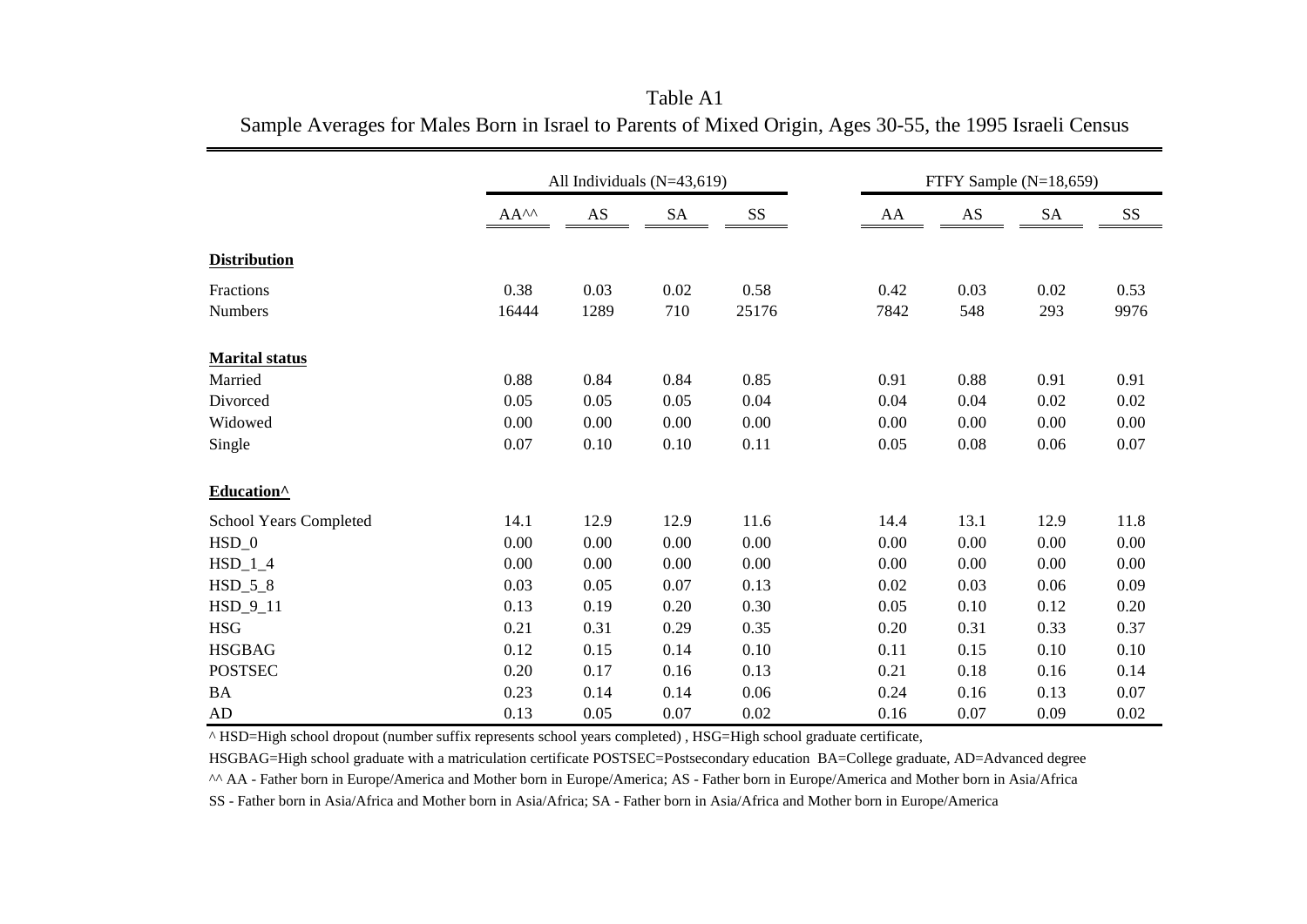|                                  |        | All Individuals $(N=43,619)$ |           |           |      | FTFY Sample (N=18,659) |           |           |  |
|----------------------------------|--------|------------------------------|-----------|-----------|------|------------------------|-----------|-----------|--|
|                                  | AA     | AS                           | <b>SA</b> | <b>SS</b> | AA   | AS                     | <b>SA</b> | <b>SS</b> |  |
| <b>Labor Market</b>              |        |                              |           |           |      |                        |           |           |  |
| Worked                           | 0.79   | 0.77                         | 0.77      | 0.71      | 1.00 | 1.00                   | 1.00      | 1.00      |  |
| <b>FTFY</b>                      | 0.68   | 0.63                         | 0.63      | 0.57      | 1.00 | 1.00                   | 1.00      | 1.00      |  |
| Self Employed                    | 0.18   | 0.18                         | 0.20      | 0.17      | 0.00 | 0.00                   | 0.00      | 0.00      |  |
| Salaried                         | 0.62   | 0.60                         | 0.58      | 0.56      | 1.00 | 1.00                   | 1.00      | 1.00      |  |
| Other <sup>^</sup>               | 0.20   | 0.21                         | 0.21      | 0.26      | 0.00 | 0.00                   | 0.00      | 0.00      |  |
| Government                       | 0.30   | 0.28                         | 0.27      | 0.27      | 0.29 | 0.24                   | 0.25      | 0.25      |  |
| Potential Experience             | 22.7   | 18.6                         | 20.3      | 20.1      | 22.2 | 18.1                   | 20.5      | 19.8      |  |
| Log of Hourly Earnings           | ------ | ------                       | ------    | ------    | 3.65 | 3.38                   | 3.31      | 3.19      |  |
| Occupations                      |        |                              |           |           |      |                        |           |           |  |
| <b>Academic Professionals</b>    | 0.17   | 0.09                         | 0.09      | 0.03      | 0.21 | 0.12                   | 0.12      | 0.05      |  |
| <b>Associate Professionals</b>   | 0.09   | 0.08                         | 0.09      | 0.05      | 0.11 | 0.12                   | 0.11      | 0.08      |  |
| and Technicians                  |        |                              |           |           |      |                        |           |           |  |
| Managers                         | 0.15   | 0.09                         | 0.12      | 0.05      | 0.21 | 0.14                   | 0.16      | 0.08      |  |
| <b>Clerical Workers</b>          | 0.09   | 0.09                         | 0.08      | 0.07      | 0.13 | 0.15                   | 0.13      | 0.14      |  |
| <b>Agents, Sales Workers</b>     | 0.09   | 0.13                         | 0.13      | 0.11      | 0.09 | 0.13                   | 0.14      | 0.12      |  |
| and Service Workers              |        |                              |           |           |      |                        |           |           |  |
| Skilled Agricultural             | 0.02   | 0.02                         | 0.02      | 0.02      | 0.00 | 0.01                   | 0.01      | 0.01      |  |
| Industry, Construction and       | 0.14   | 0.23                         | 0.21      | 0.32      | 0.16 | 0.25                   | 0.28      | 0.42      |  |
| Other Skilled Workers            |        |                              |           |           |      |                        |           |           |  |
| Unskilled                        | 0.02   | 0.02                         | 0.02      | 0.04      | 0.02 | 0.03                   | 0.02      | 0.06      |  |
| Missing Occupation <sup>^^</sup> | 0.24   | 0.26                         | 0.24      | 0.30      | 0.07 | 0.05                   | 0.03      | 0.05      |  |

Sample Averages for Males Born in Israel to Parents of Mixed Origin, Ages 30-55, the 1995 Israeli Census

^ Individuals who were not self employed or salaried workers worked in a cooperative, kibbutz or as unpaid family members

^^ Individual did not work or occupation is either not reported or reported with an error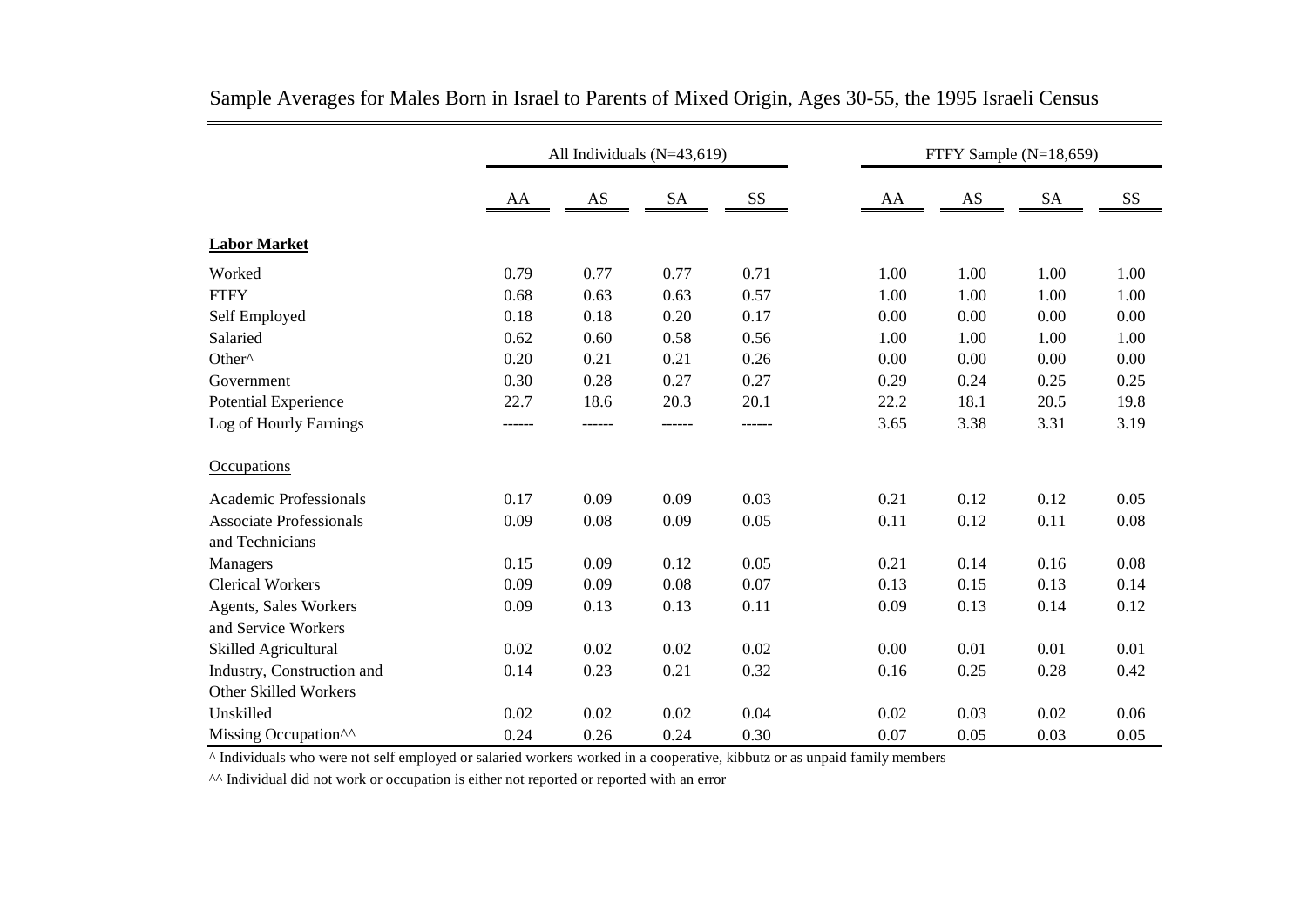|                           |      |          | All Individuals $(N=43,619)$ |         |      | FTFY Sample $(N=18,659)$ |           |        |  |
|---------------------------|------|----------|------------------------------|---------|------|--------------------------|-----------|--------|--|
|                           | AA   | AS       | SA                           | SS      | AA   | AS                       | <u>SA</u> | SS     |  |
| <b>Locality in 1995</b>   |      |          |                              |         |      |                          |           |        |  |
| <b>Three Major Cities</b> | 0.24 | 0.23     | 0.23                         | 0.17    | 0.24 | 0.22                     | 0.24      | 0.17   |  |
| Jerusalem                 | 0.06 | 0.07     | 0.07                         | 0.07    | 0.05 | 0.05                     | 0.09      | 0.07   |  |
| Tel Aviv                  | 0.10 | 0.10     | 0.10                         | 0.07    | 0.09 | 0.10                     | 0.08      | 0.07   |  |
| Haifa                     | 0.08 | $0.06\,$ | 0.06                         | 0.03    | 0.10 | 0.07                     | 0.06      | 0.03   |  |
| Localities 2-199K         | 0.65 | 0.68     | 0.68                         | 0.75    | 0.76 | 0.78                     | 0.76      | 0.83   |  |
| 100-199K                  | 0.26 | 0.31     | 0.30                         | 0.29    | 0.28 | 0.35                     | 0.33      | 0.31   |  |
| 20-100K                   | 0.29 | 0.25     | 0.29                         | 0.32    | 0.35 | 0.28                     | 0.32      | 0.37   |  |
| $2 - 20k$                 | 0.11 | 0.11     | 0.09                         | 0.14    | 0.12 | 0.14                     | 0.11      | 0.16   |  |
| Rural areas               | 0.06 | 0.05     | 0.05                         | 0.06    |      |                          |           | ------ |  |
| Moshav                    | 0.06 | 0.05     | 0.05                         | 0.06    |      |                          |           |        |  |
| Kibbutz                   | 0.0  | 0.0      | 0.0                          | $0.0\,$ |      |                          |           |        |  |
| Other                     | 0.04 | 0.04     | 0.03                         | 0.03    |      |                          |           | ------ |  |

Sample Averages for Males Born in Israel to Parents of Mixed Origin, Ages 30-55, the 1995 Israeli Census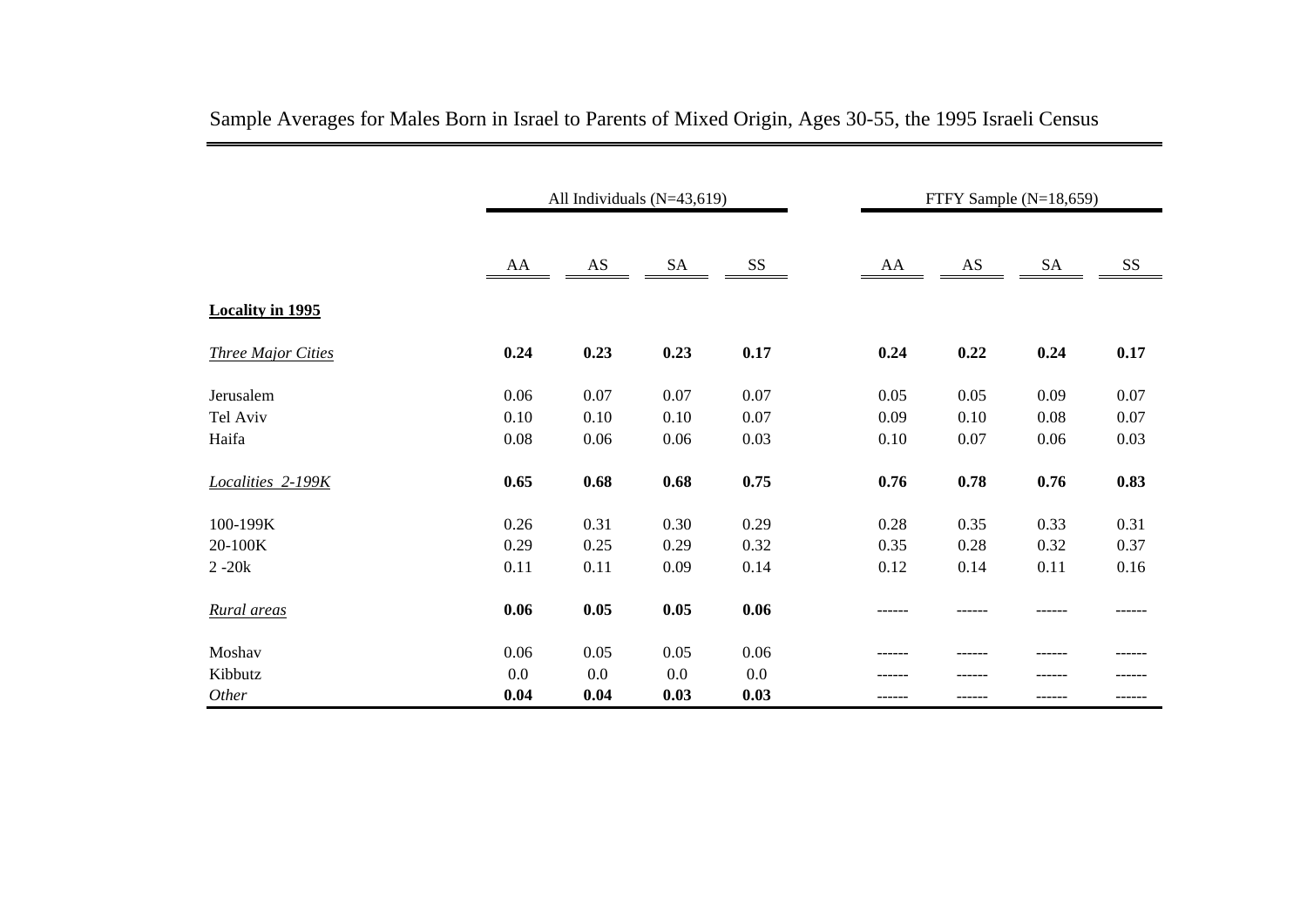|                        |                     | All Individuals $(N=45,351)$ |            |          |      | FTFY Sample (N=10,725) |           |           |  |
|------------------------|---------------------|------------------------------|------------|----------|------|------------------------|-----------|-----------|--|
|                        | $AA^{\wedge\wedge}$ | $\mathbf{A}\mathbf{S}$       | ${\rm SA}$ | $\rm SS$ | AA   | $\mathbf{A}\mathbf{S}$ | <b>SA</b> | <b>SS</b> |  |
| <b>Distribution</b>    |                     |                              |            |          |      |                        |           |           |  |
| Fractions              | 0.37                | 0.03                         | 0.02       | 0.59     | 0.39 | 0.03                   | 0.02      | 0.57      |  |
| <b>Numbers</b>         | 16799               | 1251                         | 732        | 26569    | 4137 | 338                    | 181       | 6069      |  |
| <b>Marital status</b>  |                     |                              |            |          |      |                        |           |           |  |
| Married                | 0.83                | 0.81                         | 0.82       | 0.84     | 0.75 | 0.81                   | 0.80      | 0.80      |  |
| Divorced               | 0.08                | 0.09                         | 0.08       | 0.07     | 0.11 | 0.09                   | 0.09      | 0.09      |  |
| Widowed                | 0.02                | 0.01                         | 0.01       | 0.01     | 0.02 | 0.00                   | 0.02      | 0.01      |  |
| Single                 | 0.08                | 0.09                         | 0.08       | 0.08     | 0.11 | 0.10                   | 0.09      | 0.10      |  |
| Education^             |                     |                              |            |          |      |                        |           |           |  |
| School Years Completed | 14.2                | 13.1                         | 13.3       | 11.9     | 14.2 | 13.1                   | 13.2      | 12.0      |  |
| $HSD_0$                | 0.00                | 0.00                         | 0.00       | 0.00     | 0.00 | 0.00                   | 0.00      | 0.00      |  |
| $HSD_1_4$              | 0.00                | 0.00                         | 0.00       | 0.00     | 0.00 | 0.00                   | 0.00      | 0.00      |  |
| $HSD_5_8$              | 0.02                | 0.04                         | 0.05       | 0.10     | 0.01 | 0.03                   | 0.02      | 0.06      |  |
| HSD_9_11               | 0.09                | 0.15                         | 0.13       | 0.25     | 0.04 | 0.07                   | 0.05      | 0.14      |  |
| <b>HSG</b>             | 0.19                | 0.27                         | 0.24       | 0.34     | 0.20 | 0.28                   | 0.27      | 0.38      |  |
| <b>HSGBAG</b>          | 0.17                | 0.22                         | 0.21       | 0.16     | 0.20 | 0.26                   | 0.31      | 0.22      |  |
| <b>POSTSEC</b>         | 0.25                | 0.19                         | 0.18       | 0.15     | 0.17 | 0.15                   | 0.12      | 0.12      |  |
| <b>BA</b>              | 0.24                | 0.13                         | 0.17       | 0.06     | 0.24 | 0.15                   | 0.17      | 0.07      |  |
| AD                     | 0.09                | 0.05                         | 0.07       | 0.01     | 0.13 | 0.07                   | 0.06      | 0.01      |  |

Table A2 Sample Averages for Females Born in Israel to Parents of Mixed Origin, Ages 30-55, the 1995 Israeli Census

^ HSD=High school dropout (number suffix represents school years completed) , HSG=High school graduate certificate,

HSGBAG=High school graduate with a matriculation certificate POSTSEC=Postsecondary education BA=College graduate, AD=Advanced degree

^^ AA - Father born in Europe/America and Mother born in Europe/America; AS - Father born in Europe/America and Mother born in Asia/Africa

SS - Father born in Asia/Africa and Mother born in Asia/Africa; SA - Father born in Asia/Africa and Mother born in Europe/America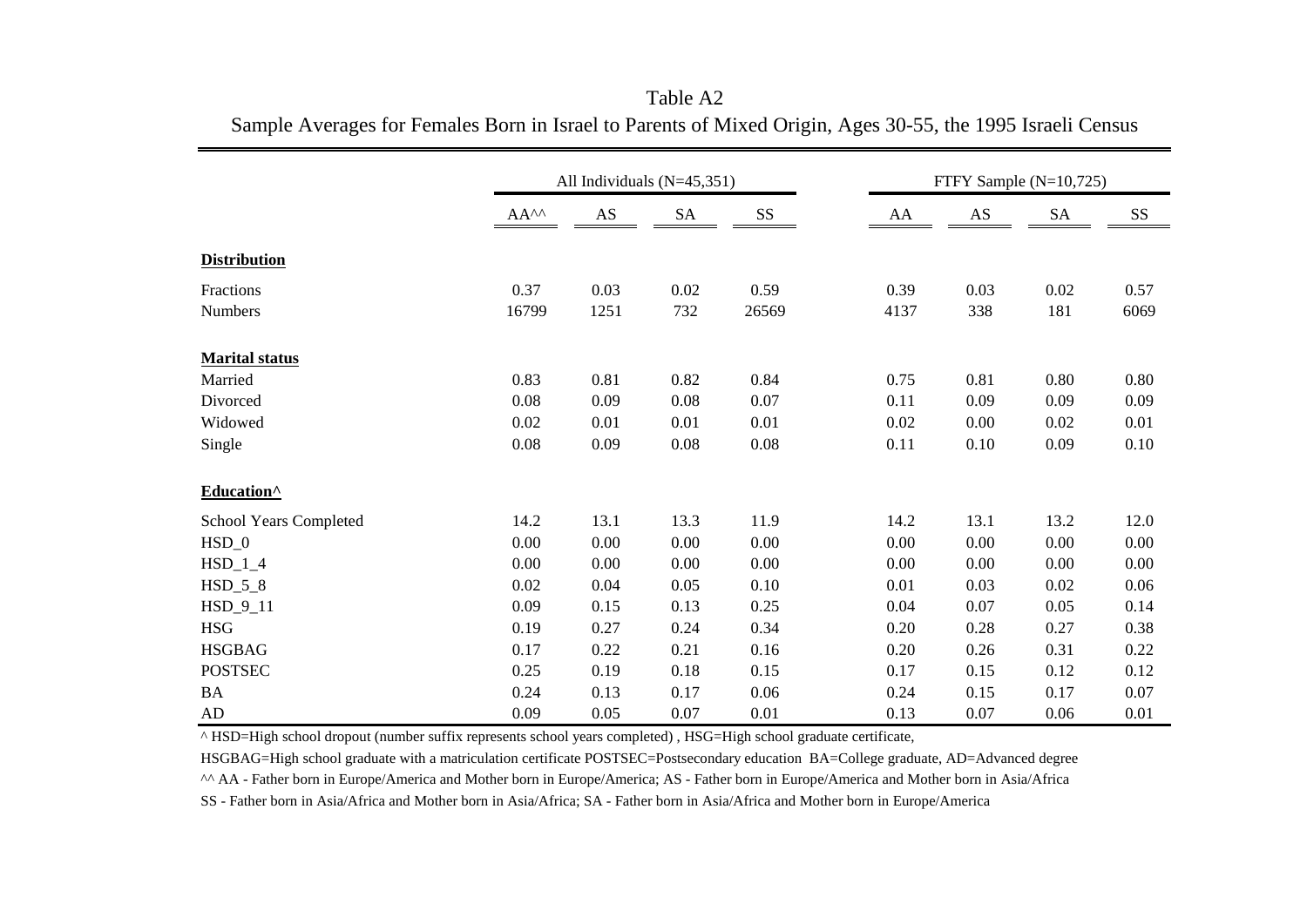|                                  |        | All Individuals $(N=45,351)$ |           |           | FTFY Sample $(N=10,725)$ |      |           |           |
|----------------------------------|--------|------------------------------|-----------|-----------|--------------------------|------|-----------|-----------|
|                                  | AA     | AS                           | <b>SA</b> | <b>SS</b> | AA                       | AS   | <b>SA</b> | <b>SS</b> |
| <b>Labor Market</b>              |        |                              |           |           |                          |      |           |           |
| Worked                           | 0.70   | 0.66                         | 0.69      | 0.59      | 1.00                     | 1.00 | 1.00      | 1.00      |
| <b>FTFY</b>                      | 0.31   | 0.32                         | 0.32      | 0.28      | 1.00                     | 1.00 | 1.00      | 1.00      |
| Self Employed                    | 0.07   | 0.06                         | 0.06      | 0.03      | 0.00                     | 0.00 | 0.00      | 0.00      |
| Salaried                         | 0.64   | 0.61                         | 0.63      | 0.56      | 1.00                     | 1.00 | 1.00      | 1.00      |
| Other^                           | 0.29   | 0.33                         | 0.31      | 0.40      | 0.00                     | 0.00 | 0.00      | 0.00      |
| Government                       | 0.47   | 0.38                         | 0.38      | 0.36      | 0.48                     | 0.39 | 0.38      | 0.44      |
| <b>Potential Experience</b>      | 21.2   | 18.3                         | 18.6      | 19.4      | 22.7                     | 18.6 | 19.7      | 19.8      |
| Log of Hourly Earnings           | ------ | ------                       | ------    | ------    | 3.35                     | 3.20 | 3.19      | 2.99      |
| Occupations                      |        |                              |           |           |                          |      |           |           |
| <b>Academic Professionals</b>    | 0.16   | 0.07                         | 0.09      | 0.03      | 0.19                     | 0.09 | 0.08      | 0.03      |
| <b>Associate Professionals</b>   | 0.17   | 0.12                         | 0.15      | 0.09      | 0.13                     | 0.11 | 0.14      | 0.08      |
| and Technicians                  |        |                              |           |           |                          |      |           |           |
| Managers                         | 0.03   | 0.03                         | 0.03      | 0.01      | 0.07                     | 0.07 | 0.06      | 0.03      |
| <b>Clerical Workers</b>          | 0.22   | 0.26                         | 0.22      | 0.23      | 0.43                     | 0.51 | 0.47      | 0.56      |
| Agents, Sales Workers            | 0.09   | 0.12                         | 0.15      | 0.13      | 0.10                     | 0.13 | 0.15      | 0.16      |
| and Service Workers              |        |                              |           |           |                          |      |           |           |
| Skilled Agricultural             | 0.00   | 0.01                         | 0.00      | 0.00      | 0.00                     | 0.00 | 0.00      | 0.00      |
| Industry, Construction and       | 0.01   | 0.01                         | 0.02      | 0.03      | 0.02                     | 0.01 | 0.05      | 0.05      |
| Other Skilled Workers            |        |                              |           |           |                          |      |           |           |
| Unskilled                        | 0.01   | 0.02                         | 0.02      | 0.05      | 0.01                     | 0.02 | 0.02      | 0.04      |
| Missing Occupation <sup>^^</sup> | 0.31   | 0.36                         | 0.32      | 0.42      | 0.05                     | 0.06 | 0.03      | 0.04      |

Sample Averages for Females Born in Israel to Parents of Mixed Origin, Ages 30-55, the 1995 Israeli Census

^ Individuals who were not self employed or salaried workers worked in a cooperative, kibbutz or as unpaid family members

^^ Individual did not work or occupation is either not reported or reported with an error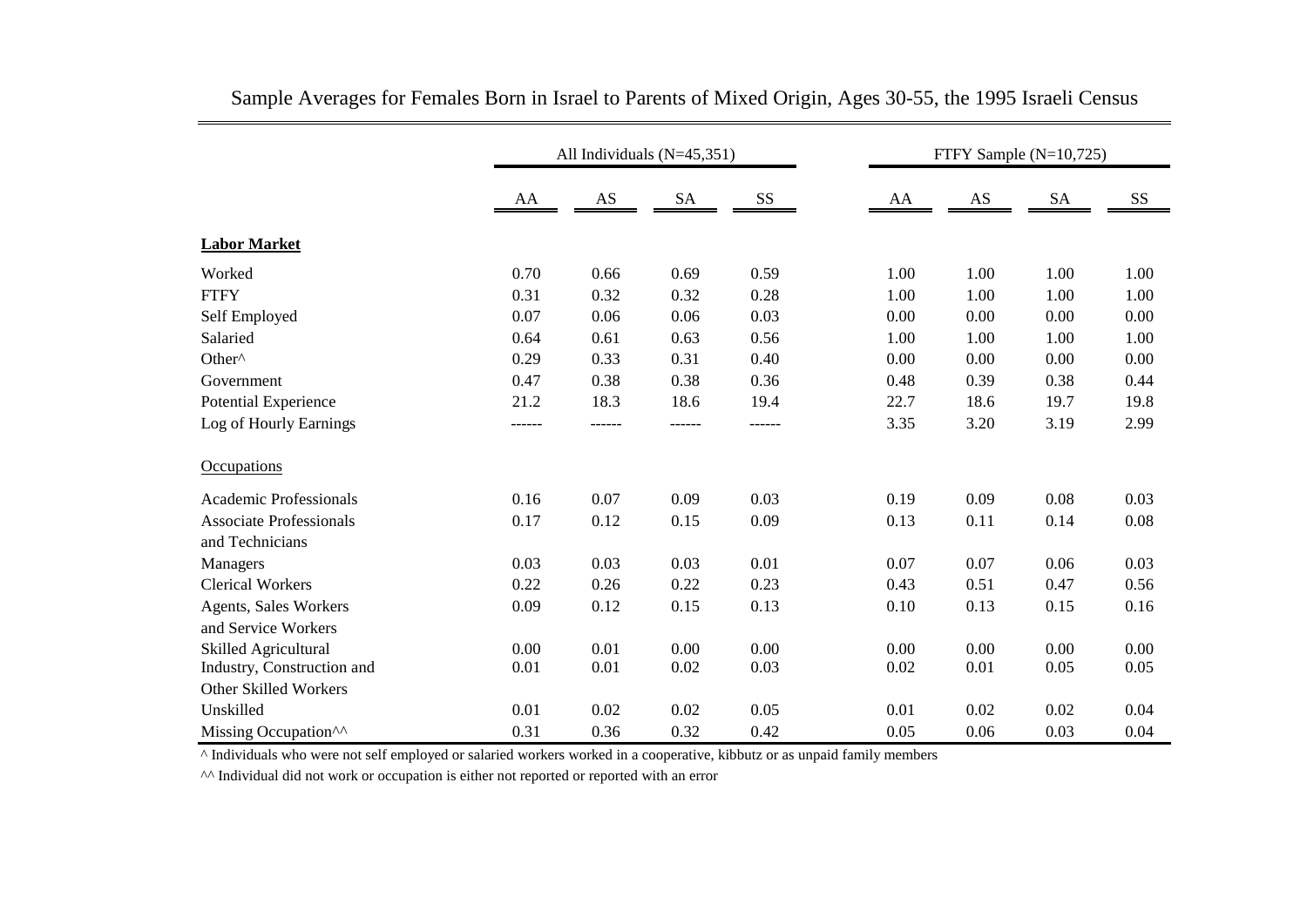|                           | All Individuals $(N=45,351)$ |      |           |                 | FTFY Sample $(N=10,725)$ |        |        |                 |
|---------------------------|------------------------------|------|-----------|-----------------|--------------------------|--------|--------|-----------------|
|                           | AA                           | AS   | <b>SA</b> | SS <sub>1</sub> | AA                       | AS     | SA     | SS <sub>1</sub> |
| <b>Locality in 1995</b>   |                              |      |           |                 |                          |        |        |                 |
| <b>Three Major Cities</b> | 0.25                         | 0.23 | 0.24      | 0.17            | 0.31                     | 0.27   | 0.25   | 0.21            |
| Jerusalem                 | 0.07                         | 0.07 | 0.08      | 0.07            | 0.07                     | 0.08   | 0.08   | 0.10            |
| Tel Aviv                  | 0.10                         | 0.11 | 0.10      | 0.07            | 0.13                     | 0.12   | 0.11   | 0.08            |
| Haifa                     | 0.09                         | 0.06 | 0.05      | 0.03            | 0.11                     | 0.07   | 0.07   | 0.04            |
| Localities 2-199K         | 0.65                         | 0.70 | 0.68      | 0.75            | 0.69                     | 0.73   | 0.75   | 0.79            |
| 100-199K                  | 0.26                         | 0.31 | 0.29      | 0.30            | 0.25                     | 0.32   | 0.34   | 0.32            |
| 20-100K                   | 0.29                         | 0.27 | 0.29      | 0.32            | 0.34                     | 0.30   | 0.25   | 0.33            |
| $2 - 20k$                 | 0.10                         | 0.12 | 0.11      | 0.13            | 0.10                     | 0.11   | 0.15   | 0.14            |
| Rural areas               | 0.06                         | 0.05 | 0.04      | 0.05            |                          |        |        |                 |
| Moshav                    | 0.06                         | 0.05 | 0.04      | 0.05            |                          |        |        |                 |
| Kibbutz                   | 0.0                          | 0.0  | $0.0\,$   | $0.0\,$         |                          |        |        |                 |
| Other                     | 0.04                         | 0.02 | 0.04      | 0.02            | ------                   | ------ | ------ | ------          |

Sample Averages for Females Born in Israel to Parents of Mixed Origin, Ages 30-55, the 1995 Israeli Census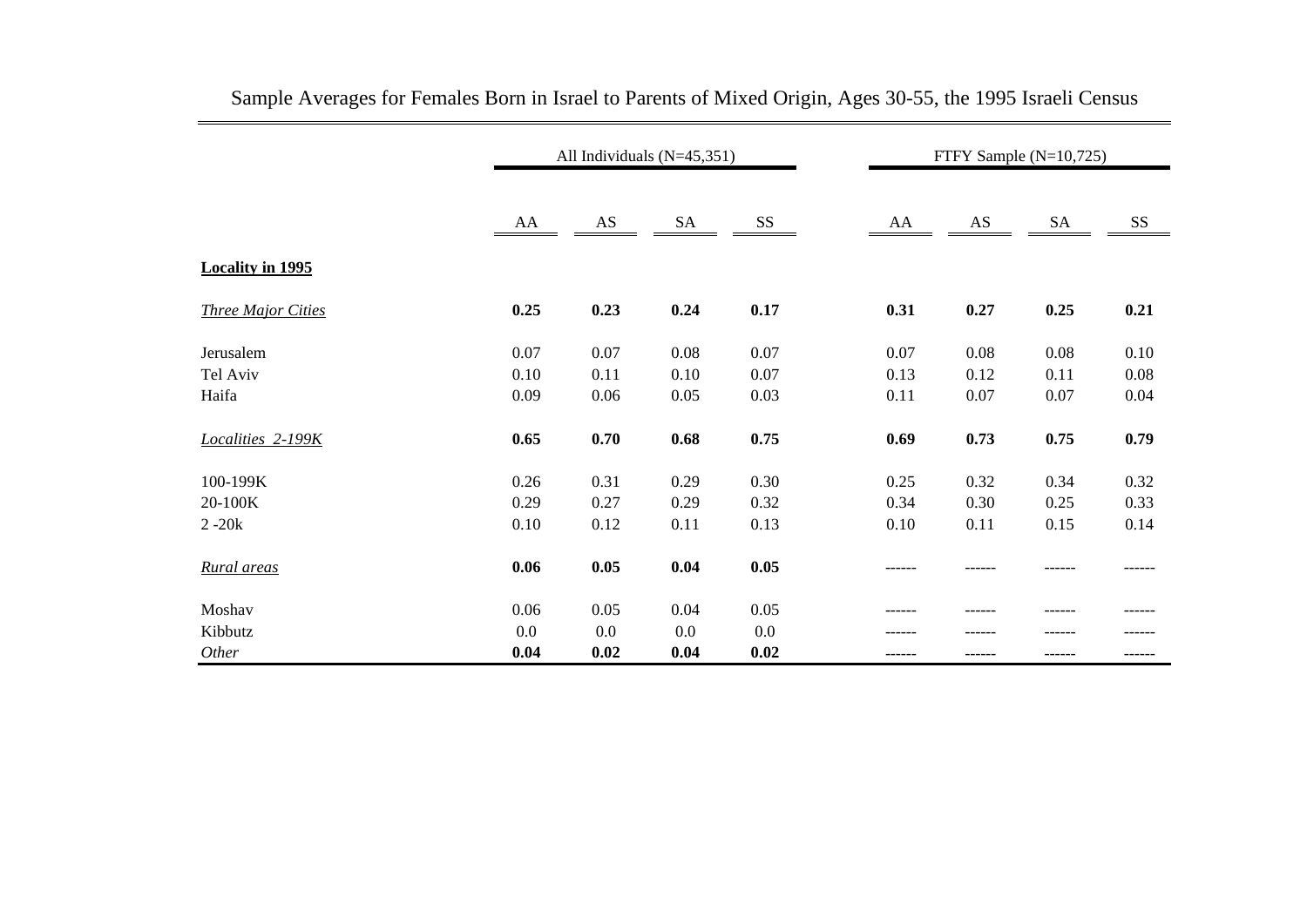|                                            | <b>Origin by Parents' Continent of Birth</b> |      |           |           |  |  |  |
|--------------------------------------------|----------------------------------------------|------|-----------|-----------|--|--|--|
| <b>Data Set and Source</b>                 | $AA^{\wedge}$                                | AS   | <b>SA</b> | <b>SS</b> |  |  |  |
|                                            |                                              |      |           |           |  |  |  |
| <b>Parents-Offspring</b>                   |                                              |      |           |           |  |  |  |
| Source: 1983 census                        |                                              |      |           |           |  |  |  |
| Number of Observations                     | 41552                                        | 6296 | 3736      | 135656    |  |  |  |
| Father's Age                               | 44.4                                         | 40.7 | 37.1      | 41.8      |  |  |  |
| Father's Years of schooling                | 10.5                                         | 9.1  | 10.2      | 6.0       |  |  |  |
| <b>Father's Matriculation</b>              | 0.33                                         | 0.18 | 0.31      | 0.07      |  |  |  |
| Father's Academic degree                   | 0.12                                         | 0.04 | 0.08      | 0.01      |  |  |  |
| Father's log hourly wages                  | 1.64                                         | 1.46 | 1.52      | 1.25      |  |  |  |
| Mother's Age                               | 39.4                                         | 35.6 | 32.7      | 36.6      |  |  |  |
| Mother's Years of schooling                | 10.1                                         | 8.3  | 9.8       | 4.6       |  |  |  |
| <b>Mother's Matriculation</b>              | 0.31                                         | 0.15 | 0.27      | 0.04      |  |  |  |
| Mother's Academic degree                   | 0.06                                         | 0.02 | 0.04      | 0.00      |  |  |  |
| Mother's log hourly wages                  | 1.36                                         | 1.16 | 1.29      | 0.86      |  |  |  |
| Offspring's Age                            | 10.4                                         | 8.2  | 6.8       | 8.9       |  |  |  |
| Number of Siblings                         | 2.1                                          | 2.9  | 2.6       | 4.4       |  |  |  |
| "Synthetic" Parents<br>Source: 1983 census |                                              |      |           |           |  |  |  |
| Number of observations                     | 37568                                        | 3400 | 2010      | 40840     |  |  |  |
| Father's Age                               | 55.7                                         | 51.8 | 50.0      | 52.0      |  |  |  |
| Father's Years of schooling                | 10.8                                         | 9.9  | 11.1      | 7.1       |  |  |  |
| <b>Father's Matriculation</b>              | 0.34                                         | 0.23 | 0.37      | 0.09      |  |  |  |
| Father's Academic degree                   | 0.16                                         | 0.08 | $0.16\,$  | 0.02      |  |  |  |
| Father's log hourly wages                  | 5.22                                         | 5.12 | 5.28      | 4.88      |  |  |  |
| Mother's Age                               | 52.0                                         | 47.5 | 46.6      | 47.6      |  |  |  |
| Mother's Years of schooling                | 10.4                                         | 9.2  | 10.8      | 5.5       |  |  |  |
| Mother's Matriculation                     | 0.33                                         | 0.18 | 0.36      | 0.06      |  |  |  |
| Mother's Academic degree                   | 0.11                                         | 0.04 | 0.11      | 0.01      |  |  |  |
| Mother's log hourly wages                  | 4.84                                         | 4.80 | 4.94      | 4.49      |  |  |  |

# **Table A3 Sample Averages Offspring-Parents File, "Synthetic" Parents File and the LHSIM Data**

^ AA - Father born in Europe/America and Mother born in Europe/America; AS - Father born in Europe/America and Mother born in Asia/Africa; SS - Father born in Asia/Africa and Mother born in Asia/Africa; SA - Father born in Asia/Africa and Mother born in Europe/America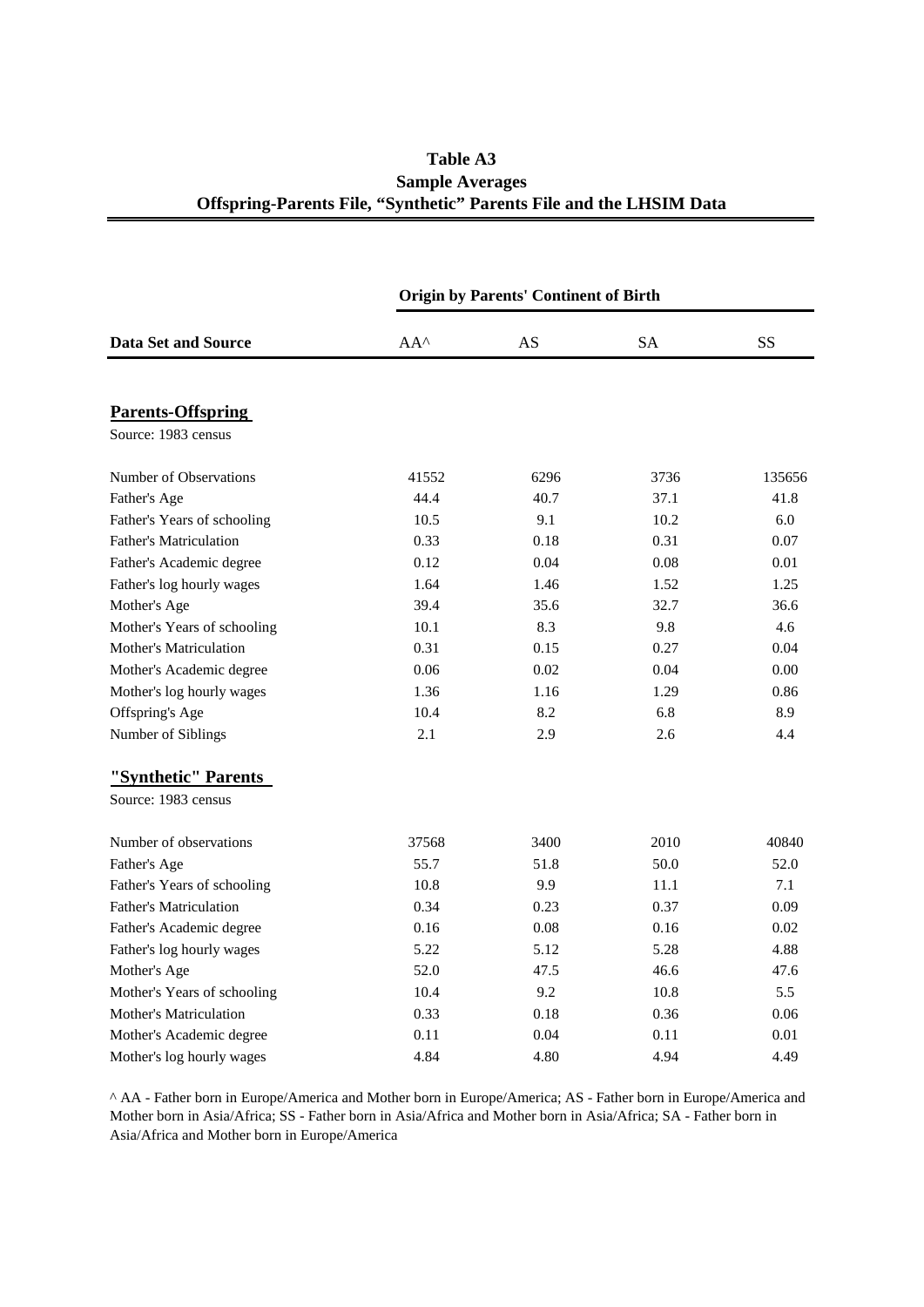|                                   | <b>Origin by Parents' Continent of Birth</b> |           |       |           |  |  |  |
|-----------------------------------|----------------------------------------------|-----------|-------|-----------|--|--|--|
| Data Set and Source               | AA                                           | AS<br>SA. |       | <b>SS</b> |  |  |  |
| Life History Study of Israeli Men |                                              |           |       |           |  |  |  |
| Number of Observations            | 430                                          | 27        | 17    | 667       |  |  |  |
| <b>School Years Completed</b>     | 13.0                                         | 11.7      | 12.2  | 11.0      |  |  |  |
| I.D.F Analytical Test Scores      | 22.18                                        | 19.81     | 22.47 | 19.12     |  |  |  |
| <b>LD.F Verbal Test Scores</b>    | 13.61                                        | 11.00     | 12.65 | 10.11     |  |  |  |
| Wears "kippa"                     | 0.15                                         | 0.12      | 0.00  | 0.13      |  |  |  |
| Fasts on "Yom Kippur"             | 0.52                                         | 0.72      | 0.59  | 0.86      |  |  |  |
| Father Wears "kippa"              | 0.22                                         | 0.23      | 0.18  | 0.55      |  |  |  |
| Father Fasted on "Yom Kippur"     | 0.58                                         | 0.77      | 0.76  | 0.98      |  |  |  |

### **Table A3 Continued**

^ AA - Father born in Europe/America and Mother born in Europe/America; AS - Father born in Europe/America and Mother born in Asia/Africa; SS - Father born in Asia/Africa and Mother born in Asia/Africa; SA - Father born in Asia/Africa and Mother born in Europe/America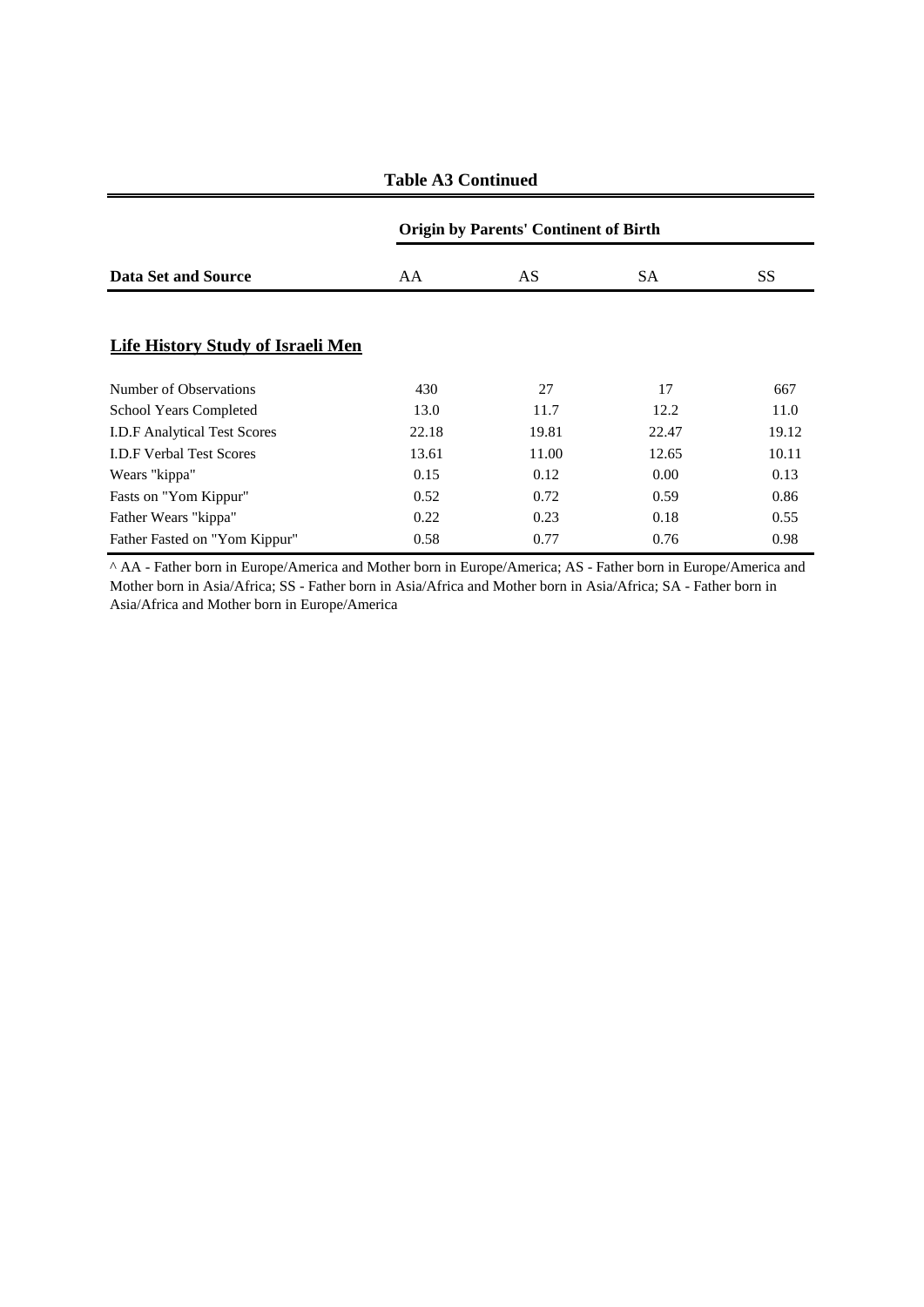| Table A4                                                        |  |
|-----------------------------------------------------------------|--|
| <b>Main Countries of Origin of Parents to Israeli Born Jews</b> |  |

# **Country of Birth of:**

| Father:   | Mother:         | Father:   | Mother:   | Father:   | Mother:   | Father:   | Mother:   |
|-----------|-----------------|-----------|-----------|-----------|-----------|-----------|-----------|
| Ashkenazi | Ashkenazi       | Ashkenazi | Sephardic | Sephardic | Ashkenazi | Sephardic | Sephardic |
| Poland    | Poland          | Poland    | Turkey    | Turkey    | Bulgaria  | Iraq      | Iraq      |
| 40%       | 37%             | 23%       | 19%       | 22%       | 13%       | 23%       | 23%       |
| Romania   | Romania         | Romania   | Morocco   | Morocco   | Poland    | Morocco   | Morocco   |
| 18%       | 21%             | 17%       | 15%       | 19%       | 13%       | 22%       | 22%       |
| Germany   | Germany         | Greece    | Iraq      | Egypt     | Greece    | Yemen     | Yemen     |
| 8%        | 8%              | 9%        | 14%       | 14%       | 12%       | 19%       | 18%       |
| Hungary   | Hungary         | Bulgaria  | Egypt     | Iraq      | Spain     | Libya     | Libya     |
| 5%        | 5%              | 7%        | 13%       | 12%       | 12%       | 8%        | 8%        |
| Bulgaria  | <b>Bulgaria</b> | Russia    | Iran      | Syria     | Romania   | Iran      | Iran      |
| 4%        | 5%              | 7%        | 7%        | 6%        | 11%       | 7%        | 7%        |

Notes: The table reports the five most frequent countries of origin of parents to Israeli born Jews in 1995 in each type of marriage (AA, AS, SA or SS). The figures below counties' names are the fraction born in each country. For example: The fraction of Ashkenazi men born in Poland married to Ashkenazi women is40%.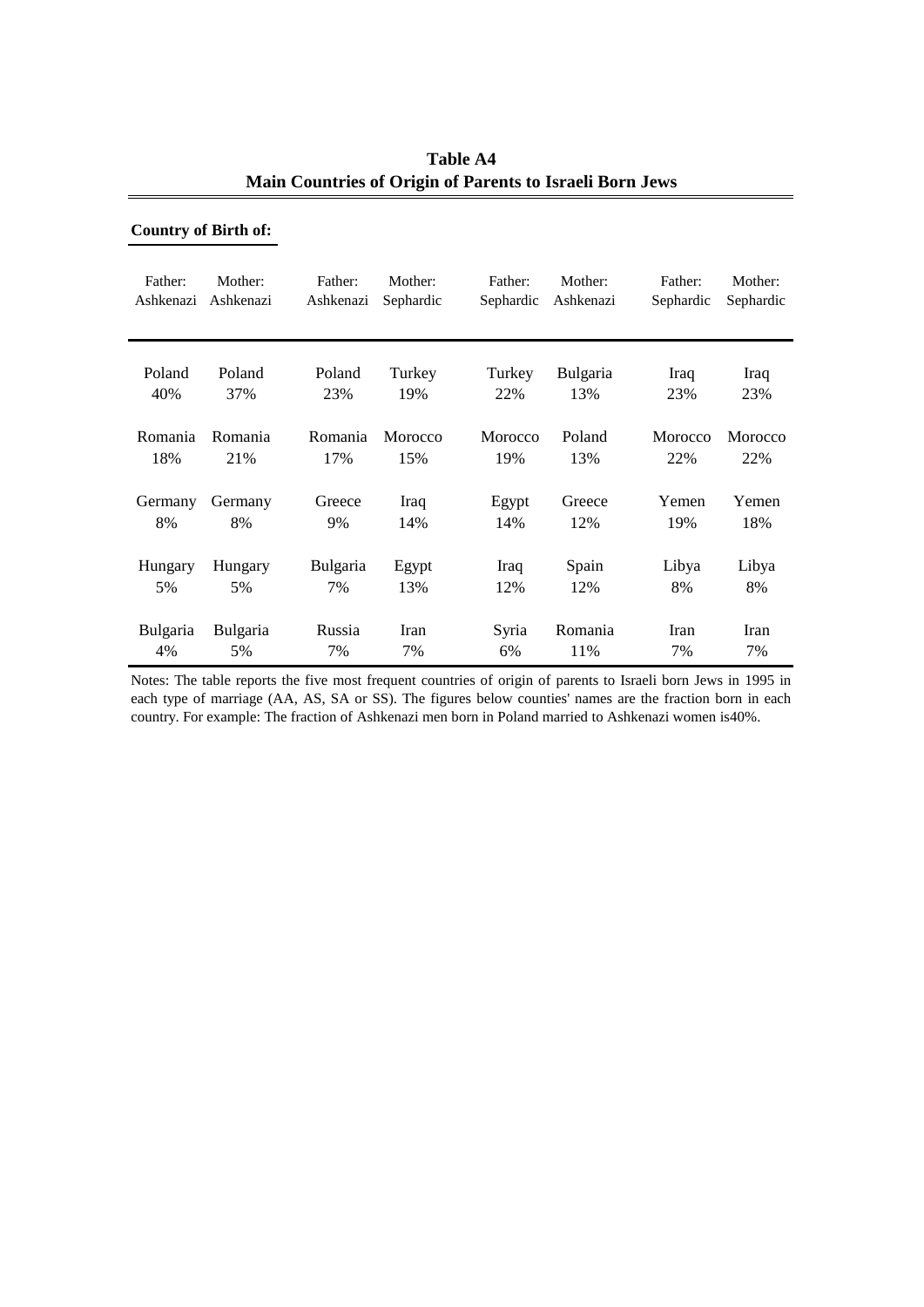The data is taken from the 1995 Census and includes the entire Jewish population and recent immigrants. The figure divides the Israeli-born Jewish population, ages 22-65 in 1995, into three sub populations by parents' origin: (i) both parents born outside Israel (71%) (ii) one parent born in Israel (13%) and (iii) both parents born in Israel. (16%) Those whose parents were born outside of Israel are further classified into four groups by parents' continent of birth. Parents classified as Ashkenazi were born in Europe, America, Australia or New-Zealand. Parents classified as Sephardic were born in Asia or Africa. The two groups AS and SA are the focus of this paper: they contain about 4% of all Israeli-born Jews ages 22-65 in 1995.



**Figure 1 The Israeli-Born Jewish Population, Ages 22-65, by Parents' Continent of Birth, Israel 1995**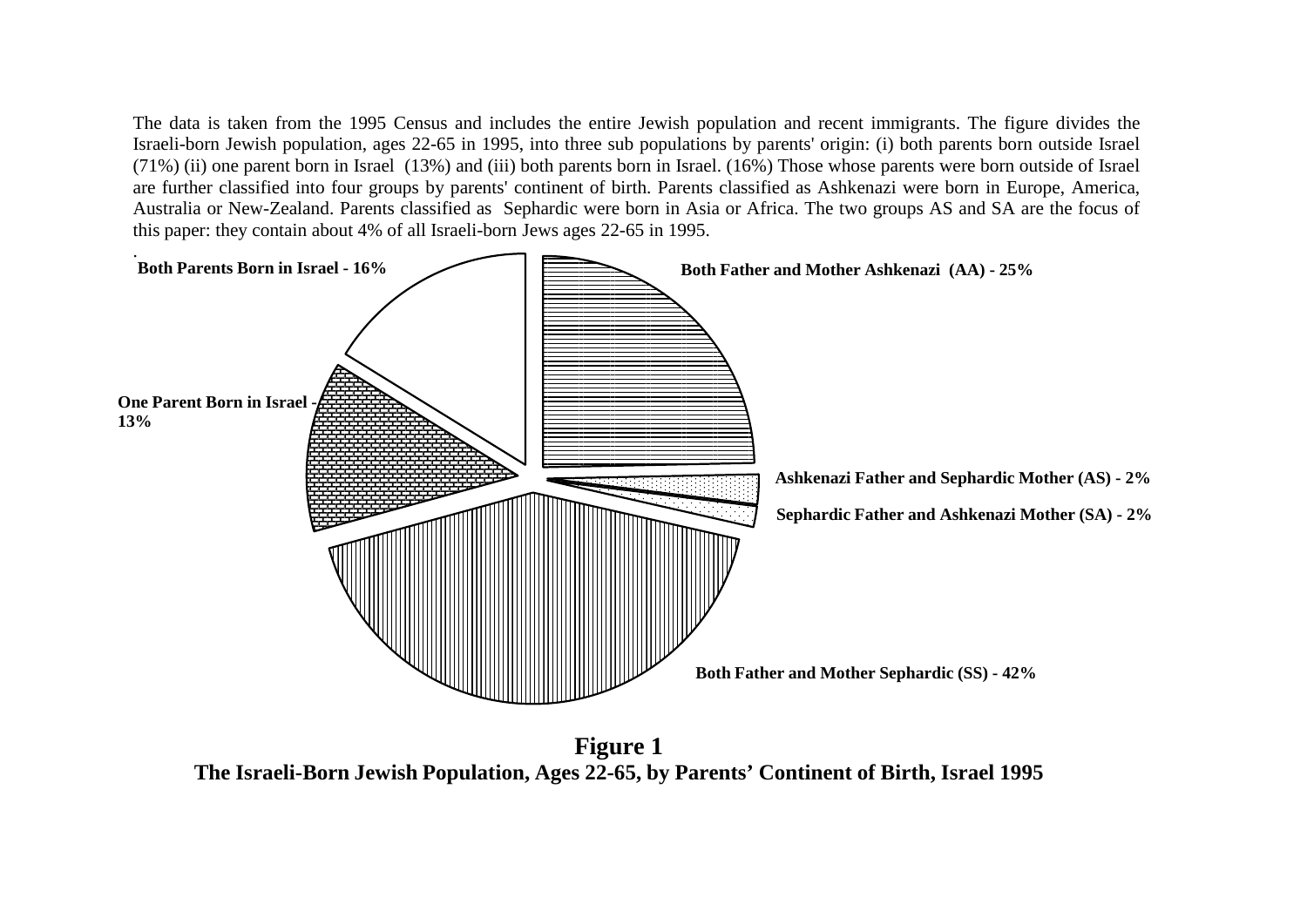The figure shows: (i) educational outcomes (source: 1995 Israeli census), IDF analytical and verbal standardized test scores (source: LHSIM) and hourly wage gaps (wage sample: full time full year, salaried workers, 1995 Israeli census) and (ii) educational outcomes and hourly wage gaps for parents to Israeli-born Jewish males who were ages 1-18 in 1972 (source: Offspring-Parents file) . The benchmark group consists of Israeli-born Jewish men with European/American-born fathers and Asian/African-born mothers (AS).



**Figure 2 Wages, Home Environments and Scholastic Achievement, by Father's and Mother's Origin, Israeli-Born, Jewish Males, ages 30-55, the 1995 Israeli Census**